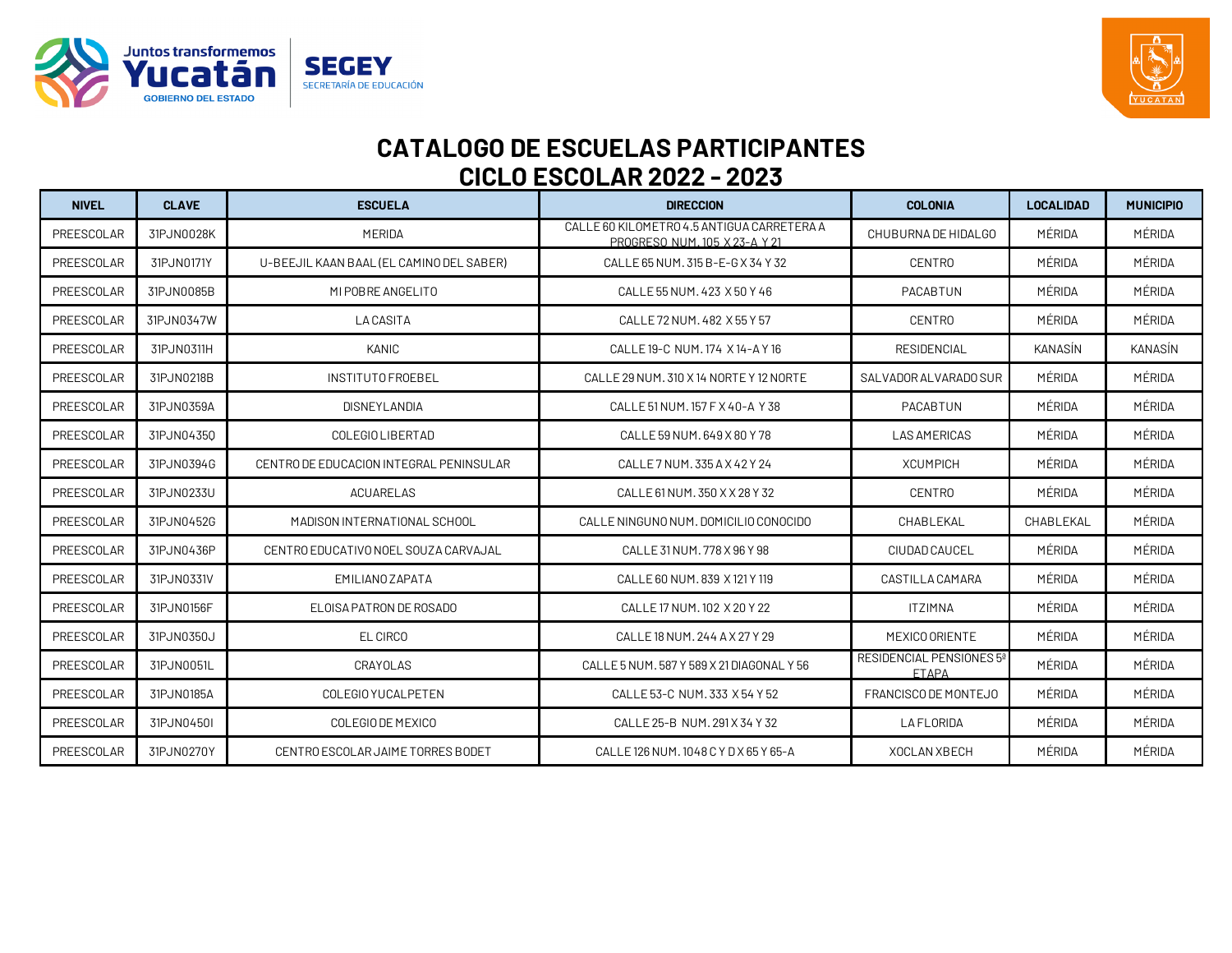



| <b>NIVEL</b> | <b>CLAVE</b> | <b>ESCUELA</b>                                             | <b>DIRECCION</b>                                    | <b>COLONIA</b>                           | <b>LOCALIDAD</b> | <b>MUNICIPIO</b> |
|--------------|--------------|------------------------------------------------------------|-----------------------------------------------------|------------------------------------------|------------------|------------------|
| PREESCOLAR   | 31PJN0061S   | <b>BADEN POWELL</b>                                        | CALLE 32 NUM, 257 X 31 Y 29                         | <b>GARCIA GINERES</b>                    | MÉRIDA           | MÉRIDA           |
| PREESCOLAR   | 31PJN0269I   | ANGELICA GUILLEN FERDINAND                                 | CALLE 53 NUM, 416 X 24 Y 34                         | <b>CHUMINOPOLIS</b>                      | MÉRIDA           | MÉRIDA           |
| PREESCOLAR   | 31PJN0427H   | INSTITUTO ARRAYANES                                        | CALLE 40 X 71 Y 69                                  | TEMOZON NORTE                            | MÉRIDA           | MÉRIDA           |
| PREESCOLAR   | 31PJN0006Z   | LUCRECIA VADILLO RIVAS                                     | CALLE 56 NUM. 336 N, B, C, E Y H X 29 Y 31          | <b>CENTRO</b>                            | MÉRIDA           | MÉRIDA           |
| PREESCOLAR   | 31PJN0009W   | <b>VICENTE GUERRERO</b>                                    | CALLE 57 NUM, 556 X 72 Y 74                         | <b>CENTRO</b>                            | MÉRIDA           | MÉRIDA           |
| PREESCOLAR   | 31PJN0188Y   | <b>PRINCIPITOS</b>                                         | CALLE 15 NUM, 121 X 28 Y 26                         | <b>ITZIMNA</b>                           | MÉRIDA           | MÉRIDA           |
| PREESCOLAR   | 31PJN03620   | LOS PEOUEÑOS TRAVIESOS                                     | CALLE 42 NUM. 851 C X 117 Y CIRCUITO COLONIAS (111) | <b>MARIA LUISA</b>                       | MÉRIDA           | MÉRIDA           |
| PREESCOLAR   | 31PJN0378P   | INSTITUTO PEDAGOGICO DE LA CRUZ                            | CALLE 45 NUM. 170 X 38 Y 40                         | <b>BENITO JUAREZ NORTE</b>               | MÉRIDA           | MÉRIDA           |
| PREESCOLAR   | 31PJN0212H   | EL MUNDO DE LOS TRAVIESOS                                  | CALLE 32 NUM. 199 X 43 Y 3-D                        | SAN DAMIANCITO                           | MÉRIDA           | MÉRIDA           |
| PREESCOLAR   | 31PJN0474S   | CENTRO EDUCATIVO AMORY LIBERTAD                            | CALLE <sub>42</sub>                                 | <b>SAN JUAN BAUTISTA</b>                 | MÉRIDA           | MÉRIDA           |
| PREESCOLAR   | 31PJN03770   | ROSA MARIA NEGRON UGARTE                                   | CALLE 67-F NUM, 427 X 138 Y 132                     | <b>BOSOUES DEL PONIENTE</b>              | MÉRIDA           | MÉRIDA           |
| PREESCOLAR   | 31PJN04760   | RISI INSTITUTO EDUCATIVO                                   | CALLE 62 NUM. 701 X 49 Y 47                         | PEDREGALES DE CIUDAD<br>CAUCEL           | MÉRIDA           | MÉRIDA           |
| PREESCOLAR   | 31PJN0247X   | LA ALEGRIA DEL NIÑO                                        | CALLE 31 NUM, 97 X 68 Y 66                          |                                          | PROGRESO         | PROGRESO         |
| PREESCOLAR   | 31PJN0057F   | <b>ITZAMNA</b>                                             | CALLE 24 NUM, 67 X 11-A Y 7-A                       | CHUBURNA DE HIDALGO                      | MÉRIDA           | MÉRIDA           |
| PREESCOLAR   | 31PJN01640   | CENTRO EDUCATIVO MARY SOL                                  | CALLE 69-B NUM. 313 X 130 Y 128-B                   | <b>BOSOUES DEL PONIENTE</b>              | MÉRIDA           | MÉRIDA           |
| PREESCOLAR   | 31PJN0370X   | CENTRO EDUCATIVO INTEGRAL DE DESARROLLO<br><b>INFANTIL</b> | CALLE 14 NUM, 668 A X 25-B Y 25-C                   | BENITO JUAREZ ORIENTE<br>(NUEVA CHICHEN) | MÉRIDA           | MÉRIDA           |
| PREESCOLAR   | 31PJN0402Z   | CENTRO EDUCATIVO EL PATIO DE MI CASA                       | CALLE 48-A NUM. 717 X 111-B Y 111-A                 | CINCO COLONIAS                           | MÉRIDA           | MÉRIDA           |
| PREESCOLAR   | 31PJN0058E   | ARBOLEDA                                                   | CALLE 89-A NUM. 491 J-K X 54 Y 52                   | <b>CENTRO</b>                            | MÉRIDA           | MÉRIDA           |
| PREESCOLAR   | 31PJN0186Z   | INSTITUTO MODERNO AMERICANO                                | CALLE 28 NUM, 202 A X 23-B Y 25                     | SAN PEDRO CHOLUL                         | MÉRIDA           | MÉRIDA           |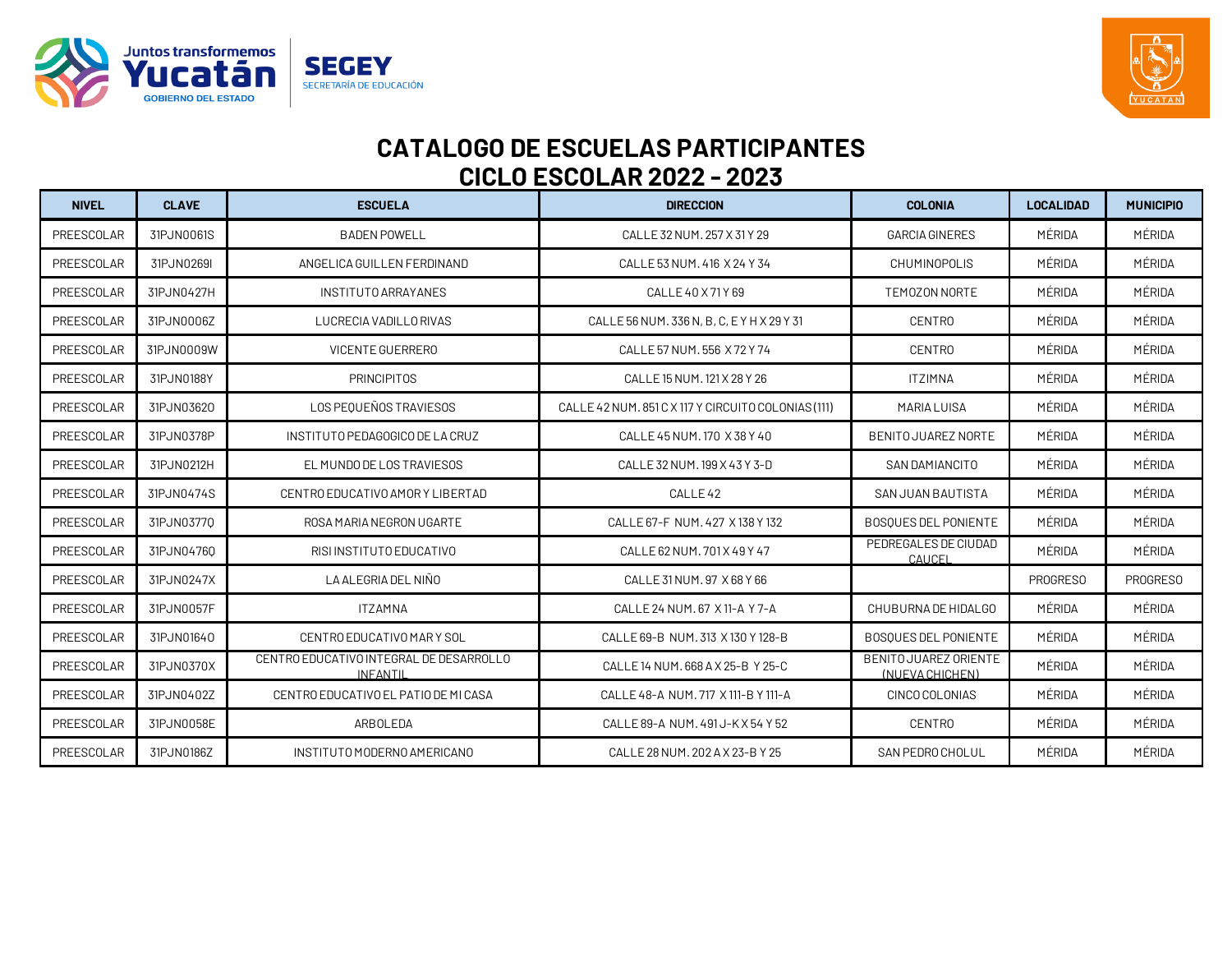



| <b>NIVEL</b> | <b>CLAVE</b> | <b>ESCUELA</b>                 | <b>DIRECCION</b>                                    | <b>COLONIA</b>        | <b>LOCALIDAD</b> | <b>MUNICIPIO</b> |
|--------------|--------------|--------------------------------|-----------------------------------------------------|-----------------------|------------------|------------------|
| PREESCOLAR   | 31PJN0447V   | <b>NAHIL PAAL</b>              | CALLE 25 NUM, 191 X 20 Y 16                         | <b>MULSAYI</b>        | MÉRIDA           | MÉRIDA           |
| PREESCOLAR   | 31PJN0094J   | MUNDO MAGICO                   | CALLE 42 NUM. 153 A y 155 X 9 Y 7 (ALFREDO BARRERA) | <b>SAN DAMIAN</b>     | MÉRIDA           | MÉRIDA           |
| PREESCOLAR   | 31PJN0354F   | MI PEQUEÑO TESORO              | CALLE 31 NUM, 298 X 48 Y 50                         | CORDEMEX              | MÉRIDA           | MÉRIDA           |
| PREESCOLAR   | 31PJN0391J   | JARDIN DE NIÑOS ITZIMNA        | CALLE 11 NUM, 203 X 26 Y 28                         | <b>ITZIMNA</b>        | MÉRIDA           | MÉRIDA           |
| PREESCOLAR   | 31PJN0301A   | <b>INSTITUTO JOSE MARTI</b>    | CALLE 26 NUM, 91 A X 15 Y 13                        | CHUBURNA DE HIDALGO   | MÉRIDA           | MÉRIDA           |
| PREESCOLAR   | 31PJN0327I   | PATRIA Y LIBERTAD              | CALLE 21 NUM. 106 X 22 Y 24                         |                       | YAXKUKUL         | YAXKUKUL         |
| PREESCOLAR   | 31PJN0136S   | MONARCA                        | CALLE 43 NUM. MANZANA 55 X 24A Y 24-B               |                       | CHOLUL           | MÉRIDA           |
| PREESCOLAR   | 31PJN0095I   | LOURDES                        | CALLE 65 NUM. 344 X 38 Y 40                         | <b>CENTRO</b>         | MÉRIDA           | MÉRIDA           |
| PREESCOLAR   | 31PJN0018D   | INSTITUTO WHITE STAR           | CALLE 23 NUM, 710 X 54 Y 60                         | JARDINES DE MERIDA    | MÉRIDA           | MÉRIDA           |
| PREESCOLAR   | 31PJN0294H   | <b>ILUSTRACION</b>             | CALLE 73-D NUM. 119 X 138-A Y 138                   | <b>VILLA MAGNA</b>    | MÉRIDA           | MÉRIDA           |
| PREESCOLAR   | 31PJN0284A   | EL SOMBRERITO                  | CALLE 95 NUM, 499 S X 56 Y 54                       | <b>CENTRO</b>         | MÉRIDA           | MÉRIDA           |
| PREESCOLAR   | 31PJN01230   | <b>COLIBRI</b>                 | CALLE 47 NUM. 392 H X 36-A Y 38                     | <b>INDUSTRIAL</b>     | MÉRIDA           | MÉRIDA           |
| PREESCOLAR   | 31PJN0110K   | COLEGIO LIBANES PENINSULAR     | CALLE 1-E NUM, 99 X 18 Y 16                         | MEXICO NORTE          | MÉRIDA           | MÉRIDA           |
| PREESCOLAR   | 31PJN0108W   | COLEGIO DEL BICENTENARIO       | CALLE 12 NUM. 204 X 25 Y 27                         | <b>GARCIA GINERES</b> | MÉRIDA           | MÉRIDA           |
| PREESCOLAR   | 31PJN0198E   | AGORA COMUNIDAD EDUCATIVA      | CALLE <sub>25</sub>                                 | TEMOZON NORTE         | MÉRIDA           | MÉRIDA           |
| PREESCOLAR   | 31PJN0448U   | CENTRO EDUCATIVO PIAGET SODZIL | CALLE 35 X 34 Y 30                                  | SODZIL NORTE          | MÉRIDA           | MÉRIDA           |
| PREESCOLAR   | 31PJN0475R   | MI ARCOIRIS                    | CALLE 19 NUM. 100 H X 20 Y 22                       |                       | <b>IXIL</b>      | IXIL             |
| PREESCOLAR   | 31PJN0343Z   | <b>MARIAPOLIS</b>              | CALLE 63A NUM, 506 X 58 Y 62                        | MULCHECHEN            | KANASÍN          | KANASÍN          |
| PREESCOLAR   | 31PJN0124N   | MAGICO UNIVERSO                | CALLE 14 NUM, 641 X 57-A Y 57                       | <b>DEL PAROUE</b>     | MÉRIDA           | MÉRIDA           |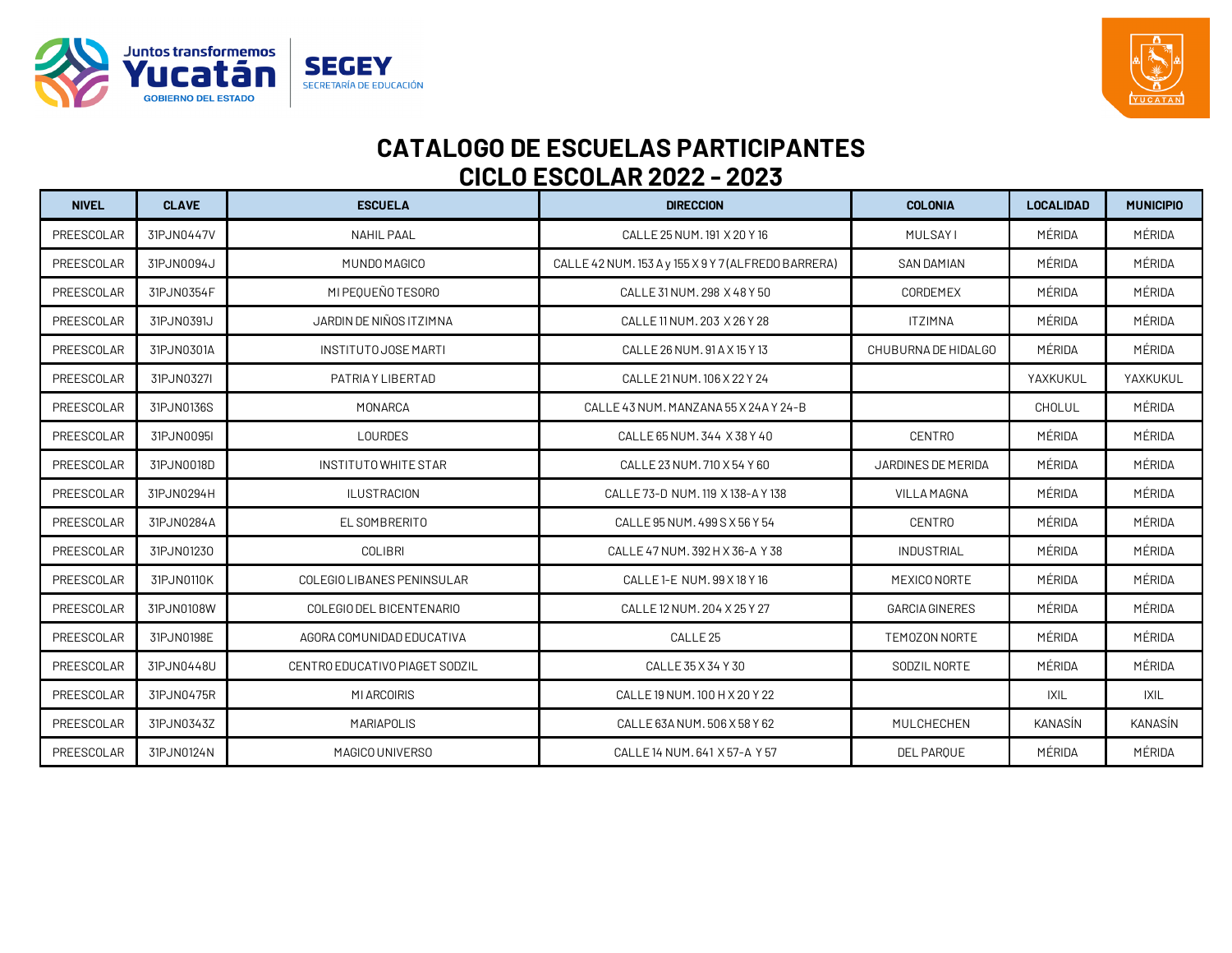



| <b>NIVEL</b> | <b>CLAVE</b> | <b>ESCUELA</b>                                               | <b>DIRECCION</b>                              | <b>COLONIA</b>                    | <b>LOCALIDAD</b> | <b>MUNICIPIO</b> |
|--------------|--------------|--------------------------------------------------------------|-----------------------------------------------|-----------------------------------|------------------|------------------|
| PREESCOLAR   | 31PJN0157E   | <b>KOMENSKI</b>                                              | CALLE 5 NUM. 135 X 16 Y 14-A                  | <b>MULSAYI</b>                    | MÉRIDA           | MÉRIDA           |
| PREESCOLAR   | 31PJN0289W   | COLEGIO TERESA DE AVILA DE TIZIMIN A.C.                      | CALLE 22 NUM, 490 X 49-D Y 49-B               | SAN JOSE NAHBALAM                 | TIZIMÍN          | TIZIMÍN          |
| PREESCOLAR   | 31PJN0167L   | CUMBRES INTERNATIONAL SCHOOL MÉRIDA                          | CALLE 5 NUM. 169 X 22 Y 18                    | <b>RESIDENCIAL</b><br>MONTFCRISTO | MÉRIDA           | MÉRIDA           |
| PREESCOLAR   | 31PJN0097G   | INSTITUTO LOL-BE                                             | CALLE 29 DIAGONAL NUM, 399 X 50 Y 48          | PASEOS DE ITZINCAB                | UMÁN             | UMÁN             |
| PREESCOLAR   | 31PJN0228I   | COLEGIO VILLA INFANTIL IBERO                                 | CALLE 14 NUM. 160 X 23 Y 25                   | <b>GARCIA GINERES</b>             | MÉRIDA           | MÉRIDA           |
| PREESCOLAR   | 31PJN0466J   | COLEGIO CRECIENDO                                            | CALLE 55-B NUM, 966 968 X 114-A Y 120         | <b>LAS AMERICAS</b>               | MÉRIDA           | MÉRIDA           |
| PREESCOLAR   | 31PJN0363N   | CENTRO EDUCATIVO INFANTIL MI MUNDO NUEVO                     | CALLE 110 NUM, 574 X 67 Y 67-D                | MULSAY                            | MÉRIDA           | MÉRIDA           |
| PREESCOLAR   | 31PJN0433S   | CENTRO EDUCATIVO EMMANUEL MOUNIER INTEGRAL<br>HUMANISTA      | CALLE ANILLO PERIFERICO KM 4.5                |                                   | MÉRIDA           | MÉRIDA           |
| PREESCOLAR   | 31PJN0169J   | PEQUEÑINES                                                   | CALLE 79 NUM, 531 X 72 Y 70                   | <b>CENTRO</b>                     | MÉRIDA           | MÉRIDA           |
| PREESCOLAR   | 31PJN0113H   | MARIA DE MAEZTU                                              | CALLE 10 NUM, 522 X 63-B Y 63-C               | CORTES SARMIENTO                  | MÉRIDA           | MÉRIDA           |
| PREESCOLAR   | 31PJN0012J   | EL CARRUSEL DE MERIDA                                        | CALLE 23 NUM. 209 X AVENIDA ITZAES Y 30       | <b>GARCIA GINERES</b>             | MÉRIDA           | MÉRIDA           |
| PREESCOLAR   | 31PJN0468H   | COMUNIDAD EDUCATIVA LITTLE GENIUS                            | CALLE 74-A NUM. 590 X 29-C Y 29D              | CIUDAD CAUCEL                     | MÉRIDA           | MÉRIDA           |
| PREESCOLAR   | 31PJN0472U   | COMUNIDAD EDUCATIVA ALIANZILOS PINOS                         | CALLE 27 NUM. 318 Y 320 X 22 Y 24             | SAN PEDRO CHOLUL                  | MÉRIDA           | MÉRIDA           |
| PREESCOLAR   | 31PJN0160S   | MIGUEL HIDALGO                                               | CALLE 25-A NUM, 455 X 12 Y 10                 | LAZARO CARDENAS                   | MÉRIDA           | MÉRIDA           |
| PREESCOLAR   | 31PJN0044B   | <b>INSTITUTO ZAZIL KAANBAL</b>                               | CALLE 42 NUM. 216 G X 47 Y 49                 | <b>CENTRO</b>                     | VALLADOLID       | VALLADOLID       |
| PREESCOLAR   | 31PJN0210J   | INSTITUTO PSICOPEDAGOGICO GABRIEL F. DE J. MOGUEL<br>VAZOUEZ | CALLE 62 NUM. 617 X 85 Y 79                   | <b>CENTRO</b>                     | MÉRIDA           | MÉRIDA           |
| PREESCOLAR   | 31PJN0371W   | INSTITUTO MONTECARLO                                         | CALLE 23 NUM. 221 X 30 Y 24                   | MONTECARLO                        | MÉRIDA           | MÉRIDA           |
| PREESCOLAR   | 31PJN0316C   | EDUCACION PARA LA PAZ                                        | CALLE 15 NUM. 113 A X 24 Y 22                 | <b>MEXICO</b>                     | MÉRIDA           | MÉRIDA           |
| PREESCOLAR   | 31PJN0225L   | CENTRO DE CUIDADO AL BEBE Y AL INFANTE                       | CALLE 38 NUM. 446 X 23 Y AVENIDA YUCATÁN (17) | RESIDENCIAL LOS PINOS             | MÉRIDA           | MÉRIDA           |
| PREESCOLAR   | 31PJN0467I   | PREESCOLAR MEXICANA DEL MAYAB                                | CALLE 61 NUM. 320 322 X 16 Y 18               | ESPERANZA                         | MÉRIDA           | MÉRIDA           |
| PREESCOLAR   | 31PJN04370   | PREESCOLAR INSTITUTO EDUCATIVO PENINSULAR DE<br>YUCATAN      | CALLE 32 NUM. 200 J X 27 Y 29                 | FRANCISCO I. MADERO               | MÉRIDA           | MÉRIDA           |
| PREESCOLAR   | 31PJN0242B   | PATTY                                                        | CALLE 101 DIAGONAL NUM. 530 X 64-H Y 641      | MELITON SALAZAR                   | MÉRIDA           | MÉRIDA           |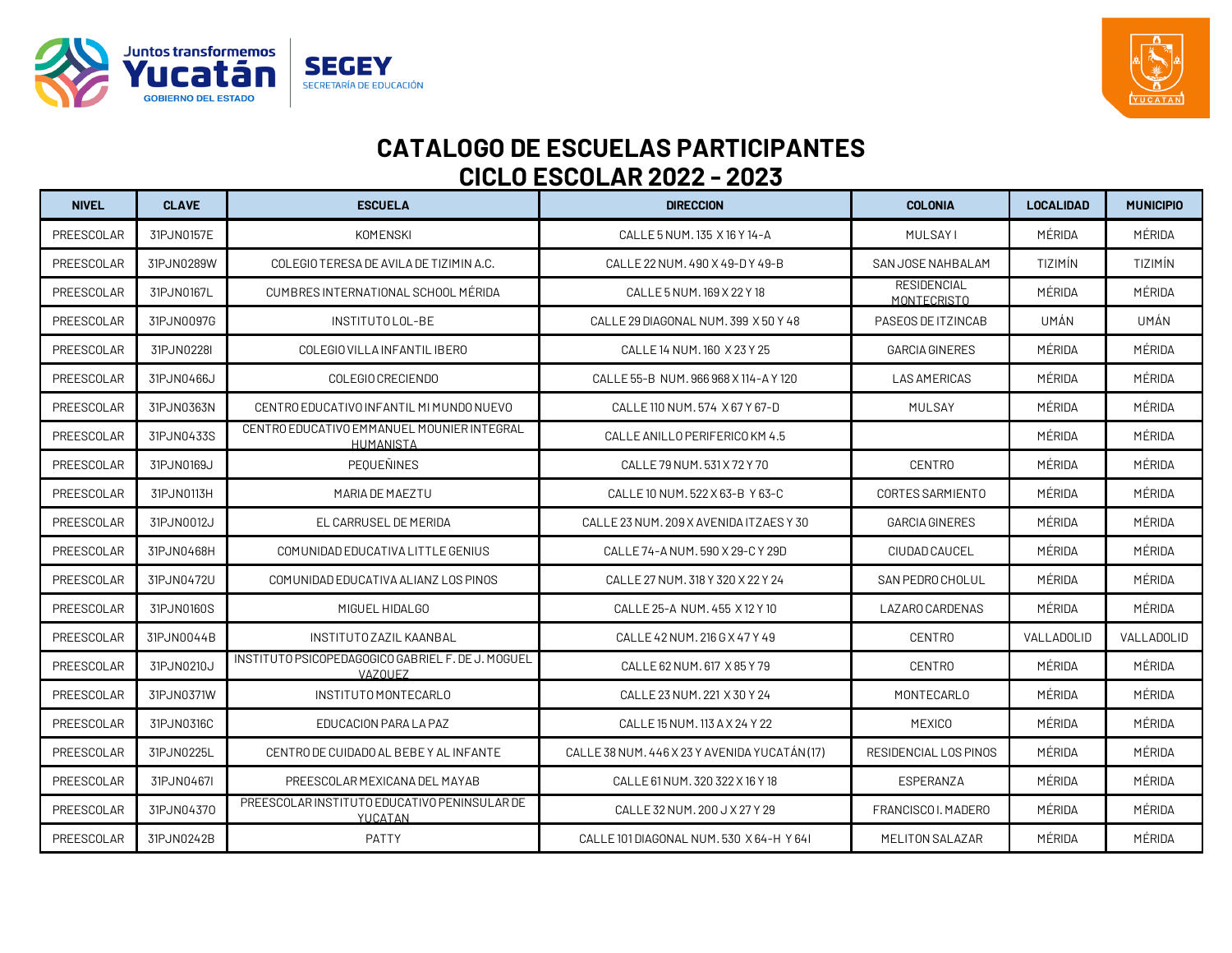



| <b>NIVEL</b> | <b>CLAVE</b> | <b>ESCUELA</b>                                  | <b>DIRECCION</b>                                                 | <b>COLONIA</b>                            | <b>LOCALIDAD</b>          | <b>MUNICIPIO</b> |
|--------------|--------------|-------------------------------------------------|------------------------------------------------------------------|-------------------------------------------|---------------------------|------------------|
| PREESCOLAR   | 31PJN0352H   | LA MAGIA DE LOS NIÑOS                           | CALLE 20 DIAGONAL NUM. 702 X 57 DIAGONAL Y 63<br><b>DIAGONAL</b> | <b>AZCORRA</b>                            | MÉRIDA                    | MÉRIDA           |
| PREESCOLAR   | 31PJN0416B   | JARDIN DE NIÑOS ALINA                           | CALLE 52 NUM, 867 X 71 DIAGONAL Y 95                             | CIUDAD CAUCEL                             | MÉRIDA                    | MÉRIDA           |
| PREESCOLAR   | 31PJN0473T   | CENTRO ESCOLAR EMERITENSE LAS AMÉRICAS          | CALLE 59-H X 134 Y 126                                           | <b>LAS AMERICAS</b>                       | MÉRIDA                    | MÉRIDA           |
| PREESCOLAR   | 31PJN0074W   | CENTRO EDUCATIVO LAROUSSE                       | CALLE 24 NUM. 121 X 25-C Y 25                                    | CHUBURNA DE HIDALGO                       | MÉRIDA                    | MÉRIDA           |
| PREESCOLAR   | 31PJN0368L   | ATENEO DE PROGRESO                              | CALLE 31 NUM. 104 1 X 68 Y 70                                    | FRANCISCO I. MADERO                       | PROGRESO                  | PROGRESO         |
| PREESCOLAR   | 31PJN0393H   | U NAJIL XOOK                                    | CALLE 147 NUM, 890 X 46-C Y 48                                   | <b>JARDINES DEL SUR</b>                   | MÉRIDA                    | MÉRIDA           |
| PREESCOLAR   | 31PJN0413E   | PAPALOTES                                       | CALLE 46-B NUM, 796 X 131-A Y 131-B                              | VILLA MAGNA DEL SUR                       | MÉRIDA                    | MÉRIDA           |
| PREESCOLAR   | 31PJN0193J   | <b>PAIDOS</b>                                   | CALLE 53-D NUM. 242 X 44 Y 46                                    | FRANCISCO DE MONTEJO                      | MÉRIDA                    | MÉRIDA           |
| PREESCOLAR   | 31PJN0325K   | JOSE MARIA PINO SUAREZ                          | CALLE 38 NUM. 81 X 37 Y 35                                       | XOCLÁN LÓPEZ PORTILLO                     | MÉRIDA                    | MÉRIDA           |
| PREESCOLAR   | 31PJN0246Y   | INSTITUTO DE EDUCACION PROGRESIVA, THE WORKSHOP | CALLE 46 NUM, 317 X 17 Y 19                                      | NUEVA REVOLUCION                          | MÉRIDA                    | MÉRIDA           |
| PREESCOLAR   | 31PJN0093K   | CRECE PEOUEÑIN                                  | CALLE 5-C NUM. 516 X 52 Y 54                                     | <b>RESIDENCIAL PENSIONES</b><br>4A. ETAPA | MÉRIDA                    | MÉRIDA           |
| PREESCOLAR   | 31PJN0268J   | CONSUELO ZAVALA                                 | CALLE 58 NUM, 593 X 77 Y 73                                      | <b>CENTRO</b>                             | MÉRIDA                    | MÉRIDA           |
| PREESCOLAR   | 31PJN0366K   | CENTRO EDUCATIVO CALVARY                        | CALLE 27 NUM. 359 X 34 Y 32                                      | <b>SAN VICENTE CHUBURNA</b>               | MÉRIDA                    | MÉRIDA           |
| PREESCOLAR   | 31PJN0369H   | CHAMPAGNAT                                      | CALLE 19 NUM, 99 X 20 Y 18                                       | <b>ITZIMNA</b>                            | MÉRIDA                    | MÉRIDA           |
| PREESCOLAR   | 31PJN0388W   | JARDIN DE NIÑOS KOOKAY                          | CALLE 53 NUM, 200 B X 44 Y 46                                    |                                           | <b>TEKAX DE</b><br>ÁLVARO | <b>TEKAX</b>     |
| PREESCOLAR   | 31PJN0053J   | GRUPO MONTESSORI DE LA CIUDAD DE MERIDA         | CALLE 24 NUM. 305 A X 5-D Y 5-B                                  | <b>XCUMPICH</b>                           | MÉRIDA                    | MÉRIDA           |
| PREESCOLAR   | 31PJN0421N   | DESARROLLADORA DE GENIOS                        | CALLE 17-A NUM. 377 X 16-A Y 14                                  | PARAISO MAYA                              | MÉRIDA                    | MÉRIDA           |
| PREESCOLAR   | 31PJN0372V   | COMUNIDAD EDUCATIVA YAXUNAH                     | CALLE 43 NUM. 383 X 30 Y 28                                      | PEDREGALES DE TANLUM                      | MÉRIDA                    | MÉRIDA           |
| PREESCOLAR   | 31PJN0163P   | CENTRO EDUCATIVO ACALLI MONTECRISTO             | CALLE 2-A NUM, 88 X 1-A Y 13                                     | <b>RESIDENCIAL</b><br><b>MONTECRISTO</b>  | MÉRIDA                    | MÉRIDA           |
| PREESCOLAR   | 31PJN0219A   | CENTRO DE EDUCACION PARA ADULTOS PEQUEÑOS       | CALLE 56 NUM. 99 X 25 Y 21                                       | BOULEVARD TURÍSTICO<br><b>BORDING</b>     | <b>PROGRESO</b>           | <b>PROGRESO</b>  |
| PREESCOLAR   | 31PJN0019C   | <b>BAMBINI MONTESSORI</b>                       | CALLE 29 NUM. 120 X 22 Y 24-A                                    | LOMA BONITA XCUMPICH                      | MÉRIDA                    | MÉRIDA           |
| PREESCOLAR   | 31PJN0104Z   | ALEGRIA                                         | CALLE 79 NUM, 489 X 52 Y 50                                      | <b>CENTRO</b>                             | MÉRIDA                    | MÉRIDA           |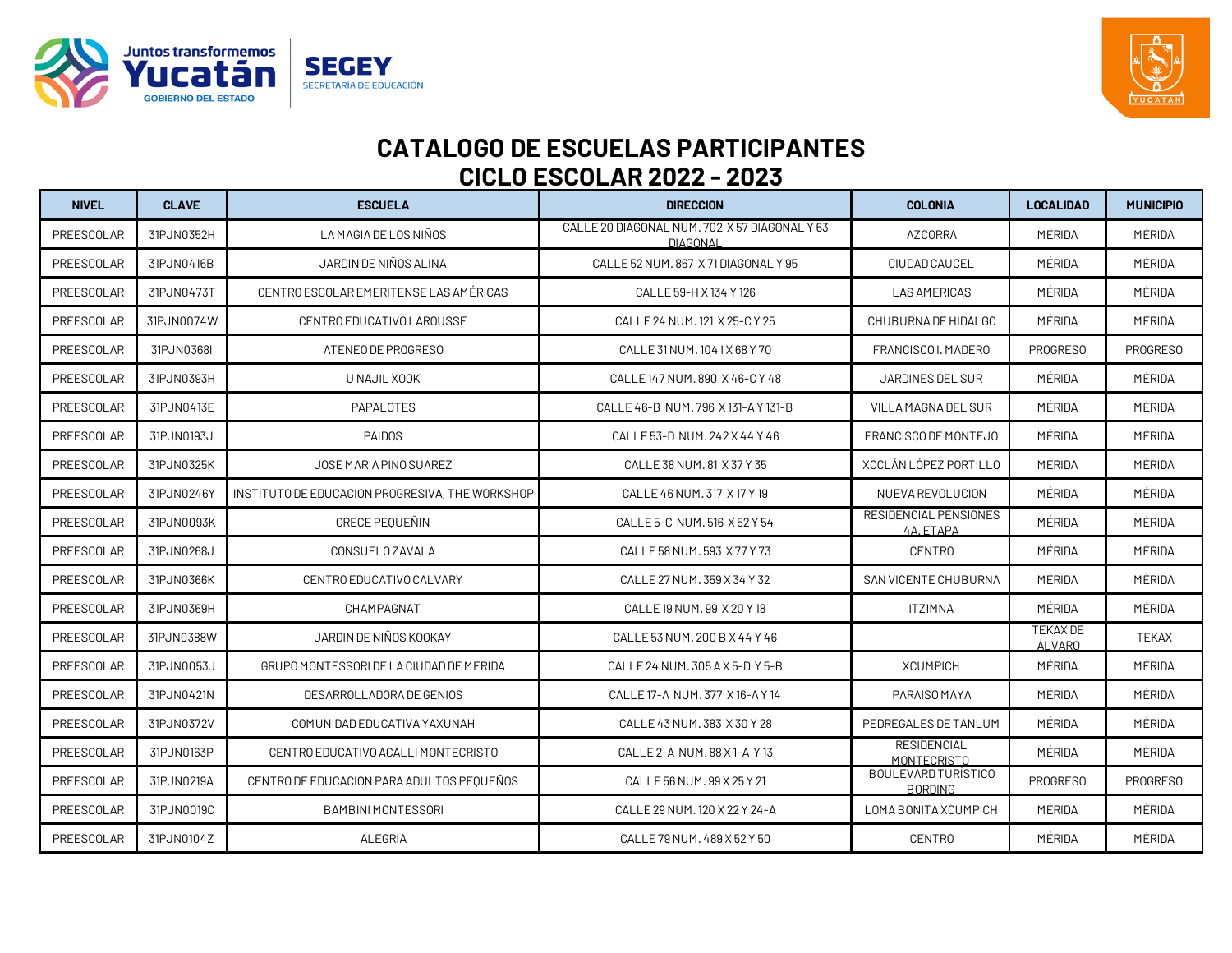



| <b>NIVEL</b> | <b>CLAVE</b> | <b>ESCUELA</b>                               | <b>DIRECCION</b>                                 | <b>COLONIA</b>              | <b>LOCALIDAD</b>          | <b>MUNICIPIO</b> |
|--------------|--------------|----------------------------------------------|--------------------------------------------------|-----------------------------|---------------------------|------------------|
| PREESCOLAR   | 31PJN0422M   | PREESCOLAR X-KANAN                           | CALLE 4 NUM. 281 X 7 Y 5                         | VISTA ALEGRE NORTE          | MÉRIDA                    | MÉRIDA           |
| PREESCOLAR   | 31PJN0480C   | COLEGIO MERAKI                               | CALLE 53 NUM, 896 X 108 Y 108A                   | <b>LAS AMERICAS II</b>      | MÉRIDA                    | MÉRIDA           |
| PREESCOLAR   | 31PJN0471V   | CENTRO EDUCATIVO UNICORNIOS                  | CALLE 46 NUM. 790 DPT0. 3 Y 4 X 131 Y 135A       | VILLA MAGNA DEL SUR         | MÉRIDA                    | MÉRIDA           |
| PREESCOLAR   | 31PJN0407U   | <b>SAN ANGEL</b>                             | CALLE 24 NUM. 305 A X 29 Y 27                    |                             | MOTUL DE<br>CARRILLO      | <b>MOTUL</b>     |
| PREESCOLAR   | 31PJN0045A   | <b>NORBET</b>                                | CALLE 29 NUM. 147 X 16 Y 12 DIAGONAL             | <b>MULSAYI</b>              | MÉRIDA                    | MÉRIDA           |
| PREESCOLAR   | 31PJN0037S   | JUANA DE ASBAJE                              | CALLE 17-A NUM. 101 Y 101-C X 18 Y 12            | DEL ARCO                    | MÉRIDA                    | MÉRIDA           |
| PREESCOLAR   | 31PJN0364M   | INSTITUTO SAVIA                              | CALLE 23-A NUM. 301 X 30 Y 32                    | SAN VICENTE CHUBURNA        | MÉRIDA                    | MÉRIDA           |
| PREESCOLAR   | 31PJN0438N   | INSTITUTO EDUCATIVO MATILDE CARDENAS ALVAREZ | CALLE 57 NUM. 458 y 460 X 46 Y 48                | <b>CENTRO</b>               | MÉRIDA                    | MÉRIDA           |
| PREESCOLAR   | 31PJN0214F   | <b>HEIDI</b>                                 | CALLE 14 NUM. 88 X 15 Y 17                       | <b>ITZIMNA</b>              | MÉRIDA                    | MÉRIDA           |
| PREESCOLAR   | 31PJN0449T   | COLEGIO BILINGUE DE MERIDA                   | CALLE 42 NUM, 266 X 75 Y 77                      | MONTES DE AME               | MÉRIDA                    | MÉRIDA           |
| PREESCOLAR   | 31PJN0398C   | CENTRO EDUCATIVO INTEGRAL DE YUCATAN         | CALLE 39 NUM. 385 X 30 Y 28                      | PEDREGALES DE TANLUM        | MÉRIDA                    | MÉRIDA           |
| PREESCOLAR   | 31PJN0279P   | <b>TRAZOS DIVERTIDOS</b>                     | CALLE 19-A NUM. 246 X 10 Y 12                    | MARIA LUISA                 | MÉRIDA                    | MÉRIDA           |
| PREESCOLAR   | 31PJN0260R   | TIC TAC                                      | CALLE 28 NUM. 284 X 22 Y 24                      | <b>AZCORRA</b>              | MÉRIDA                    | MÉRIDA           |
| PREESCOLAR   | 31PJN0315D   | JARDIN MI PRIMER APRENDIZAJE                 | CALLE 47 NUM. 171 A X 42 Y 40                    |                             | <b>TEKAX DE</b><br>ÁLVARO | <b>TEKAX</b>     |
| PREESCOLAR   | 31PJN0196G   | YALDUD "NIÑEZ QUE APRENDE"                   | CALLE 102 NUM, 429 X 59-I Y 59-H                 | <b>BOJORQUEZ</b>            | MÉRIDA                    | MÉRIDA           |
| PREESCOLAR   | 31PJN00630   | <b>VISAM</b>                                 | AVENIDA YUCATÁN (17) NUM. 832 X 68 Y 17 DIAGONAL | JARDINES DE MERIDA          | MÉRIDA                    | MÉRIDA           |
| PREESCOLAR   | 31PJN0441A   | KINDER COMUNIDAD EDUCATIVA EL NIDO           | CALLE 41 NUM. 256 X 36 Y 40                      | FRANCISCO DE MONTEJO III    | MÉRIDA                    | MÉRIDA           |
| PREESCOLAR   | 31PJN0129I   | JARDIN DE NIÑOS CONTINENTAL                  | CALLE 21 NUM, 40 X 24 Y 26                       | JOAOUÍN CEBALLOS<br>MIMENZA | MÉRIDA                    | MÉRIDA           |
| PREESCOLAR   | 31PJN0189X   | EL JARDIN DEL ABUELITO                       | CALLE 104 NUM, 433 A X 59-F Y 59-E               | <b>BOJORQUEZ</b>            | MÉRIDA                    | MÉRIDA           |
| PREESCOLAR   | 31PJN0320P   | CENTRO EDUCATIVO IRLANDES                    | CALLE 31 NUM. 144 X 38 Y 40                      | <b>BUENAVISTA</b>           | MÉRIDA                    | MÉRIDA           |
| PREESCOLAR   | 31PJN0229H   | ANTONIO PLANCARTE                            | CALLE 30 NUM. 285 X 31 Y 29                      |                             | <b>IZAMAL</b>             | <b>IZAMAL</b>    |
| PREESCOLAR   | 31PJN0462N   | INSTITUTO EDUCATIVO CASTELLANOS              | CALLE 96 NUM. 186                                | <b>LAS AMERICAS</b>         | MÉRIDA                    | MÉRIDA           |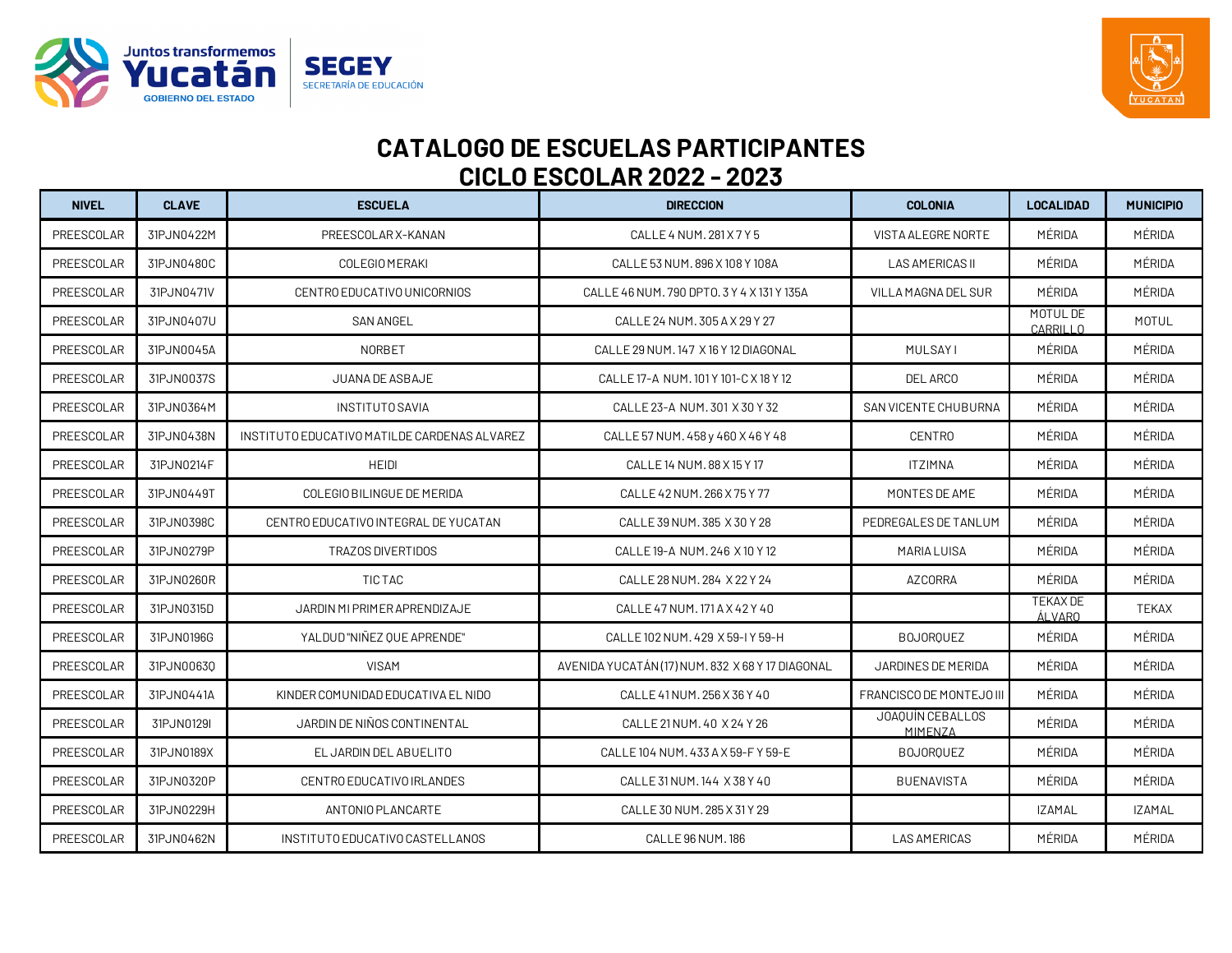



| <b>NIVEL</b> | <b>CLAVE</b> | <b>ESCUELA</b>                                        | <b>DIRECCION</b>                             | <b>COLONIA</b>         | <b>LOCALIDAD</b> | <b>MUNICIPIO</b> |
|--------------|--------------|-------------------------------------------------------|----------------------------------------------|------------------------|------------------|------------------|
| PREESCOLAR   | 31PJN0287Y   | INSTITUTO 12 DE OCTUBRE                               | CALLE 87 NUM, 487 K X 52 Y 50                | <b>CENTRO</b>          | MÉRIDA           | MÉRIDA           |
| PREESCOLAR   | 31PJN0464L   | CENTRO EDUCATIVO PREESCOLAR LA JIRAFITA FELIZ         | CALLE 120 NUM. 1097 X 77 Y 75                | PLANTEL MÉXICO         | MÉRIDA           | MÉRIDA           |
| PREESCOLAR   | 31PJN0387X   | CENTRO EDUCATIVO INFANTIL PARVULITOS                  | CALLE 51 NUM. 273 X 48 Y 46                  | FRANCISCO DE MONTEJO   | MÉRIDA           | MÉRIDA           |
| PREESCOLAR   | 31PJN0399B   | SYLVANA                                               | CALLE 40 NUM. 239 X 53 Y 51                  | <b>SAN JUAN</b>        | VALLADOLID       | VALLADOLID       |
| PREESCOLAR   | 31PJN0077T   | <b>INSTITUTO MEXICO</b>                               | CALLE 19 NUM. 327 C X 48 Y 46                | <b>SAN DAMIAN</b>      | MÉRIDA           | MÉRIDA           |
| PREESCOLAR   | 31PJN0248W   | INSTITUITO EDUCATIVO MARGARITA L. VIZUETT<br>GONZALEZ | CALLE 33 NUM. 679 X 128 Y 126                | NUEVA YUCALPETEN       | <b>PROGRESO</b>  | PROGRESO         |
| PREESCOLAR   | 31PJN0029J   | ESCUELA MONTESSORI DE YUCATAN                         | CALLE 1-H NUM. 302 X 40 Y 44                 | CAMPESTRE              | MÉRIDA           | MÉRIDA           |
| PREESCOLAR   | 31PJN0271X   | CLEMENCIA BARREDO LOPEZ                               | CALLE 54 NUM. 460                            | REPARTO GRANJAS        | MÉRIDA           | MÉRIDA           |
| PREESCOLAR   | 31PJN0349U   | ARCO IRIS DE MUNA                                     | CALLE 23 NUM. 203 X 26 Y 28                  |                        | <b>MUNA</b>      | <b>MUNA</b>      |
| PREESCOLAR   | 31PJN0273V   | INSTITUTO MONTE LIBANO                                | CALLE 54 NUM. 486 X 57 Y 59                  | <b>CENTRO</b>          | MÉRIDA           | MÉRIDA           |
| PREESCOLAR   | 31PJN0262P   | FEDERICK HERBART MERIDA                               | CALLE 44 NUM. 584 X 35 Y 29                  | RESIDENCIAL LOS PINOS  | MÉRIDA           | MÉRIDA           |
| PREESCOLAR   | 31PJN0139P   | ESPAÑOL MEXICANO                                      | CALLE 122 NUM, 266 X 61 Y 61-A               | YUCALPETEN             | MÉRIDA           | MÉRIDA           |
| PREESCOLAR   | 31PJN0424K   | COLEGIO HUMANISTA ALFRED NOBEL                        | CALLE 118 NUM. 221 X 57-D Y 57-A             | <b>LAS AMERICAS</b>    | MÉRIDA           | MÉRIDA           |
| PREESCOLAR   | 31PJN0477P   | CENTRO EDUCATIVO PREESCOLAR BOXITO                    | CALLE <sub>19</sub>                          |                        | MOCOCHÁ          | MOCOCHÁ          |
| PREESCOLAR   | 31PJN0375S   | CENTRO DE ENSEÑANZA EL CASTAÑAR                       | CALLE 40 NUM. 310 308 Y 308-A X 5 Y 7        | SAN PEDRO UXMAL        | MÉRIDA           | MÉRIDA           |
| PREESCOLAR   | 31PJN0081F   | ATENEO DE MERIDA                                      | CALLE 32 NUM. 151 X 33 Y 29                  | <b>SAN RAMON NORTE</b> | MÉRIDA           | MÉRIDA           |
| PREESCOLAR   | 31PJN0322N   | VALENTIN GOMEZ FARIAS                                 | CALLE 37 NUM. 334 X 24 Y 26                  | JUAN PABLO II          | MÉRIDA           | MÉRIDA           |
| PREESCOLAR   | 31PJN0409S   | SEÑEROS                                               | CALLE 27 NUM. 256 X 10 Y 12                  | SANTA MARIA CHUBURNA   | MÉRIDA           | MÉRIDA           |
| PREESCOLAR   | 31PJN0025N   | <b>PINOCHO</b>                                        | CALLE 27 DIAGONAL NUM. 352 y 354 X 46 Y 46-A | PASEOS DE ITZINCAB     | UMÁN             | UMÁN             |
| PREESCOLAR   | 31PJN03600   | INSTITUTO ORIENTE                                     | CALLE 15-B NUM. 198 X 8-B Y 8-C              | VERGEL 65              | MÉRIDA           | MÉRIDA           |
| PREESCOLAR   | 31PJN0208V   | CENTRO EDUCATIVO INFANTIL MI ESCUELITA                | CALLE 31-A NUM. 446 X 34 Y 36                | LOPEZ MATEOS           | MÉRIDA           | MÉRIDA           |
| PREESCOLAR   | 31PJN0463M   | INSTITUTO GOLEMAN                                     | CALLE 16-B NUM. 313 X 17-A Y 19              | PARAISO MAYA           | MÉRIDA           | MÉRIDA           |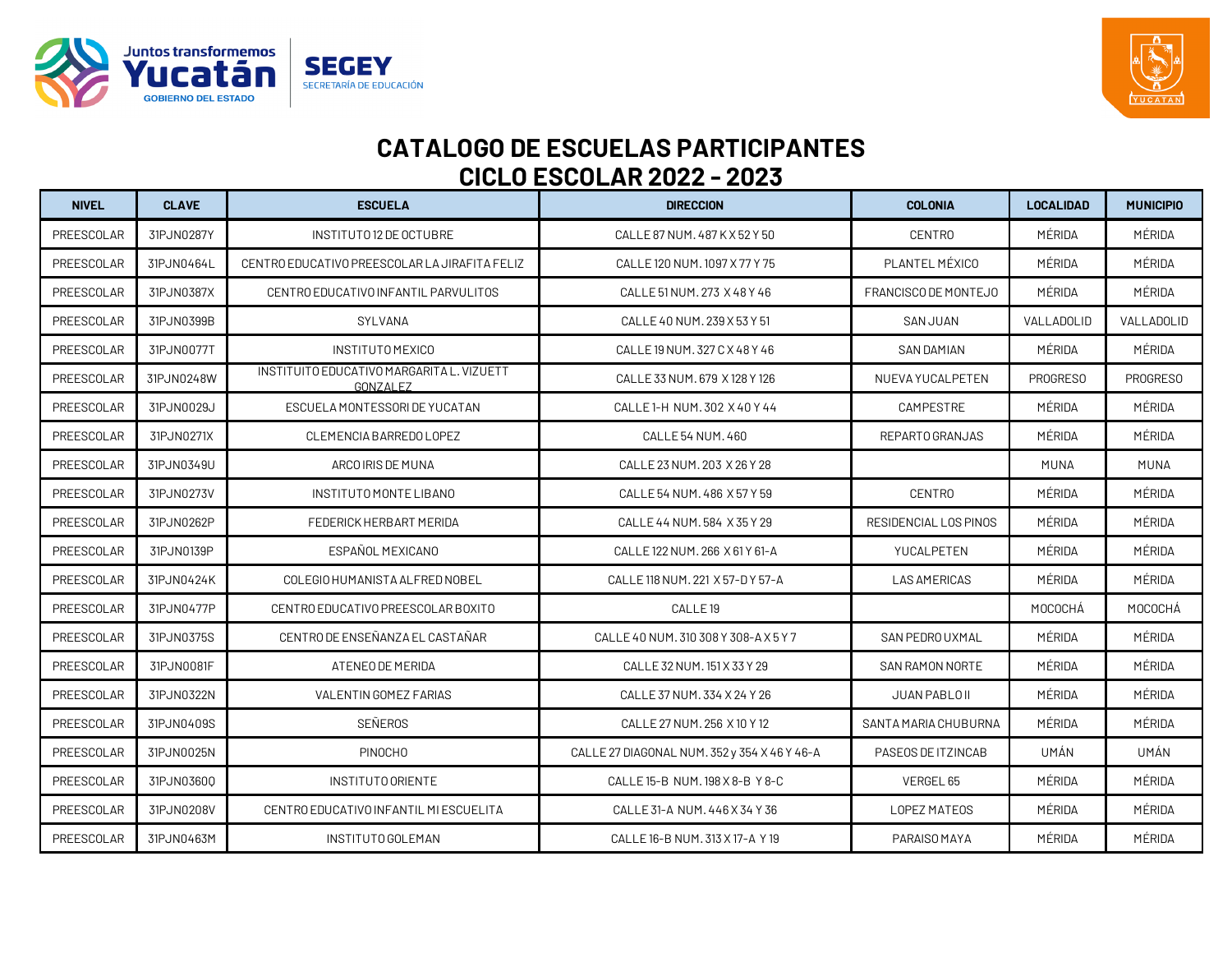



| <b>NIVEL</b> | <b>CLAVE</b> | <b>ESCUELA</b>            | <b>DIRECCION</b>                  | <b>COLONIA</b>      | <b>LOCALIDAD</b> | <b>MUNICIPIO</b> |
|--------------|--------------|---------------------------|-----------------------------------|---------------------|------------------|------------------|
| PREESCOLAR   | 31PJN0221P   | <b>GUADALUPE VICTORIA</b> | CALLE 74 NUM. 141 X 27 Y 29       |                     | <b>PROGRESO</b>  | <b>PROGRESO</b>  |
| PREESCOLAR   | 31PJN0131X   | EL MUNDO DE LOS NIÑOS     | CALLE 64 NUM, 707 A X 113 Y 111   | CASTILLA CAMARA     | MÉRIDA           | MÉRIDA           |
| PREESCOLAR   | 31PJN0353G   | PEOUEÑOS SABIOS           | CALLE 46 NUM, 98 B X 47 Y 49      |                     | OXKUTZCAB        | OXKUTZCAB        |
| PREESCOLAR   | 31PJN01790   | PATRIA UNIDA              | CALLE 48 NUM, 563 X 79 Y 77       | CENTRO              | MÉRIDA           | MÉRIDA           |
| PREESCOLAR   | 31PJN0173W   | OVIDE DECROLY             | CALLE 35 NUM, 200 C X 30 Y 32     | FRANCISCO I, MADERO | MÉRIDA           | MÉRIDA           |
| PREESCOLAR   | 31PJN0090N   | KINDER MAGICO DE MERIDA   | CALLE 55 NUM, 695 Y 697 X 16 Y 14 | DEL PAROUE          | MÉRIDA           | MÉRIDA           |
| PREESCOLAR   | 31PJN0428G   | INSTITUTO TIERRA MAGICA   | CALLE 31 NUM, 804 A X 102 Y 104   | CIUDAD CAUCEL       | MÉRIDA           | MÉRIDA           |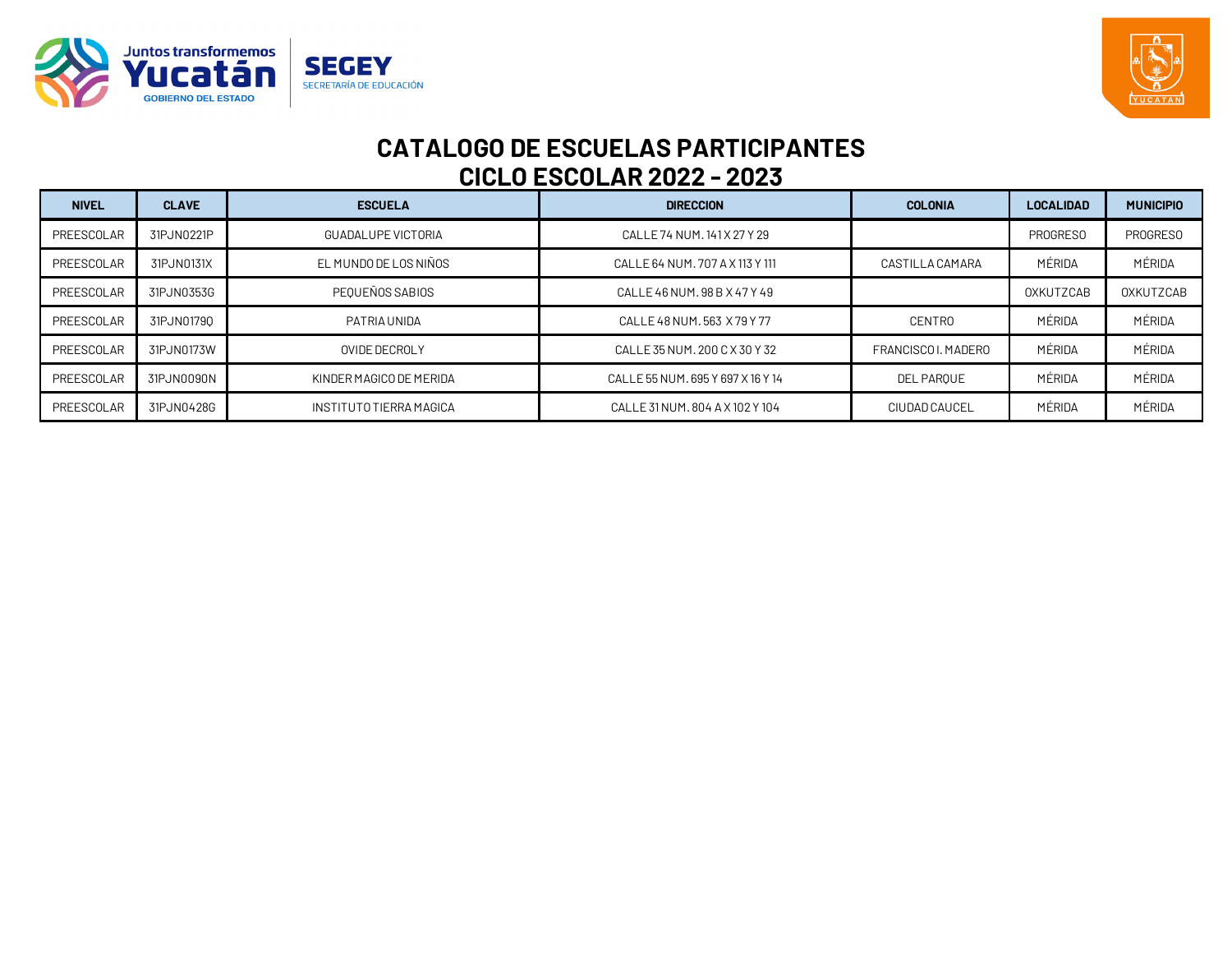



| <b>NIVEL</b> | <b>CLAVE</b> | <b>ESCUELA</b>                                        | <b>DIRECCION</b>                                               | <b>COLONIA</b>                  | <b>LOCALIDAD</b>           | <b>MUNICIPIO</b> |
|--------------|--------------|-------------------------------------------------------|----------------------------------------------------------------|---------------------------------|----------------------------|------------------|
| PREESCOLAR   | 31PJN0184B   | HISPANO MEXICANO DEL SURESTE                          | CALLE TABLAJE CATASTRAL 9234 NUM. DOMICILIO<br><b>CONOCIDO</b> |                                 | VALLADOLID                 | VALLADOLID       |
| PREESCOLAR   | 31PJN0241C   | <b>EXPRESION CREATIVA</b>                             | CALLE 18 NUM, 101 X 19 Y 17                                    | <b>MEXICO</b>                   | MÉRIDA                     | MÉRIDA           |
| PREESCOLAR   | 31PJN0303Z   | CENTRO EDUCATIVO COLITA DE ALGODON                    | CALLE 97 NUM. 474 A X 54 Y 54-A                                | DOLORES OTERO                   | MÉRIDA                     | MÉRIDA           |
| PREESCOLAR   | 31PJN0200C   | SEMILLITAS DEL MAYAB                                  | CALLE 41-A NUM, 368 X 52 Y 54                                  | FRANCISCO DE MONTEJO II         | MÉRIDA                     | MÉRIDA           |
| PREESCOLAR   | 31PJN0143B   | NIÑOS DEL MUNDO                                       | CALLE 73-C NUM, 946 X 116-A Y 116-B                            | JARDINES DE NUEVA<br>MULSAY III | MÉRIDA                     | MÉRIDA           |
| PREESCOLAR   | 31PJN0293I   | MI MUNDO MAGICO                                       | CALLE 79-C NUM. 551 X 94-A Y 94                                | SAMBULA                         | MÉRIDA                     | MÉRIDA           |
| PREESCOLAR   | 31PJN0429F   | <b>SHAKTI</b>                                         | CALLE 19 NUM. 130 X 22 Y 24                                    |                                 | SAN ANTONIO<br><b>HOOL</b> | MÉRIDA           |
| PREESCOLAR   | 31PJN02390   | JUEGO Y APRENDO                                       | CALLE 20 NUM, 452 X 39 Y 41                                    | LAS PALMAS (PETCANCHE)          | MÉRIDA                     | MÉRIDA           |
| PREESCOLAR   | 31PJN0356D   | CENTRO EDUCATIVO MONTESSORI NAJ PAAL AAL DE<br>MERIDA | CALLE 6 X 13 Y 23                                              | <b>MONTEBELLO</b>               | MÉRIDA                     | MÉRIDA           |
| PREESCOLAR   | 31PJN0117D   | CENTRO EDUCATIVO EL MUNDO DE LOS NIÑOS                | CALLE 23-A NUM. 323 X 10 Y 8                                   | <b>SAN ESTEBAN</b>              | MÉRIDA                     | MÉRIDA           |
| PREESCOLAR   | 31PJN0026M   | JARDIN DE NIÑOS AMERICANO                             | CALLE 72 NUM, 499 X 61 Y 59                                    | <b>CENTRO</b>                   | MÉRIDA                     | MÉRIDA           |
| PREESCOLAR   | 31PJN0101C   | INSTITUTO OSSO DE YUCATAN                             | CALLE 5-A NUM. 289 X 38 Y 40                                   | <b>DEL NORTE</b>                | MÉRIDA                     | MÉRIDA           |
| PREESCOLAR   | 31PJN0445X   | CENTRO EDUCATIVO DESPERTARES                          | CALLE 81 NUM, 638 X 44 Y 46                                    | PASEOS DE OPICHEN               | MÉRIDA                     | MÉRIDA           |
| PREESCOLAR   | 31PJN0034V   | TANGRAM                                               | CALLE 121 NUM. 629 X 146 Y 148                                 | <b>LOS HEROES</b>               | MÉRIDA                     | MÉRIDA           |
| PREESCOLAR   | 31PJN0318A   | PEOUEÑAS GENERACIONES                                 | CALLE 69 NUM. 318 X 14 (CIRCUITO COLONIAS) Y 20                | MORELOS ORIENTE                 | MÉRIDA                     | MÉRIDA           |
| PREESCOLAR   | 31PJN0040F   | MI REINO INFANTIL                                     | CALLE 14 NUM. 530 X 15 Y 17                                    | AMALIA SOLORZANO                | MÉRIDA                     | MÉRIDA           |
| PREESCOLAR   | 31PJN0230X   | GONZALO GUERRERO                                      | CALLE 38B NUM. 79 A X 35 Y 33                                  | XOCLÁN LÓPEZ PORTILLO           | MÉRIDA                     | MÉRIDA           |
| PREESCOLAR   | 31PJN0381C   | COLEGIO REGIONAL DE MEXICO                            | CALLE 81 X 48-B Y 42-A                                         | TIXCACAL OPICHEN                | MÉRIDA                     | MÉRIDA           |
| PREESCOLAR   | 31PJN0396E   | APRENDER ES DIVERTIDO                                 | CALLE 94 NUM. 600 A-B-C X 31 Y 33                              | CIUDAD CAUCEL                   | MÉRIDA                     | MÉRIDA           |
| PREESCOLAR   | 31PJN0451H   | NIÑOS HEROES                                          | CALLE 129 NUM, 574 X 138 Y 140                                 | <b>LOS HEROES</b>               | MÉRIDA                     | MÉRIDA           |
| PREESCOLAR   | 31PJN0245Z   | <b>CACHORRITOS</b>                                    | CALLE 22 NUM. 367 X 25 Y 23                                    | JUAN PABLO II                   | MÉRIDA                     | MÉRIDA           |
| PREESCOLAR   | 31PJN0199D   | AVELINO MONTES LINAJE                                 | CALLE 74 NUM, 557 X 75 Y 73                                    | <b>CENTRO</b>                   | MÉRIDA                     | MÉRIDA           |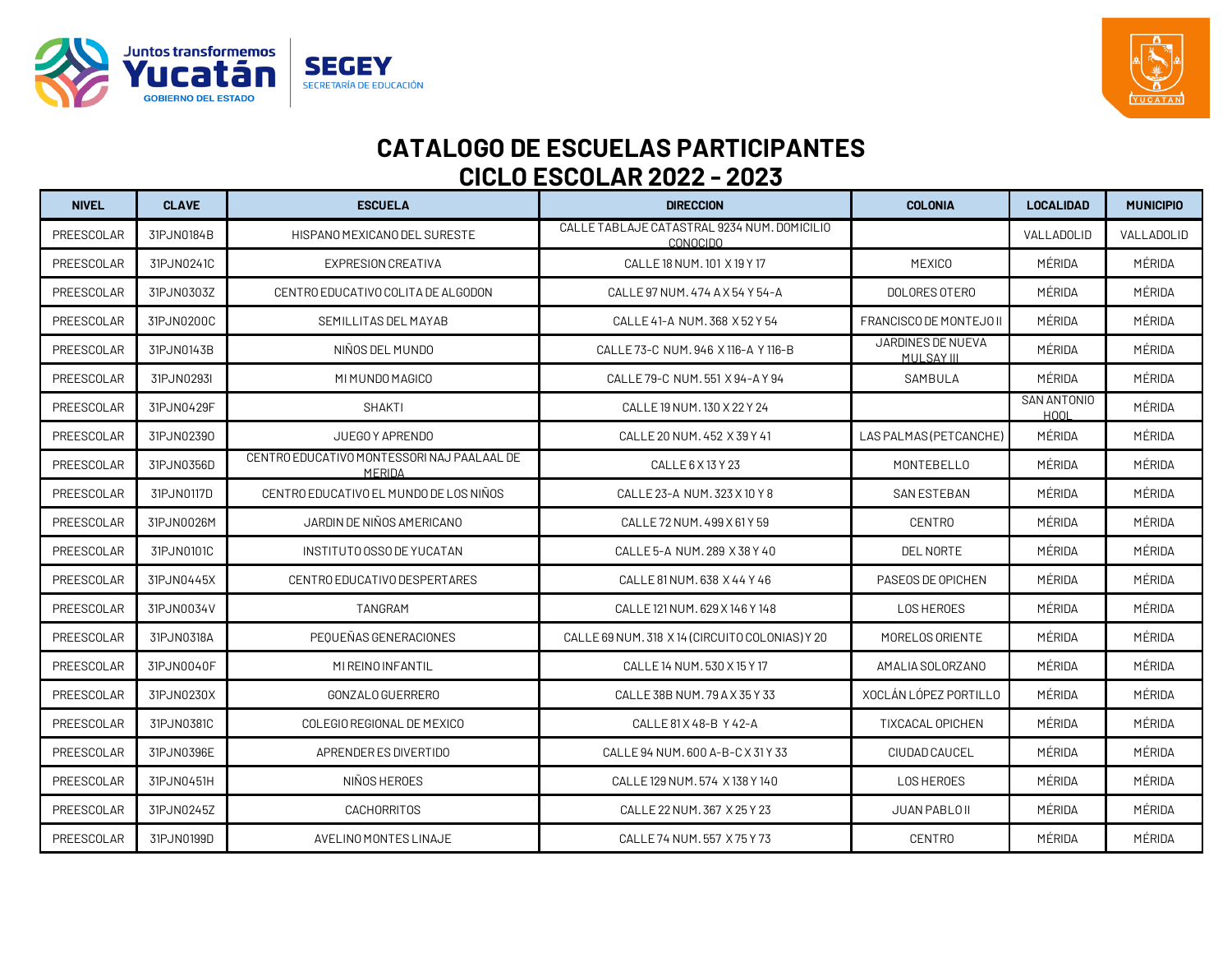



| <b>NIVEL</b> | <b>CLAVE</b> | <b>ESCUELA</b>                     | <b>DIRECCION</b>                                                | <b>COLONIA</b>                           | <b>LOCALIDAD</b> | <b>MUNICIPIO</b> |
|--------------|--------------|------------------------------------|-----------------------------------------------------------------|------------------------------------------|------------------|------------------|
| PREESCOLAR   | 31PJN0033W   | EDUCACION Y PATRIA                 | CALLE 66 NUM, 484 X 57 Y 59                                     | <b>CENTRO</b>                            | MÉRIDA           | MÉRIDA           |
| PREESCOLAR   | 31PJN0457B   | COLEGIO "HUELLAS DEL SURESTE"      | CALLE 55 NUM. 231 X 46 Y 44                                     | <b>DEL SUR</b>                           | MÉRIDA           | MÉRIDA           |
| PREESCOLAR   | 31PJN0454E   | SALVADOR DALI                      | CALLE 50 NUM, 751 B X 113 Y 111-B                               | MERCEDES BARRERA                         | MÉRIDA           | MÉRIDA           |
| PREESCOLAR   | 31PJN0152J   | COOX MEYAJ                         | CALLE 20 X 27                                                   |                                          | CHABLEKAL        | MÉRIDA           |
| PREESCOLAR   | 31PJN0431U   | CENTRO BILINGUE INFANTIL ALTABRISA | CALLE 18 NUM. 306 X 9 Y 11                                      | RESIDENCIAL CÁMARA DE<br>COMERCIO NORTE  | MÉRIDA           | MÉRIDA           |
| PREESCOLAR   | 31PJN0434R   | COMUNIDAD EDUCATIVA ALIANZ         | CARRETERA A PROGRESO                                            |                                          | MÉRIDA           | MÉRIDA           |
| PREESCOLAR   | 31PJN0380D   | ROCHAVI ALTABRISA                  | CALLE 1-A NUM. 343 X 18 Y 14                                    | VISTA ALEGRE NORTE                       | MÉRIDA           | MÉRIDA           |
| PREESCOLAR   | 31PJN0264N   | MI SEGUNDO HOGAR                   | CALLE 35 NUM. 272 X 28 Y 30                                     | RESIDENCIAL DEL NORTE<br>(CHENKU)        | MÉRIDA           | MÉRIDA           |
| PREESCOLAR   | 31PJN0166M   | LA HORA DE SER FELIZ               | CALLE 29 NUM. 103 B X 20-A Y 20                                 |                                          | UMÁN             | UMÁN             |
| PREESCOLAR   | 31PJN0182D   | MARIA GONZALEZ PALMA               | CALLE 50 NUM, 454 X 47 Y 49                                     | <b>CENTRO</b>                            | MÉRIDA           | MÉRIDA           |
| PREESCOLAR   | 31PJN0459Z   | COLEGIO MONTREAL                   | CALLE 69 NUM. TABLAJES CATASTRALES 34183 Y 34184 X<br>104 Y 102 |                                          | DZITYÁ           | MÉRIDA           |
| PREESCOLAR   | 31PJN0285Z   | FRIDA KAHLO CALDERON               | CALLE 51 NUM. 326 X 52 Y 54                                     | FRANCISCO DE MONTEJO                     | MÉRIDA           | MÉRIDA           |
| PREESCOLAR   | 31PJN0458A   | COMUNIDAD EDUCATIVA ROCHESTER      | CALLE TABLAJE CATASTRAL 15709                                   |                                          | <b>DZITYÁ</b>    | MÉRIDA           |
| PREESCOLAR   | 31PJN0180F   | COLEGIO EDUCATIVO BRISAS           | CALLE 16 NUM. 101 B X 17 Y 15                                   | <b>LAS BRISAS</b>                        | MÉRIDA           | MÉRIDA           |
| PREESCOLAR   | 31PJN0204Z   | <b>BAXAL PAAL</b>                  | CALLE 30 NUM. 501 U X 61-B Y 61-A                               | ESPERANZA                                | MÉRIDA           | MÉRIDA           |
| PREESCOLAR   | 31PJN0275T   | MOTOLINIA DE MERIDA                | CALLE 14 NUM, 100 X 17 Y 21                                     | <b>CHUMINOPOLIS</b>                      | MÉRIDA           | MÉRIDA           |
| PREESCOLAR   | 31PJN04200   | INSTITUTO EDUCATIVO DE TIZIMIN     | CALLE 51 NUM, 457 X 60 Y 58                                     |                                          | TIZIMÍN          | TIZIMÍN          |
| PREESCOLAR   | 31PJN0082E   | COLEGIO DEL MAYAB                  | CALLE 74 NUM, 553 B X 73 Y 71                                   | <b>CENTRO</b>                            | MÉRIDA           | MÉRIDA           |
| PREESCOLAR   | 31PJN0041E   | ROCHAVI PENSIONES                  | CALLE 76 NUM. 531 X 13-1 Y 11-A-1                               | RESIDENCIAL PENSIONES 6ª<br><b>ETAPA</b> | MÉRIDA           | MÉRIDA           |
| PREESCOLAR   | 31PJN0030Z   | JENARO RODRIGUEZ CORREA            | CALLE 20 NUM. 201 X 25 Y 23                                     | <b>GARCIA GINERES</b>                    | MÉRIDA           | MÉRIDA           |
| PREESCOLAR   | 31PJN0142C   | CENTRO EDUCATIVO RENACIMIENTO      | CALLE 16 NUM. 61 X 3 Y 5                                        | SAN ANTONIO CINTA                        | MÉRIDA           | MÉRIDA           |
| PREESCOLAR   | 31PJN0432T   | CENTRO EDUCATIVO INFANCIA FELIZ    | CALLE 25-A NUM. 330 X 34 Y 36                                   | <b>LAFLORIDA</b>                         | MÉRIDA           | MÉRIDA           |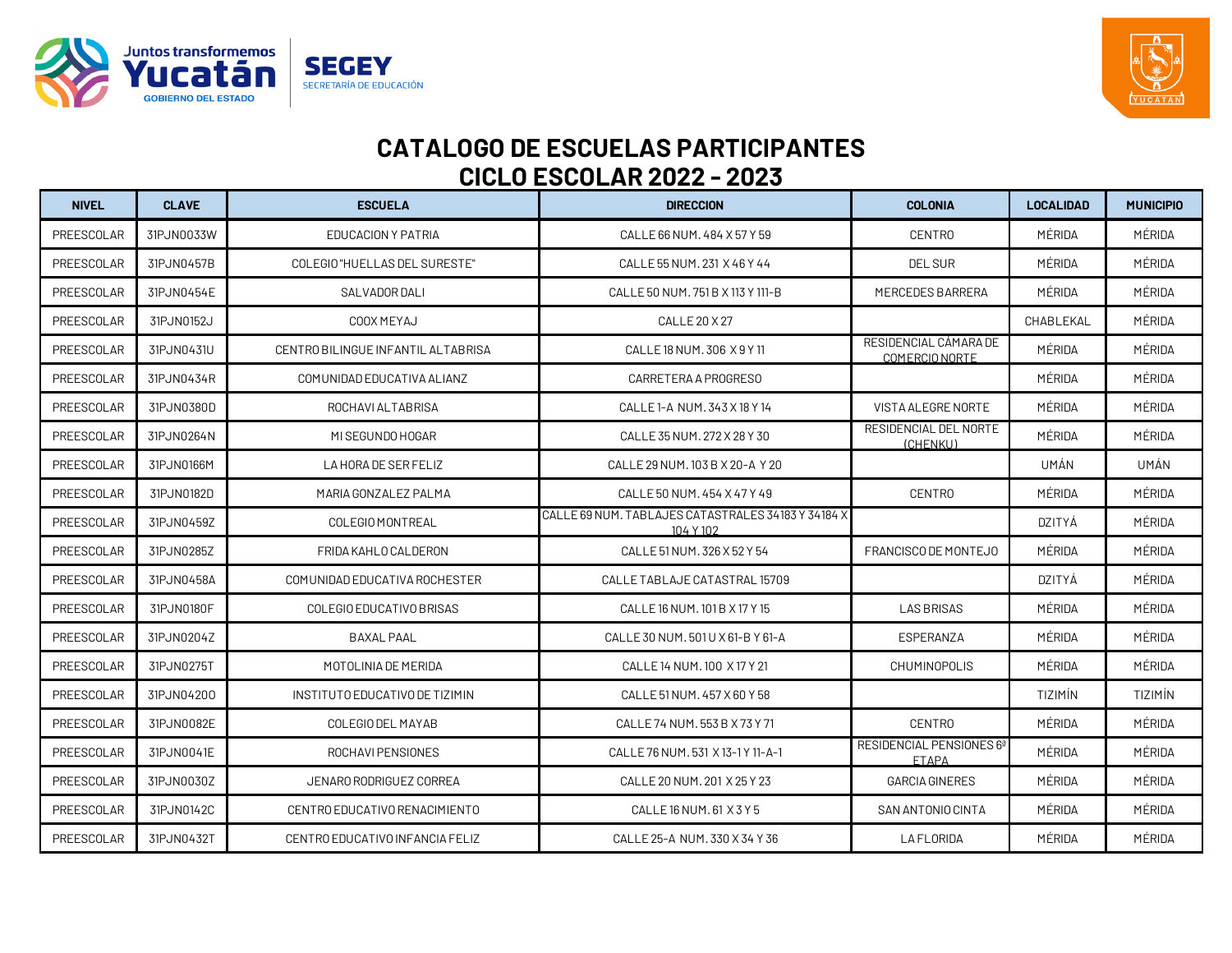



| <b>NIVEL</b> | <b>CLAVE</b> | <b>ESCUELA</b>                                 | <b>DIRECCION</b>                              | <b>COLONIA</b>                       | <b>LOCALIDAD</b>     | <b>MUNICIPIO</b> |
|--------------|--------------|------------------------------------------------|-----------------------------------------------|--------------------------------------|----------------------|------------------|
| PREESCOLAR   | 31PJN0096H   | MI PEOUEÑO MUNDO                               | CALLE 27 NUM. 337 X 32 Y 30                   |                                      | MOTUL DE<br>CARRILLO | MOTUL            |
| PREESCOLAR   | 31PJN0091M   | CRISMAR                                        | CALLE 24 NUM. 222 X 33 Y 35                   | <b>CENTRO</b>                        | HUNUCMÁ              | HUNUCMÁ          |
| PREESCOLAR   | 31PJN0386Y   | CENTRO EDUCATIVO DESTREZAS                     | CALLE 1-H NUM. 182 X 14-A Y 16                | RESIDENCIAL COLONIA<br><b>MEXICO</b> | MÉRIDA               | MÉRIDA           |
| PREESCOLAR   | 31PJN0224M   | PRIMAVERA FELIZ                                | CALLE 21 NUM. 352 E X 26 Y 42                 | <b>MARIA LUISA</b>                   | MÉRIDA               | MÉRIDA           |
| PREESCOLAR   | 31PJN0176T   | <b>EDAIFREINET</b>                             | CALLE 19 NUM, 522 X 22 Y 24 B                 | MAYA                                 | MÉRIDA               | MÉRIDA           |
| PREESCOLAR   | 31PJN0206X   | CENTRO EDUCATIVO MONTESSORI LANCASTER          | CALLE 15 NUM. 127 A X 28 Y 26                 | <b>MEXICO</b>                        | MÉRIDA               | MÉRIDA           |
| PREESCOLAR   | 31PJN0469G   | CENTRO EDUCATIVO LUDOKIDS                      | CALLE 49 NUM, 853 X 100 A Y 100               | LAS AMERICAS II                      | MÉRIDA               | MÉRIDA           |
| PREESCOLAR   | 31PJN0089Y   | SARA BUENFIL                                   | CALLE 16 NUM, 473 Y 477 X 47 DIAGONAL Y 47    | PETCANCHE                            | MÉRIDA               | MÉRIDA           |
| PREESCOLAR   | 31PJN0140E   | MANOS MAGICAS                                  | CALLE 40 NUM. 431 X AVENIDA YUCATÁN (17) Y 23 | RESIDENCIAL LOS PINOS                | MÉRIDA               | MÉRIDA           |
| PREESCOLAR   | 31PJN02610   | CENTRO EDUCATIVO AMERICA                       | CALLE 5 NUM. 137 139 Y 141 X 16 Y 14-A        | <b>MULSAYI</b>                       | MÉRIDA               | MÉRIDA           |
| PREESCOLAR   | 31PJN0357C   | MUNDO PEQUEÑO                                  | CALLE 50 NUM. 140 X 37 Y 39                   | FRANCISCO DE MONTEJO III             | MÉRIDA               | MÉRIDA           |
| PREESCOLAR   | 31PJN0272W   | DULCES SUEÑOS                                  | CALLE 40 NUM, 709 AY B X 37                   | PIEDRA DE AGUA                       | UMÁN                 | UMÁN             |
| PREESCOLAR   | 31PJN0036T   | CRI-CRI                                        | CALLE 27 NUM. 150 X 12 Y 14                   | <b>SAN MIGUEL</b>                    | MÉRIDA               | MÉRIDA           |
| PREESCOLAR   | 31PJN0414D   | JARDIN DE NIÑOS EDUCREA                        | CALLE CARRETERA MERIDA-CAUCEL KM. 7           | CIUDAD CAUCEL                        | MÉRIDA               | MÉRIDA           |
| PREESCOLAR   | 31PJN0351I   | CENTRO DE EDUCACION INTEGRAL BINET             | CALLE 85 NUM, 448 X 10 Y 12                   | NUEVA KUKULCAN                       | MÉRIDA               | MÉRIDA           |
| PREESCOLAR   | 31PJN0076U   | <b>INSTITUTO PATRIA</b>                        | CALLE PERIFERICO NORTE KILOMETRO 2.5          | SAN RAMON NORTE I                    | MÉRIDA               | MÉRIDA           |
| PREESCOLAR   | 31PJN0444Y   | CENTRO EDUCATIVO CARITA FELIZ                  | CALLE 25-B NUM. 448 X 8 Y 10                  | LAZARO CARDENAS                      | MÉRIDA               | MÉRIDA           |
| PREESCOLAR   | 31PJN0298D   | <b>CASITA FELIZ</b>                            | CALLE 46 NUM, 377 X 45 Y 41                   | EMILIANO ZAPATA ORIENTE              | MÉRIDA               | MÉRIDA           |
| PREESCOLAR   | 31PJN0258C   | MI MEJOR AMIGO                                 | CALLE 123-A NUM. 237 X 46-C Y 46-B            | <b>BRISAS DEL SUR</b>                | MÉRIDA               | MÉRIDA           |
| PREESCOLAR   | 31PJN0128J   | PASITOS DE PREESCOLAR                          | CALLE 69 NUM. 342 X 12-A Y 14-A               | MIRAFLORES II<br>(AMPLIACION)        | MÉRIDA               | MÉRIDA           |
| PREESCOLAR   | 31PJN0326J   | MANO AMIGA CONKAL                              | CALLE <sub>34</sub>                           |                                      | CONKAL               | CONKAL           |
| PREESCOLAR   | 31PJN0236R   | GUARDERIA Y JARDIN DE NIÑOS MONTESSORI ITZIMNA | CALLE 27-A NUM. 487 X 56-A Y 56               | <b>ITZIMNA</b>                       | MÉRIDA               | MÉRIDA           |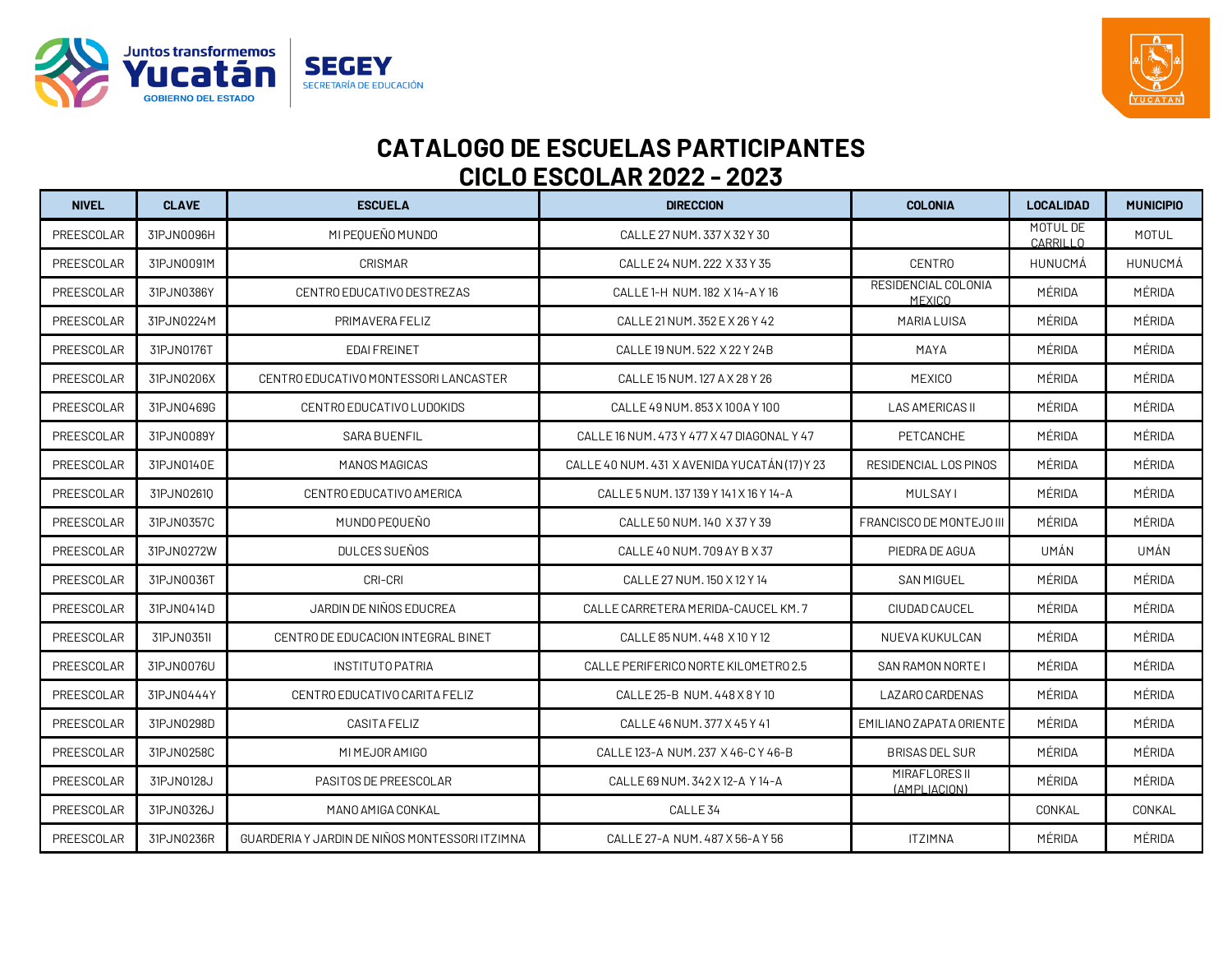



| <b>NIVEL</b> | <b>CLAVE</b> | <b>ESCUELA</b>                              | <b>DIRECCION</b>                                  | <b>COLONIA</b>                                  | <b>LOCALIDAD</b> | <b>MUNICIPIO</b> |
|--------------|--------------|---------------------------------------------|---------------------------------------------------|-------------------------------------------------|------------------|------------------|
| PREESCOLAR   | 31PJN02200   | ESPACIO EDUCATIVO EVEREST                   | CALLE 29 NUM, 74 X 10 Y 12                        | <b>MEXICO</b>                                   | MÉRIDA           | MÉRIDA           |
| PREESCOLAR   | 31PJN0442Z   | CRESCENDO PREESCOLAR                        | CALLE 26 NUM. 325 X 1-B Y 1-D                     | <b>BUGAMBILIAS</b>                              | MÉRIDA           | MÉRIDA           |
| PREESCOLAR   | 31PJN0238P   | <b>JUSTO SIERRA MENDEZ</b>                  | CALLE 32 NUM. 405 X 35 Y 33                       | JUAN PABLO II (SECCION<br>GONZALO NAVARRO BAEZ) | MÉRIDA           | MÉRIDA           |
| PREESCOLAR   | 31PJN0002C   | JARDIN DE NIÑOS ANGELES                     | CALLE 38 (CAMPESTRE) NUM, 45 X AVENIDA 21 Y 17    | CAMPESTRE                                       | MÉRIDA           | MÉRIDA           |
| PREESCOLAR   | 31PJN0148X   | CAMPESTRE                                   | CALLE 15 NUM. 134 X 30 Y 32                       | CAMPESTRE                                       | MÉRIDA           | MÉRIDA           |
| PREESCOLAR   | 31PJN0281D   | VASCO DE QUIROGA                            | CALLE 60 NUM. 776 X CIRCUITO COLONIAS (111) Y 113 | MERCEDES BARRERA                                | MÉRIDA           | MÉRIDA           |
| PREESCOLAR   | 31PJN0296F   | TERESIANO ENRIQUE DE OSSO CAMPUS CABO NORTE | CALLE TABLAJE CATASTRAL 38895                     | TEMOZON NORTE                                   | MÉRIDA           | MÉRIDA           |
| PREESCOLAR   | 31PJN0390K   | INSTITUTO EDUCATIVO BAMBINO                 | CALLE 70 NUM. 603 C-D X 33 Y 31                   | CIUDAD CAUCEL                                   | MÉRIDA           | MÉRIDA           |
| PREESCOLAR   | 31PJN0430V   | CENTRO EDUCATIVO CHARBEL                    | CALLE 43-A NUM. 829 X 108 Y 106                   | CIUDAD CAUCEL                                   | MÉRIDA           | MÉRIDA           |
| PREESCOLAR   | 31PJN0125M   | MANITAS CREATIVAS DE LA LOTERIA NACIONAL    | CALLE 14 NUM. 743 X 63-C Y 65                     | <b>EMILIO PORTES GIL</b>                        | MÉRIDA           | MÉRIDA           |
| PREESCOLAR   | 31PJN0397D   | EL CASTILLO DE LOS NIÑOS                    | CALLE 59 NUM. 933 X 114-A Y 112                   | <b>LAS AMERICAS</b>                             | MÉRIDA           | MÉRIDA           |
| PREESCOLAR   | 31PJN0035U   | <b>IDEA</b>                                 | CALLE 138 NUM, 1016 X 73B Y 75                    | <b>XOCLAN SUSULA</b>                            | MÉRIDA           | MÉRIDA           |
| PREESCOLAR   | 31PJN03380   | CENTRO EDUCATIVO SONRISAS                   | CALLE 45 NUM, 306 X 16 Y 18                       | <b>LEANDRO VALLE</b>                            | MÉRIDA           | MÉRIDA           |
| PREESCOLAR   | 31PJN0133V   | KIN PAA'L                                   | CALLE 22 NUM, 97 B X 19 Y 17                      |                                                 | UMÁN             | UMÁN             |
| PREESCOLAR   | 31PJN0031Y   | COLEGIO AMERICA DE MERIDA                   | CALLE 58-A NUM, 493 X 33 Y AVENIDA DEL DEPORTISTA | <b>CENTRO</b>                                   | MÉRIDA           | MÉRIDA           |
| PREESCOLAR   | 31PJN0418Z   | CENTRO EDUCATIVO INFANTIL DONALD            | CALLE 59 NUM. 634 X 64 Y 64-A                     | CIUDAD CAUCEL                                   | MÉRIDA           | MÉRIDA           |
| PREESCOLAR   | 31PJN0425J   | COLEGIO EDUCATIVA MEXICO                    | CALLE 31 NUM. 697 B X 86 Y 80                     | CIUDAD CAUCEL "VIVA II"                         | MÉRIDA           | MÉRIDA           |
| PREESCOLAR   | 31PJN0046Z   | MARY POPPINS                                | CALLE 58 NUM, 507 X 55 Y 51                       | GRANJAS (AMPLIACION)                            | MÉRIDA           | MÉRIDA           |
| PREESCOLAR   | 31PJN0389V   | MIS PRIMERAS LETRAS                         | CALLE 57 NUM. 619 X 60-B Y 60                     | CIUDAD CAUCEL                                   | MÉRIDA           | MÉRIDA           |
| PREESCOLAR   | 31PJN0027L   | COLEGIO PENINSULAR                          | CALLE 21 NUM. 131 X 36 Y 32                       | CAMPESTRE                                       | MÉRIDA           | MÉRIDA           |
| PREESCOLAR   | 31PJN0155G   | CENTRO EDUCATIVO PARTENON                   | CALLE 3 NORTE NUM. 100 X 6 ORIENTE Y 7 ORIENTE    | UNIDAD MORELOS                                  | MÉRIDA           | MÉRIDA           |
| PRIMARIA     | 31PPR0358S   | <b>INSTITUTO SAVIA</b>                      | CALLE 23-A NUM. 301 X 30 Y 32                     | <b>SAN VICENTE CHUBURNA</b>                     | MÉRIDA           | MÉRIDA           |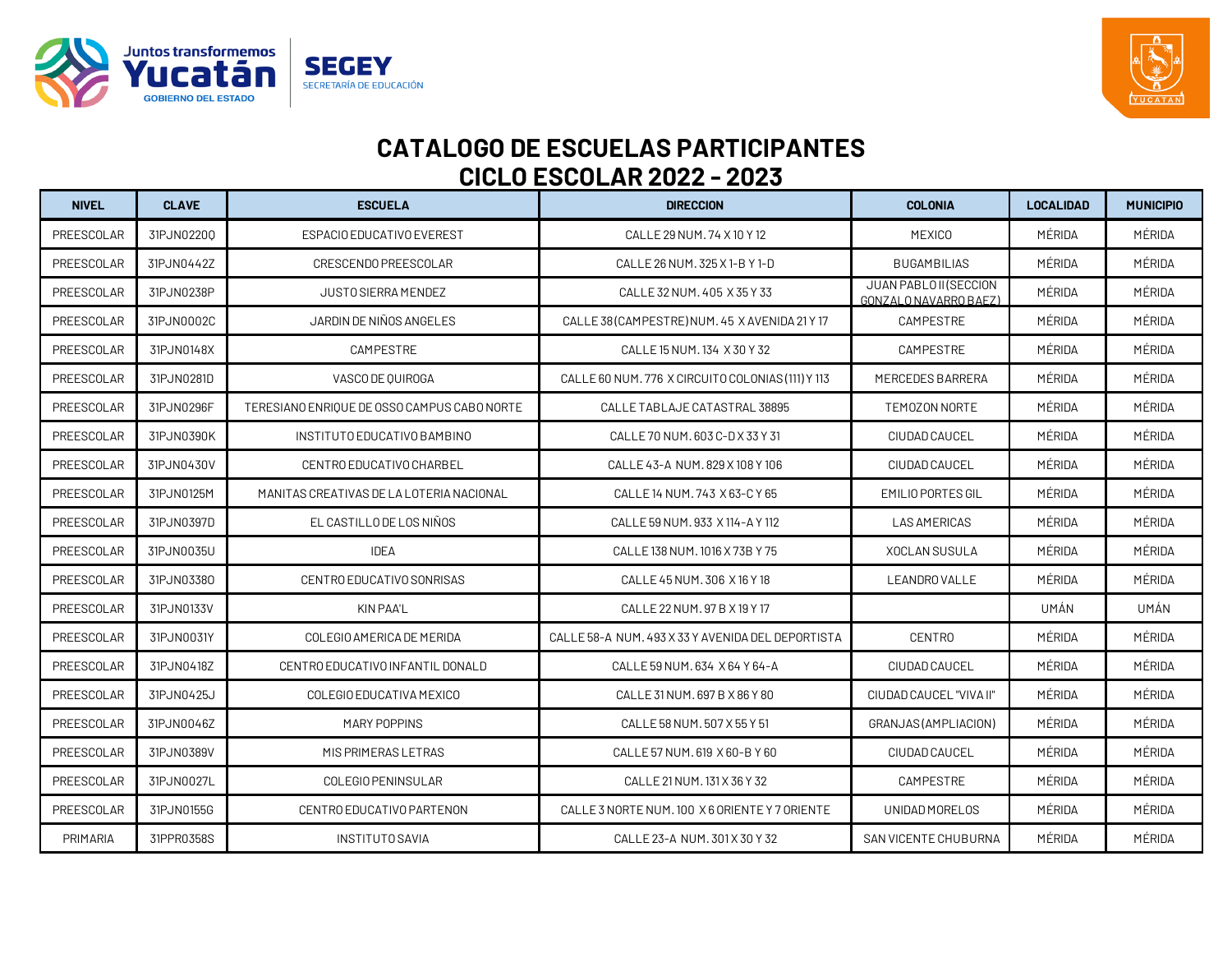



| <b>NIVEL</b> | <b>CLAVE</b> | <b>ESCUELA</b>                       | <b>DIRECCION</b>                                                    | <b>COLONIA</b>        | <b>LOCALIDAD</b> | <b>MUNICIPIO</b> |
|--------------|--------------|--------------------------------------|---------------------------------------------------------------------|-----------------------|------------------|------------------|
| PRIMARIA     | 31PPR00310   | GUADALUPE VICTORIA                   | CALLE 30 NUM. 287                                                   |                       | <b>IZAMAL</b>    | <b>IZAMAL</b>    |
| PRIMARIA     | 31PPR0241T   | NUEVA VIDA                           | CALLE 69 NUM. 288 G X 26 Y 28-A                                     | <b>AZCORRA</b>        | MÉRIDA           | MÉRIDA           |
| PRIMARIA     | 31PPR0379E   | CRESCENCIO CARRILLO Y ANCONA         | CALLE 33 NUM. 437 X 70 Y 68                                         | <b>BENITO JUAREZ</b>  | TIZIMÍN          | TIZIMÍN          |
| PRIMARIA     | 31PPR00050   | CREATIVIDAD EN LA EDUCACION          | CALLE 23 NUM. 209 X AVENIDA ITZAES Y 30                             | <b>GARCIA GINERES</b> | MÉRIDA           | MÉRIDA           |
| PRIMARIA     | 31PPR00070   | INSTITUTO WHITE STAR                 | CALLE 23 NUM, 710 X 54 Y 60                                         | JARDINES DE MERIDA    | MÉRIDA           | MÉRIDA           |
| PRIMARIA     | 31PPR0326Z   | CENTRO DE ESTUDIOS MERIDA            | CALLE TABLAJE CATASTRAL 32554 (ANILLO PERIFÉRICO<br>KM 4.5)         | <b>EL PORVENIR</b>    | MÉRIDA           | MÉRIDA           |
| PRIMARIA     | 31PPR0251Z   | AMERICO VESPUCIO                     | CALLE 26 NUM. 254 X 37 Y 39                                         | <b>LIMONES</b>        | MÉRIDA           | MÉRIDA           |
| PRIMARIA     | 31PPR0356U   | COMUNIDAD EDUCATIVA YAXUNAH          | CALLE 43 NUM. 383 X 30 Y 28                                         | PEDREGALES DE TANLUM  | MÉRIDA           | MÉRIDA           |
| PRIMARIA     | 31PPR0029Z   | COMUNIDAD EDUCATIVA ROCHESTER        | CALLE TABLAJE CATASTRAL 15709                                       |                       | <b>DZITYÁ</b>    | MÉRIDA           |
| PRIMARIA     | 31PPR0338E   | INSTITUTO MONTE LIBANO               | CALLE 54 NUM, 486 X 57 Y 59                                         | <b>CENTRO</b>         | MÉRIDA           | MÉRIDA           |
| PRIMARIA     | 31PPR0387N   | PRIMARIA IBERO                       | CALLE TABLAJE CATASTRAL 16691                                       |                       | MÉRIDA           | MÉRIDA           |
| PRIMARIA     | 31PPR0311Y   | <b>GABRIELA MISTRAL</b>              | CALLE 29 NUM. 103 B X 20-A Y 20                                     |                       | UMÁN             | UMÁN             |
| PRIMARIA     | 31PPR0252Z   | <b>WILLIAM KILPATRICK</b>            | CALLE 53-D NUM. 242 X 44 Y 46                                       | FRANCISCO DE MONTEJO  | MÉRIDA           | MÉRIDA           |
| PRIMARIA     | 31PPR0344P   | CENTRO EDUCATIVO IRLANDES            | CALLE 31 NUM. 144 X 38 Y 40                                         | <b>BUENAVISTA</b>     | MÉRIDA           | MÉRIDA           |
| PRIMARIA     | 31PPR0397U   | EBENEZER                             | CALLE 69 NUM. 326 X 14 (CIRCUITO COLONIAS) Y 20                     | MORELOS ORIENTE       | MÉRIDA           | MÉRIDA           |
| PRIMARIA     | 31PPR0015X   | <b>TERESA DE AVILA</b>               | CALLE 22 NUM. 490 X 49-D Y 49-B                                     | SAN JOSE NAHBALAM     | TIZIMÍN          | <b>TIZIMÍN</b>   |
| PRIMARIA     | 31PPR0335H   | INSTITUTO SIGLO XXI DE VALLADOLID    | CALLE 44 NUM, 245 X 57 Y 53                                         | <b>SAN JUAN</b>       | VALLADOLID       | VALLADOLID       |
| PRIMARIA     | 31PPR0395W   | CENTRO DE EDUCACION INTEGRAL BINET   | CALLE 85 NUM, 448 X 10 Y 12                                         | NUEVA KUKULCAN        | MÉRIDA           | MÉRIDA           |
| PRIMARIA     | 31PPR0191B   | INSTITUTO MEXICO                     | CALLE 51 NUM, 457 X 60 Y 58                                         |                       | TIZIMÍN          | <b>TIZIMÍN</b>   |
| PRIMARIA     | 31PPR0299T   | AGORA COMUNIDAD EDUCATIVA            | CALLE <sub>25</sub>                                                 | TEMOZON NORTE         | MÉRIDA           | MÉRIDA           |
| PRIMARIA     | 31PPR0297V   | JOSE VASCONCELOS                     | CALLE 42 NUM. 352 X 17 Y 19                                         | LEONA VICARIO         | <b>KANASÍN</b>   | <b>KANASÍN</b>   |
| PRIMARIA     | 31PPR0365B   | BICENTENARIO INDEPENDENCIA DE MEXICO | CALLE 12 DIAGONAL NUM. 323 X 14 Y 9 (AVENIDA CAMARA<br>DE COMERCIO) | <b>SAN CARLOS</b>     | MÉRIDA           | MÉRIDA           |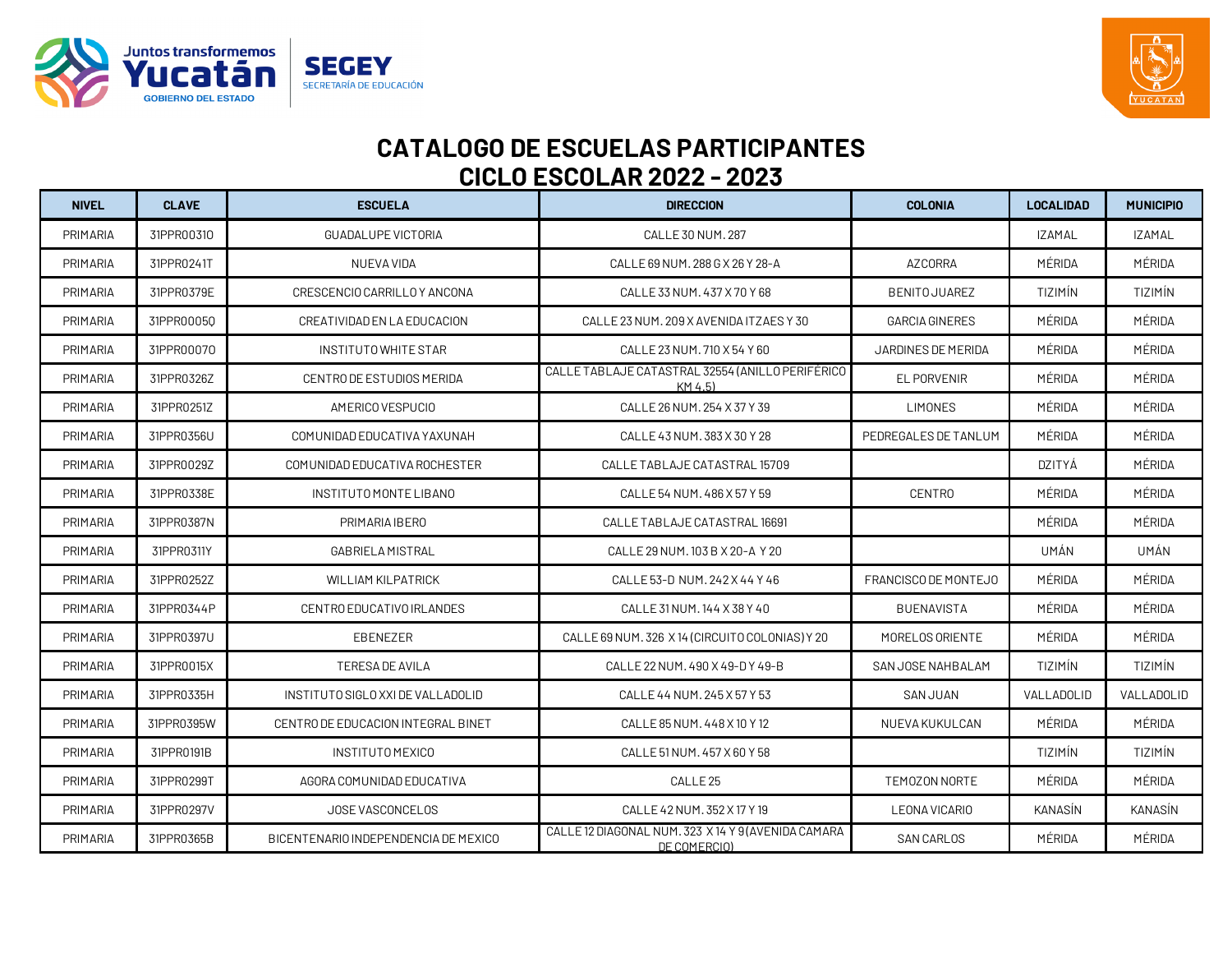



| <b>NIVEL</b>    | <b>CLAVE</b> | <b>ESCUELA</b>                   | <b>DIRECCION</b>                                                         | <b>COLONIA</b>               | <b>LOCALIDAD</b>            | <b>MUNICIPIO</b> |
|-----------------|--------------|----------------------------------|--------------------------------------------------------------------------|------------------------------|-----------------------------|------------------|
| PRIMARIA        | 31PPR0312X   | MONTESSORI LANCASTER             | CALLE 15 NUM. 127 A X 28 Y 26                                            | MEXICO                       | MÉRIDA                      | MÉRIDA           |
| PRIMARIA        | 31PPR0282T   | JACINTO UC DE LOS SANTOS         | CALLE 97 NUM, 774 X 92 Y 81D                                             | SANTA MARIA DE<br>GUADALUPE  | MÉRIDA                      | MÉRIDA           |
| PRIMARIA        | 31PPR01470   | <b>CONSUELO ZAVALA</b>           | CALLE 60 NUM. 604 X 73 Y 77                                              | <b>CENTRO</b>                | MÉRIDA                      | MÉRIDA           |
| <b>PRIMARIA</b> | 31PPR0372L   | CENTRO EDUCATIVO BLAS PASCAL     | CARRETERA MERIDA-DZITYA KILOMETRO 15                                     |                              | MÉRIDA                      | MÉRIDA           |
| PRIMARIA        | 31PPR0028A   | COMPLEJO EDUCATIVO EUROAMERICANO | CALLE 32 NUM, 198 X 23 Y 25                                              |                              | <b>TICUL</b>                | TICUL            |
| <b>PRIMARIA</b> | 31PPR0247N   | COLEGIO CONTINENTAL              | CALLE 35 NUM. 203 X 22-A Y 20-A                                          | CHUBURNA DE HIDALGO          | MÉRIDA                      | MÉRIDA           |
| PRIMARIA        | 31PPR03450   | COLEGIO ANGELUS                  | CALLE TABLAJE 24193 EJIDO DE SAN PEDRO NUCLEO<br>CHOLUL (CARR.MER-MOTUL) | <b>GRAN SAN PEDRO CHOLUL</b> | MÉRIDA                      | MÉRIDA           |
| PRIMARIA        | 31PPR0303P   | CENTRO DE EDUCACION MOTULEÑO     | CALLE 27 NUM. 337 X 32 Y 30                                              |                              | MOTUL DE<br><b>CARRILLO</b> | <b>MOTUL</b>     |
| PRIMARIA        | 31PPR0088P   | REMIGIO AGUILAR SOSA             | CALLE 27 NUM. 150 X 12 Y 14                                              | <b>SAN MIGUEL</b>            | MÉRIDA                      | MÉRIDA           |
| PRIMARIA        | 31PPR0394X   | <b>COLEGIO EVEREST</b>           | CALLE 29 NUM. 73 X 12 Y 10                                               | <b>MEXICO</b>                | MÉRIDA                      | MÉRIDA           |
| PRIMARIA        | 31PPR0036J   | COLEGIO HUMANISTA ALFRED NOBEL   | CALLE 118 NUM, 221 X 57-D Y 57-A                                         | LAS AMERICAS                 | MÉRIDA                      | MÉRIDA           |
| <b>PRIMARIA</b> | 31PPR0300S   | COLEGIO LIBANES PENINSULAR       | CALLE 1-E NUM. 99 X 18 Y 16                                              | MEXICO NORTE                 | MÉRIDA                      | MÉRIDA           |
| <b>PRIMARIA</b> | 31PPR0305N   | MARIA LUISA PEREZ MIJANGOS       | CALLE 18 NUM. 175 A X 15 Y 13                                            |                              | <b>TICUL</b>                | <b>TICUL</b>     |
| PRIMARIA        | 31PPR0333J   | COMUNIDAD EDUCATIVA LOYOLA       | CALLE 35 NUM. 299 A X 38 Y 36                                            | SODZIL NORTE                 | MÉRIDA                      | MÉRIDA           |
| <b>PRIMARIA</b> | 31PPR0331L   | COLEGIO KUKULCAN                 | CALLE 28 NUM. 410 X 87 Y 89                                              | MORELOS ORIENTE              | MÉRIDA                      | MÉRIDA           |
| PRIMARIA        | 31PPR0023F   | CASA INFANTIL EL ROBLE, A.C.     | CALLE 49 NUM. 230                                                        | SAN MARCOS NOCOH I           | MÉRIDA                      | MÉRIDA           |
| PRIMARIA        | 31PPR0039G   | COLEGIO ASBAJE                   | CALLE 17-A NUM. 101 Y 101-C X 18 Y 12                                    | DEL ARCO                     | MÉRIDA                      | MÉRIDA           |
| <b>PRIMARIA</b> | 31PPR0347M   | <b>KIN PAAL</b>                  | CALLE 22 NUM, 97 B X 19 Y 17                                             |                              | UMÁN                        | UMÁN             |
| PRIMARIA        | 31PPR0187P   | HISPANO MEXICANO DEL SURESTE     | CALLE TABLAJE CATASTRAL 9234 NUM. DOMICILIO<br><b>CONOCIDO</b>           |                              | VALLADOLID                  | VALLADOLID       |
| <b>PRIMARIA</b> | 31PPR0223D   | INSTITUTO PATRIA                 | CALLE PERIFERICO NORTE KILOMETRO 2.5                                     | SAN RAMON NORTE I            | MÉRIDA                      | MÉRIDA           |
| <b>PRIMARIA</b> | 31PPR0204P   | ESCUELA HOGAR DE MERIDA          | CALLE 17 NUM. 62 X 10 Y 12                                               | MEXICO                       | MÉRIDA                      | MÉRIDA           |
| <b>PRIMARIA</b> | 31PPR0017V   | ESCUELA PRIMARIA PROGRESO, A.C.  | CALLE 44 X 27 Y 29                                                       | <b>ISMAEL GARCIA</b>         | PROGRESO                    | PROGRESO         |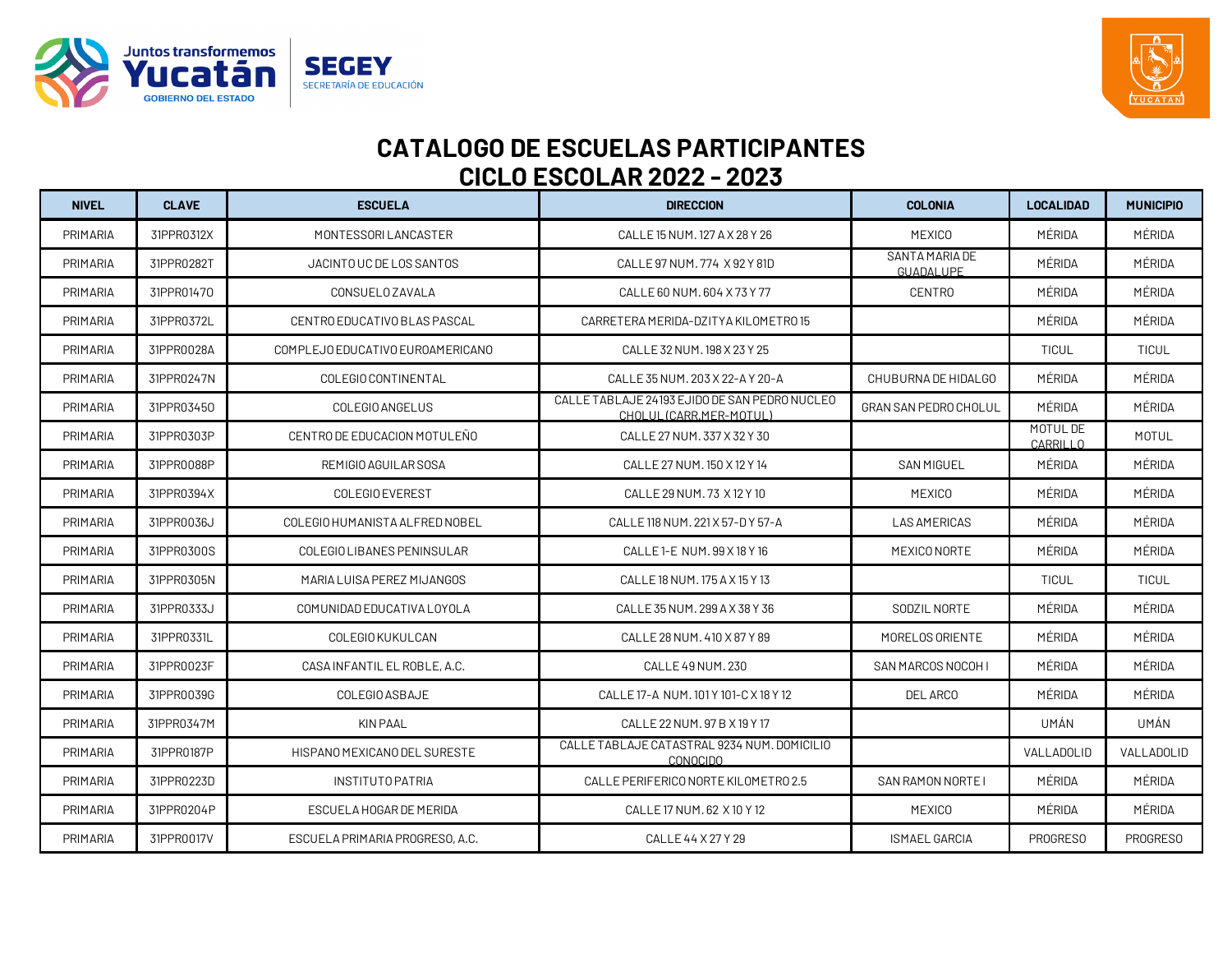



| <b>NIVEL</b>    | <b>CLAVE</b> | <b>ESCUELA</b>                                  | <b>DIRECCION</b>                     | <b>COLONIA</b>                | <b>LOCALIDAD</b>           | <b>MUNICIPIO</b> |
|-----------------|--------------|-------------------------------------------------|--------------------------------------|-------------------------------|----------------------------|------------------|
| PRIMARIA        | 31PPR03860   | VICTOR MANUEL MARTINEZ HERRERA                  | CALLE 94 NUM, 600 A-B-C X 31 Y 33    | CIUDAD CAUCEL                 | MÉRIDA                     | MÉRIDA           |
| PRIMARIA        | 31PPR0313W   | ALFONSO CASO                                    | CALLE 64 NUM, 707 A X 113 Y 111      | CASTILLA CAMARA               | MÉRIDA                     | MÉRIDA           |
| PRIMARIA        | 31PPR0209K   | COLEGIO DEL MAYAB                               | CALLE 74 NUM. 553 B X 73 Y 71        | <b>CENTRO</b>                 | MÉRIDA                     | MÉRIDA           |
| PRIMARIA        | 31PPR0317S   | OLEGARIO CORTES SOLIS                           | CALLE 19 NUM. 130 X 22 Y 24          |                               | SAN ANTONIO<br><b>HOOL</b> | MÉRIDA           |
| <b>PRIMARIA</b> | 31PPR0362E   | INSTITUTO EDUCATIVO BAMBINO                     | CALLE 70 NUM, 603 C-D X 33 Y 31      | CIUDAD CAUCEL                 | MÉRIDA                     | MÉRIDA           |
| PRIMARIA        | 31PPR0366A   | KAMBAL-BAXAL                                    | CALLE 30 NUM. 501 U X 61-B Y 61-A    | ESPERANZA                     | MÉRIDA                     | MÉRIDA           |
| PRIMARIA        | 31PPR0378F   | COLEGIO FEDERICK HERBART MERIDA                 | CALLE 44 NUM, 584 X 35 Y 29          | RESIDENCIAL LOS PINOS         | MÉRIDA                     | MÉRIDA           |
| PRIMARIA        | 31PPR0272M   | NIÑOS HEROES                                    | CALLE 24 NUM. 222 X 33 Y 35          | <b>CENTRO</b>                 | HUNUCMÁ                    | HUNUCMÁ          |
| PRIMARIA        | 31PPR02460   | COLEGIO ESPAÑOL MEXICANO                        | CALLE 59-C NUM. 210 212 X 118 Y 120  | YUCALPETEN                    | MÉRIDA                     | MÉRIDA           |
| <b>PRIMARIA</b> | 31PPR0281U   | JUAN DE LA BARRERA                              | CALLE 65 NUM, 597 X 74 Y 72          | <b>CENTRO</b>                 | MÉRIDA                     | MÉRIDA           |
| PRIMARIA        | 31PPR0351Z   | COLEGIO REGIONAL DE MEXICO UNIDAD BRISAS        | CALLE 26 NUM. 104 X 15 Y 26 DIAGONAL | <b>LAS BRISAS</b>             | MÉRIDA                     | MÉRIDA           |
| PRIMARIA        | 31PPR0267A   | <b>CELESTIN FREINET</b>                         | CALLE 19 NUM, 524 X 22 Y 24 B        | MAYA                          | MÉRIDA                     | MÉRIDA           |
| PRIMARIA        | 31PPR0320F   | INSTITUTO DE EDUCACION PROGRESIVA, THE WORKSHOP | CALLE 46 NUM. 317 X 17 Y 19          | NUEVA REVOLUCION              | MÉRIDA                     | MÉRIDA           |
| <b>PRIMARIA</b> | 31PPR0350Z   | COLEGIO JUAN PABLO II                           | CALLE 54 NUM, 460                    | REPARTO GRANJAS               | MÉRIDA                     | MÉRIDA           |
| PRIMARIA        | 31PPR0008N   | ATENEO DE MERIDA                                | CALLE 32 NUM. 151 X 33 Y 29          | SAN RAMON NORTE               | MÉRIDA                     | MÉRIDA           |
| PRIMARIA        | 31PPR0367Z   | CENTRO EDUCATIVO MUNDO HISPANO                  | CALLE 69 NUM. 338 X 12-A Y 14-A      | MIRAFLORES II<br>(AMPLIACION) | MÉRIDA                     | MÉRIDA           |
| PRIMARIA        | 31PPR0265C   | RODOLFO NIETO PADRON                            | CALLE 16 NUM, 101 B X 17 Y 15        | <b>LAS BRISAS</b>             | MÉRIDA                     | MÉRIDA           |
| PRIMARIA        | 31PPR0194Z   | AVELINO MONTES LINAJE, A.C.                     | CALLE 75 NUM, 563 X 74 Y 72          | <b>CENTRO</b>                 | MÉRIDA                     | MÉRIDA           |
| PRIMARIA        | 31PPR0329X   | CENTRO EDUCATIVO MANO AMIGA CONKAL              | CALLE <sub>34</sub>                  |                               | CONKAL                     | CONKAL           |
| PRIMARIA        | 31PPR0315U   | INSTITUTO EDUCATIVO CAMPESTRE                   | CALLE 15 NUM. 159 X 36 Y 30          | CAMPESTRE                     | MÉRIDA                     | MÉRIDA           |
| PRIMARIA        | 31PPR0225B   | <b>UNESCO</b>                                   | CALLE 58 NUM, 507 X 55 Y 51          | GRANJAS (AMPLIACION)          | MÉRIDA                     | MÉRIDA           |
| PRIMARIA        | 31PPR0077J   | CRISTOBAL COLON DE YUCATAN                      | CALLE 37 NUM. 516 E X 62 Y 62-A      | <b>CENTRO</b>                 | MÉRIDA                     | MÉRIDA           |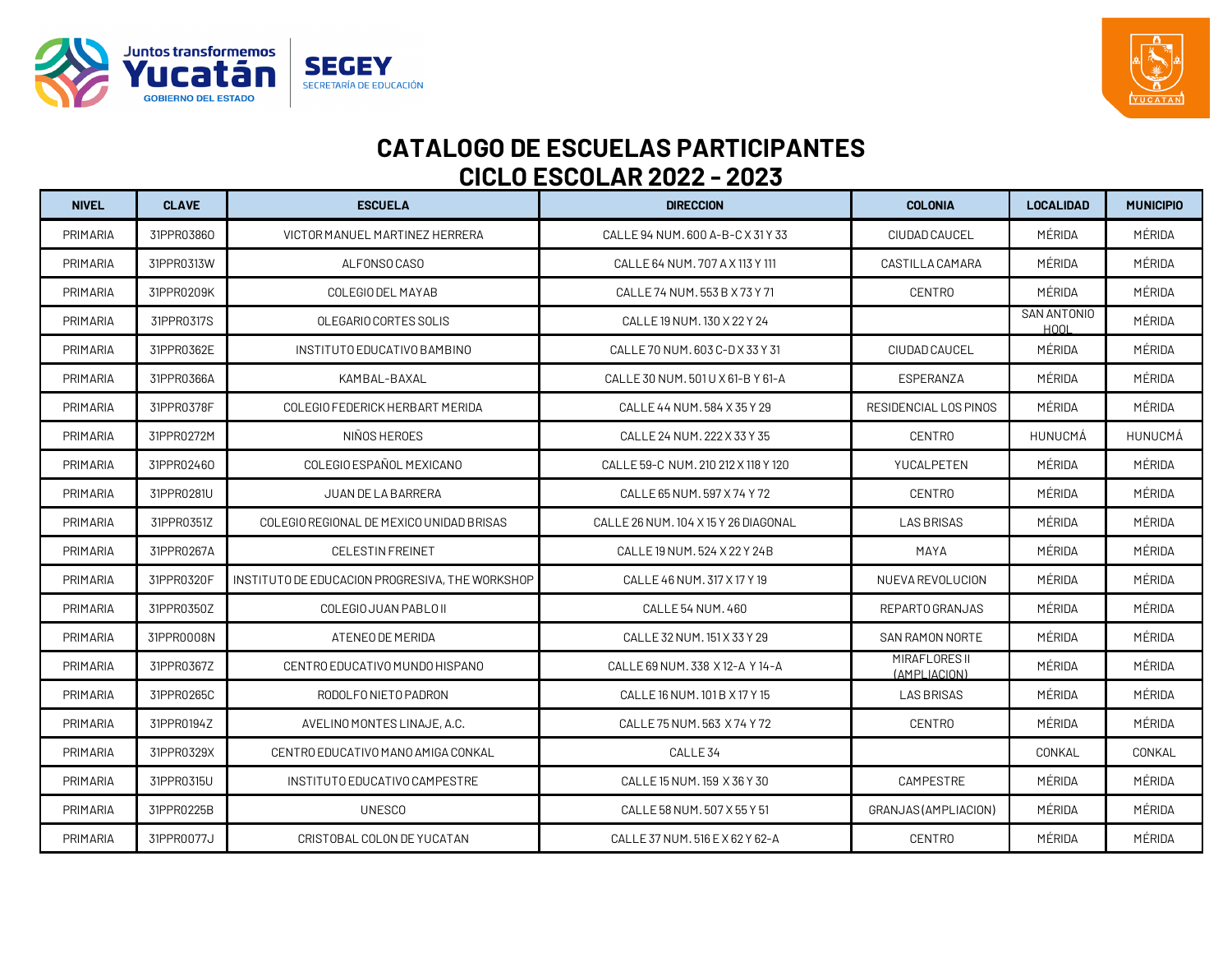



| <b>NIVEL</b>    | <b>CLAVE</b> | <b>ESCUELA</b>                        | <b>DIRECCION</b>                                  | <b>COLONIA</b>                                       | <b>LOCALIDAD</b> | <b>MUNICIPIO</b> |
|-----------------|--------------|---------------------------------------|---------------------------------------------------|------------------------------------------------------|------------------|------------------|
| PRIMARIA        | 31PPR0354W   | MEXICANA DEL MAYAB                    | CALLE 61 NUM. 320 322 X 16 Y 18                   | ESPERANZA                                            | MÉRIDA           | MÉRIDA           |
| PRIMARIA        | 31PPR0385P   | PRIMARIA EDUCREA                      | CALLE CARRETERA MERIDA-CAUCEL KM. 7               | CIUDAD CAUCEL                                        | MÉRIDA           | MÉRIDA           |
| PRIMARIA        | 31PPR0280V   | MARCIAL RUZ CARRILLO                  | CALLE 21 NUM. 102 X 136 Y 12 DIAGONAL             | <b>MULSAYI</b>                                       | MÉRIDA           | MÉRIDA           |
| PRIMARIA        | 31PPR0215V   | INSTITUTO MEXICO                      | CALLE 50 NUM, 290 X 17 Y 19                       | <b>ROMA</b>                                          | MÉRIDA           | MÉRIDA           |
| <b>PRIMARIA</b> | 31PPR0037I   | CENTRO ESCOLAR DRA. ELDA ARCEO MEDINA | CALLE 31-A NUM, 446 X 34 Y 36                     | <b>LOPEZ MATEOS</b>                                  | MÉRIDA           | MÉRIDA           |
| <b>PRIMARIA</b> | 31PPR0074M   | EDUCACION Y PATRIA                    | CALLE 66 NUM, 484 X 57 Y 59                       | <b>CENTRO</b>                                        | MÉRIDA           | MÉRIDA           |
| PRIMARIA        | 31PPR0190C   | VASCO DE QUIROGA                      | CALLE 60 NUM. 774 X CIRCUITO COLONIAS (111) Y 113 | <b>MERCEDES BARRERA</b>                              | MÉRIDA           | MÉRIDA           |
| PRIMARIA        | 31PPR0202R   | <b>SARA BUENFIL</b>                   | CALLE 16 NUM, 473 Y 477 X 47 DIAGONAL Y 47        | PETCANCHE                                            | MÉRIDA           | MÉRIDA           |
| PRIMARIA        | 31PPR0340T   | COMUNIDAD EDUCATIVA ALIANZ            | CARRETERA A PROGRESO                              |                                                      | MÉRIDA           | MÉRIDA           |
| <b>PRIMARIA</b> | 31PPR0370N   | CENTRO EDUCATIVO AMERICA              | CALLE 5 NUM. 137 139 Y 141 X 16 Y 14-A            | <b>MULSAYI</b>                                       | MÉRIDA           | MÉRIDA           |
| PRIMARIA        | 31PPR0006P   | ROCHAVI PENSIONES                     | CALLE 76 NUM, 531 X 13-1 Y 11-A-1                 | RESIDENCIAL PENSIONES 6 <sup>ª</sup><br><b>ETAPA</b> | MÉRIDA           | MÉRIDA           |
| PRIMARIA        | 31PPR0109L   | MARIA GONZALEZ PALMA DE AVILA         | CALLE 50 NUM, 454 X 47 Y 49                       | <b>CENTRO</b>                                        | MÉRIDA           | MÉRIDA           |
| PRIMARIA        | 31PPR0018U   | CENTRO EDUCATIVO CHARBEL PRIMARIA     | CALLE 47 NUM, 806 B X 102 Y 104                   | CIUDAD CAUCEL                                        | MÉRIDA           | MÉRIDA           |
| <b>PRIMARIA</b> | 31PPR0346N   | ROCHAVI ALTABRISA                     | CALLE 1-A NUM. 343 X 18 Y 14                      | VISTA ALEGRE NORTE                                   | MÉRIDA           | MÉRIDA           |
| PRIMARIA        | 31PPR0149M   | COLEGIO AMERICA DE MERIDA             | CALLE 58-A NUM, 493 X 33 Y AVENIDA DEL DEPORTISTA | <b>CENTRO</b>                                        | MÉRIDA           | MÉRIDA           |
| <b>PRIMARIA</b> | 31PPR0228Z   | CENTRO EDUCATIVO RENACIMIENTO         | CALLE 33 NUM, 468 X 10 Y 14                       | MONTEBELLO                                           | MÉRIDA           | MÉRIDA           |
| <b>PRIMARIA</b> | 31PPR0348L   | COLEGIO REGIONAL DE MEXICO            | CALLE 81 X 48-B Y 42-A                            | <b>TIXCACAL OPICHEN</b>                              | MÉRIDA           | MÉRIDA           |
| PRIMARIA        | 31PPR0043T   | INSTITUTO CERVELLÓ                    | CALLE 21 NUM. 92 A X 16 Y 18                      | CHUBURNA DE HIDALGO                                  | MÉRIDA           | MÉRIDA           |
| PRIMARIA        | 31PPR0148N   | COLEGIO AMERICANO                     | CALLE 72 NUM, 499 X 61 Y 59                       | <b>CENTRO</b>                                        | MÉRIDA           | MÉRIDA           |
| PRIMARIA        | 31PPR0262F   | EDOUARD CLAPAREDE                     | CALLE 49-B NUM. 162 X 36 Y 40                     | PINZON II                                            | MÉRIDA           | MÉRIDA           |
| <b>PRIMARIA</b> | 31PPR0307L   | CENTRO EDUCATIVO DE LOTERIA NACIONAL  | CALLE 14 NUM, 743 X 63-C Y 65                     | EMILIO PORTES GIL                                    | MÉRIDA           | MÉRIDA           |
| PRIMARIA        | 31PPR0096Y   | <b>MOTOLINIA</b>                      | CALLE 14 NUM, 100 X 17 Y 21                       | <b>CHUMINOPOLIS</b>                                  | MÉRIDA           | MÉRIDA           |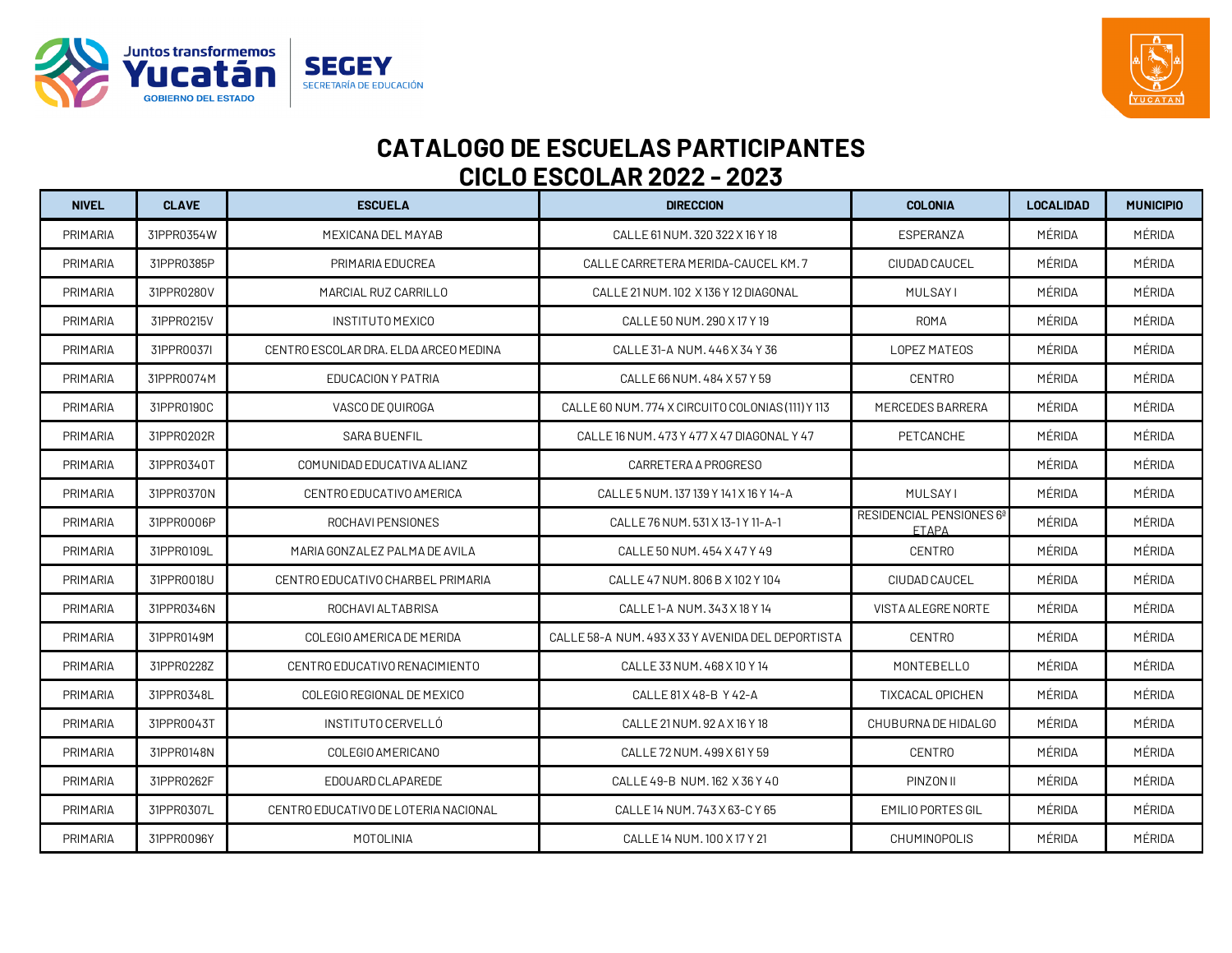



| <b>NIVEL</b>    | <b>CLAVE</b> | <b>ESCUELA</b>                            | <b>DIRECCION</b>                                                            | <b>COLONIA</b>                        | <b>LOCALIDAD</b> | <b>MUNICIPIO</b> |
|-----------------|--------------|-------------------------------------------|-----------------------------------------------------------------------------|---------------------------------------|------------------|------------------|
| PRIMARIA        | 31PPR0016W   | INSTITUTO EDUCATIVO RICARDO ROTGER CASTRO | CALLE 42 NUM. 851 C X 117 Y CIRCUITO COLONIAS (111)                         | MARIA LUISA                           | MÉRIDA           | MÉRIDA           |
| PRIMARIA        | 31PPR0038H   | CENTRO EDUCATIVO AMORY LIBERTAD           | CALLE <sub>42</sub>                                                         | SAN JUAN BAUTISTA                     | MÉRIDA           | MÉRIDA           |
| PRIMARIA        | 31PPR0381T   | COLEGIO DEL BICENTENARIO                  | CALLE 12 NUM. 204 X 25 Y 27                                                 | <b>GARCIA GINERES</b>                 | MÉRIDA           | MÉRIDA           |
| PRIMARIA        | 31PPR0062H   | JENARO RODRIGUEZ CORREA                   | CALLE 22 NUM. 200 A X 23 Y 25                                               | <b>GARCIA GINERES</b>                 | MÉRIDA           | MÉRIDA           |
| PRIMARIA        | 31PPR0027B   | COLEGIO MONTREAL                          | CALLE 69 NUM. TABLAJES CATASTRALES 34183 Y 34184 X<br>104 Y 102             |                                       | DZITYÁ           | MÉRIDA           |
| PRIMARIA        | 31PPR0376H   | COLEGIO DEWEY                             | CALLE 49-A NUM. 620 X 60 Y 60-B                                             | CIUDAD CAUCEL                         | MÉRIDA           | MÉRIDA           |
| PRIMARIA        | 31PPR0041V   | COLEGIO MERIDA                            | CALLE 60 KILOMETRO 4.5 ANTIGUA CARRETERA A<br>PROGRESO NUM. 105 X 23-A Y 21 | CHUBURNA DE HIDALGO                   | MÉRIDA           | MÉRIDA           |
| PRIMARIA        | 31PPR0019T   | CENTRO EDUCATIVO NOEL SOUZA CARVAJAL      | CALLE 31 NUM. 778 X 96 Y 98                                                 | CIUDAD CAUCEL                         | MÉRIDA           | MÉRIDA           |
| PRIMARIA        | 31PPR0327Z   | CENTRO ESCOLAR AMERICA LATINA             | CALLE 31-D NUM. 285 X 26 Y 24                                               | MIGUEL ALEMAN                         | MÉRIDA           | MÉRIDA           |
| <b>PRIMARIA</b> | 31PPR0024E   | CENTRO DE EDUCACION PARA ADULTOS PEOUEÑOS | CALLE 56 NUM. 99 X 25 Y 21                                                  | BOULEVARD TURÍSTICO<br><b>BORDING</b> | <b>PROGRESO</b>  | PROGRESO         |
| PRIMARIA        | 31PPR0082V   | <b>VICENTE GUERRERO</b>                   | CALLE 57 NUM, 556 X 72 Y 74                                                 | <b>CENTRO</b>                         | MÉRIDA           | MÉRIDA           |
| <b>PRIMARIA</b> | 31PPR0355V   | CENTRO ESCOLAR LOS NIÑOS DEL MAÑANA       | CALLE 11 NUM. 518 X 12 Y 14                                                 | AMALIA SOLORZANO                      | MÉRIDA           | MÉRIDA           |
| PRIMARIA        | 31PPR0093A   | COLEGIO PENINSULAR                        | CALLE 21 NUM. 131 X 36 Y 32                                                 | CAMPESTRE                             | MÉRIDA           | MÉRIDA           |
| PRIMARIA        | 31PPR0323C   | <b>JUAN GARCIA PONCE</b>                  | AVENIDA YUCATÁN (17) NUM. 266 X 20-G Y 20-H                                 | JARDINES DEL NORTE                    | MÉRIDA           | MÉRIDA           |
| PRIMARIA        | 31PPR0374J   | COLEGIO EDUCATIVA MEXICO                  | CALLE 31 NUM, 697 B X 86 Y 80                                               | CIUDAD CAUCEL "VIVA II"               | MÉRIDA           | MÉRIDA           |
| <b>PRIMARIA</b> | 31PPR03020   | ANTONIO BETANCOURT PEREZ                  | CALLE 46 NUM. 377 X 45 Y 41                                                 | EMILIANO ZAPATA ORIENTE               | MÉRIDA           | MÉRIDA           |
| <b>PRIMARIA</b> | 31PPR0288N   | INSTITUTO LOL-BE                          | CALLE 29 DIAGONAL NUM, 401 X 50 Y 48                                        | PASEOS DE ITZINCAB                    | UMÁN             | UMÁN             |
| PRIMARIA        | 31PPR0396V   | MADISON INTERNATIONAL SCHOOL              | CALLE NINGUNO NUM. DOMICILIO CONOCIDO                                       | CHABLEKAL                             | CHABLEKAL        | MÉRIDA           |
| PRIMARIA        | 31PPR0097X   | MODELO                                    | CALLE 56-A NUM, 444 X 29-A Y 33                                             |                                       | MÉRIDA           | MÉRIDA           |
| PRIMARIA        | 31PPR0290B   | COLEGIO YUCALPETEN                        | CALLE 53-B NUM. 332 X 52 Y 54                                               | FRANCISCO DE MONTEJO                  | MÉRIDA           | MÉRIDA           |
| <b>PRIMARIA</b> | 31PPR0274K   | JAIME NUNO                                | CALLE 8 NUM. 184 X 25-B Y 25-D                                              | <b>VERGEL III</b>                     | MÉRIDA           | MÉRIDA           |
| PRIMARIA        | 31PPR0390A   | COMUNIDAD EDUCATIVA PENINSULAR DEL MAYAB  | CALLE 46 NUM, 98 B X 47 Y 49                                                |                                       | <b>OXKUTZCAB</b> | <b>OXKUTZCAB</b> |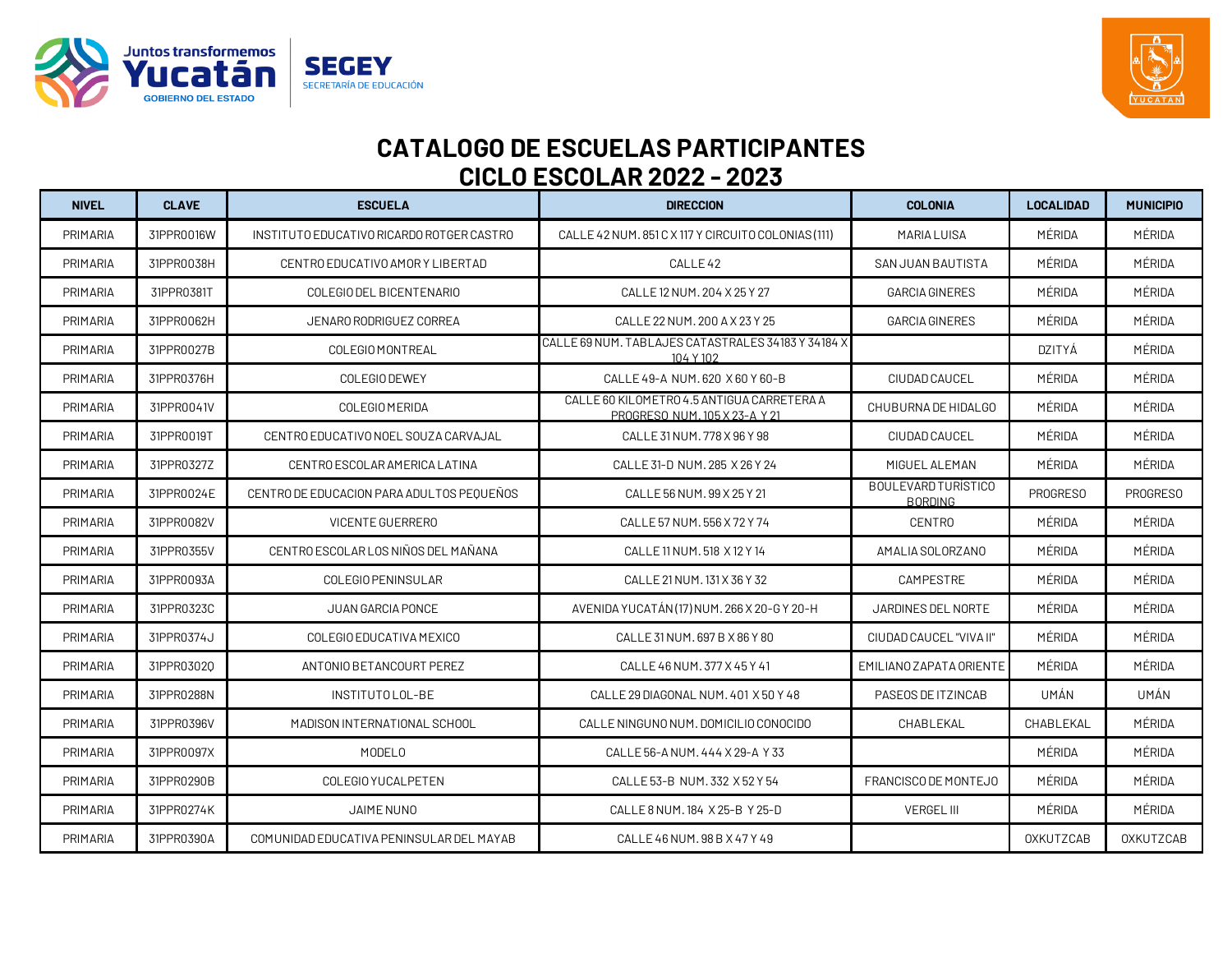



| <b>NIVEL</b> | <b>CLAVE</b> | <b>ESCUELA</b>                             | <b>DIRECCION</b>                      | <b>COLONIA</b>                    | <b>LOCALIDAD</b>     | <b>MUNICIPIO</b> |
|--------------|--------------|--------------------------------------------|---------------------------------------|-----------------------------------|----------------------|------------------|
| PRIMARIA     | 31PPR0034L   | CENTRO DE ESTUDIOS LOURDES                 | CALLE 38 NUM. 342 X 65 Y 65-A         | <b>CENTRO</b>                     | MÉRIDA               | MÉRIDA           |
| PRIMARIA     | 31PPR0245P   | ANGLO DE YUCATAN                           | CALLE 37-A NUM. 301 X 36 Y 30         | <b>SAN RAMON NORTE</b>            | MÉRIDA               | MÉRIDA           |
| PRIMARIA     | 31PPR0375I   | INSTITUTO ARRAYANES                        | CALLE 40 X 71 Y 69                    | TEMOZON NORTE                     | MÉRIDA               | MÉRIDA           |
| PRIMARIA     | 31PPR0369Y   | INSTITUTO BIRKHOFF                         | CALLE 3 DIAGONAL NUM. 184 X 14 Y 20-A | JUAN B. SOSA                      | MÉRIDA               | MÉRIDA           |
| PRIMARIA     | 31PPR0383R   | INSTITUTO PARA EL APRENDIZAJE ILIMITADO    | CALLE 45 NUM. 170 X 38 Y 40           | <b>BENITO JUAREZ NORTE</b>        | MÉRIDA               | MÉRIDA           |
| PRIMARIA     | 31PPR0273L   | EDOUARD SEGUIN                             | CALLE 1-H NUM. 302 X 40 Y 44          | CAMPESTRE                         | MÉRIDA               | MÉRIDA           |
| PRIMARIA     | 31PPR0361F   | CENTRO ESCOLAR JAIME TORRES BODET          | CALLE 126 NUM. 1048 C y D X 65 Y 65-A | XOCLAN XBECH                      | MÉRIDA               | MÉRIDA           |
| PRIMARIA     | 31PPR0364C   | VIGOTSKY                                   | CALLE 67-LL NUM, 411 X 67-L Y 132     | <b>BOSQUES DEL PONIENTE</b>       | MÉRIDA               | MÉRIDA           |
| PRIMARIA     | 31PPR0380U   | COLEGIO SAN ANGEL                          | CALLE 24 NUM. 305 A X 29 Y 27         |                                   | MOTUL DE<br>CARRILLO | MOTUL            |
| PRIMARIA     | 31PPR0389L   | CENTRO EDUCATIVO INTEGRAL DEL SUR          | CALLE 50 NUM, 552 A X 183 Y 185       | PLAN DE AYALA SUR                 | MÉRIDA               | MÉRIDA           |
| PRIMARIA     | 31PPR0337F   | CENTRO EDUCATIVO APRENDICES MEXICO ORIENTE | CALLE 17 NUM. 150 C X 8 Y 10          | MEXICO ORIENTE                    | MÉRIDA               | MÉRIDA           |
| PRIMARIA     | 31PPR0393Y   | COLEGIO DE MEXICO                          | CALLE 23-A X 32 Y 34                  | <b>LAFLORIDA</b>                  | MÉRIDA               | MÉRIDA           |
| PRIMARIA     | 31PPR0214W   | INSTITUTO MODERNO AMERICANO                | CALLE 28 NUM. 202 A X 23-B Y 25       | SAN PEDRO CHOLUL                  | MÉRIDA               | MÉRIDA           |
| PRIMARIA     | 31PPR0257U   | VICTOR MANUEL ALAYOLA ROSAS                | CALLE 15 NUM. 121 X 28 Y 26           | <b>ITZIMNA</b>                    | MÉRIDA               | MÉRIDA           |
| PRIMARIA     | 31PPR0314V   | TERESA DE CALCUTA                          | CALLE 65 NUM. 315 B-E-G X 34 Y 32     | <b>CENTRO</b>                     | MÉRIDA               | MÉRIDA           |
| PRIMARIA     | 31PPR0256V   | CENTRO EDUCATIVO MONTESSORI DE MERIDA      | CALLE 11 NUM, 257 X 38 Y 36           | CAMPESTRE                         | MÉRIDA               | MÉRIDA           |
| PRIMARIA     | 31PPR0279F   | ALFREDO NOBEL                              | CALLE 55 NUM. 423 X 50 Y 46           | PACABTUN                          | MÉRIDA               | MÉRIDA           |
| PRIMARIA     | 31PPR0382S   | CENTRO EDUCATIVO PIAGET SODZIL             | CALLE 35 X 34 Y 30                    | SODZIL NORTE                      | MÉRIDA               | MÉRIDA           |
| PRIMARIA     | 31PPR0384Q   | INSTITUTO DE DESARROLLO INTEGRAL CRECE     | CALLE 45 NUM. 374 A X 134 Y 134-A     | <b>EL PORVENIR</b>                | MÉRIDA               | MÉRIDA           |
| PRIMARIA     | 31PPR0004R   | CUMBRES INTERNATIONAL SCHOOL MÉRIDA        | CALLE 5 NUM. 169 X 22 Y 18            | <b>RESIDENCIAL</b><br>MONTECRISTO | MÉRIDA               | MÉRIDA           |
| PRIMARIA     | 31PPR0359R   | SYLVANA                                    | CALLE 40 NUM. 239 X 53 Y 51           | <b>SAN JUAN</b>                   | VALLADOLID           | VALLADOLID       |
| PRIMARIA     | 31PPR0224C   | <b>BAMBINI MONTESSORI</b>                  | CALLE 29 NUM. 120 X 22 Y 24-A         | LOMA BONITA XCUMPICH              | MÉRIDA               | MÉRIDA           |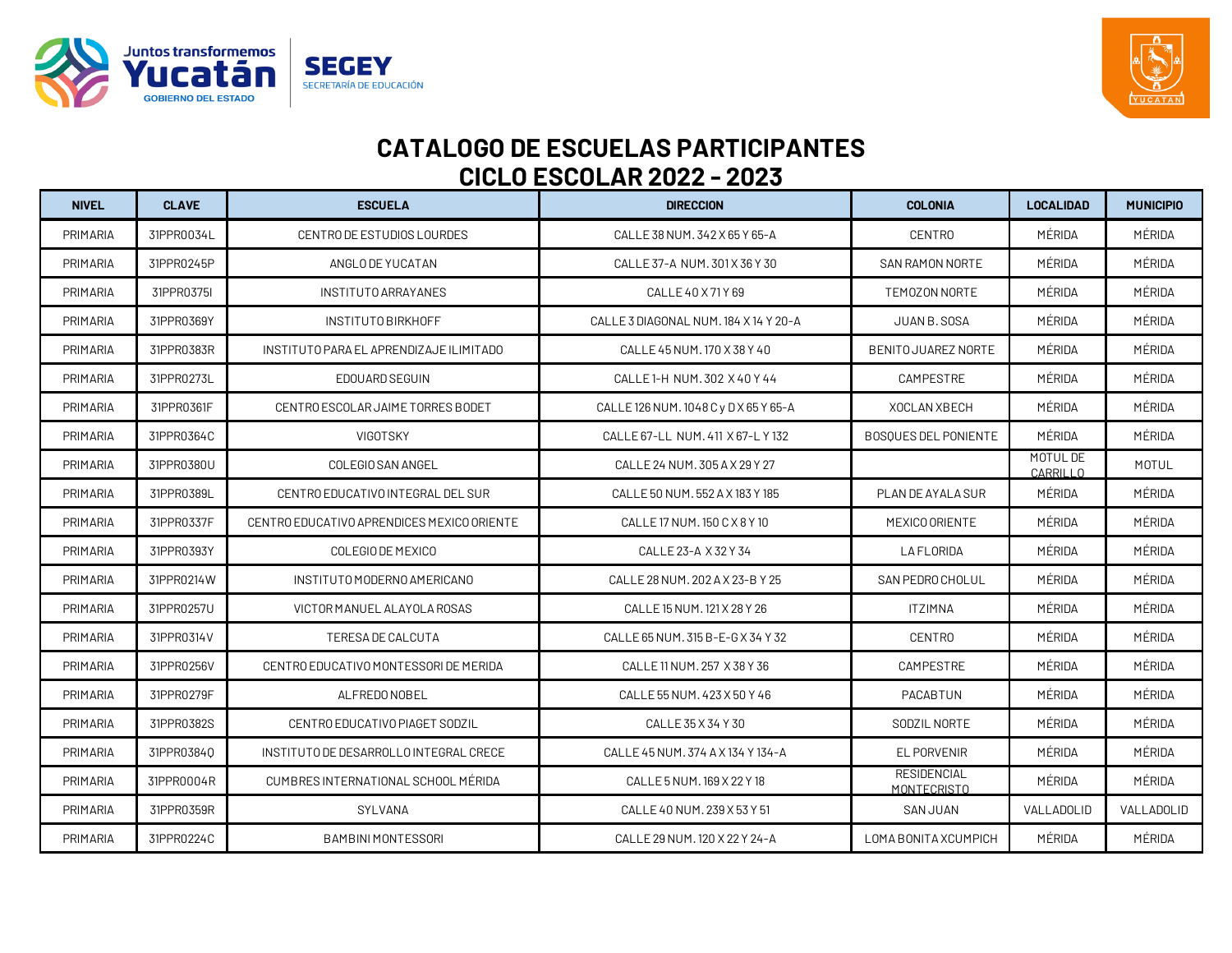



| <b>NIVEL</b> | <b>CLAVE</b> | <b>ESCUELA</b>                                | <b>DIRECCION</b>                                    | <b>COLONIA</b>                               | <b>LOCALIDAD</b> | <b>MUNICIPIO</b> |
|--------------|--------------|-----------------------------------------------|-----------------------------------------------------|----------------------------------------------|------------------|------------------|
| PRIMARIA     | 31PPR0277H   | INSTITUTO TIERRA Y LIBERTAD                   | CALLE 5 NUM. 587 Y 589 X 21 DIAGONAL Y 56           | RESIDENCIAL PENSIONES 5ª<br><b>ETAPA</b>     | MÉRIDA           | MÉRIDA           |
| PRIMARIA     | 31PPR0042U   | COLEGIO GABILONDO SOLER                       | CALLE 22 NUM. 354 X 23 Y 25                         | JUAN PABLO II                                | MÉRIDA           | MÉRIDA           |
| PRIMARIA     | 31PPR0318R   | CENTRO EDUCATIVO WINNETKA                     | CALLE 49-B NUM. 334 X 54 Y 56                       | FRANCISCO DE MONTEJO                         | MÉRIDA           | MÉRIDA           |
| PRIMARIA     | 31PPR0040W   | INSTITUTO EDUCATIVO ALINA                     | CALLE 65 NUM, 584 X 54B Y 56-A                      | CIUDAD CAUCEL                                | MÉRIDA           | MÉRIDA           |
| PRIMARIA     | 31PPR0213X   | PATRIA Y LIBERTAD                             | CALLE 22 NUM. 103 A X 21 Y 23                       |                                              | YAXKUKUL         | YAXKUKUL         |
| PRIMARIA     | 31PPR0296W   | MOISES SAENZ                                  | CALLE 74 NUM. 466 X 49 Y 51                         | <b>CENTRO</b>                                | MÉRIDA           | MÉRIDA           |
| PRIMARIA     | 31PPR0239E   | <b>BADEN POWELL</b>                           | CALLE 32 NUM. 257 X 31 Y 29                         | <b>GARCIA GINERES</b>                        | MÉRIDA           | MÉRIDA           |
| PRIMARIA     | 31PPR0278G   | AMANECER PENINSULAR                           | CALLE 55 NUM. 695 Y 697 X 16 Y 14                   | DEL PARQUE                                   | MÉRIDA           | MÉRIDA           |
| PRIMARIA     | 31PPR0020I   | LIGHTHOUSE COMUNIDAD EDUCATIVA                | CALLE C. 2 NUM. 230 X 1 Y 3                         | VISTA ALEGRE NORTE                           | MÉRIDA           | MÉRIDA           |
| PRIMARIA     | 31PPR02850   | CENTRO ESCOLAR EMERITENSE                     | CALLE 42 NUM. 153 A Y 155 X 9 Y 7 (ALFREDO BARRERA) | <b>SAN DAMIAN</b>                            | MÉRIDA           | MÉRIDA           |
| PRIMARIA     | 31PPR0220G   | GRUPO MONTESSORI DE LA CIUDAD DE MERIDA, A.C. | CALLE 11 NUM. 332 X 38-A Y 60                       | DEL NORTE                                    | MÉRIDA           | MÉRIDA           |
| PRIMARIA     | 31PPR0284R   | JEANNE DE MATEL                               | CALLE 26-A NUM. 163 A X 19 Y 15                     | <b>SAN JUAN</b>                              | HUNUCMÁ          | HUNUCMÁ          |
| PRIMARIA     | 31PPR0032N   | CENTRO EDUCATIVO NATANAEL                     | CALLE 25 NUM. 115 X 30 Y 28                         |                                              | CACALCHÉN        | CACALCHÉN        |
| PRIMARIA     | 31PPR0240U   | FRANCISCO GABILONDO SOLER                     | CALLE 31 NUM. 251 A X 34 Y 36                       | <b>GARCIA GINERES</b>                        | MÉRIDA           | MÉRIDA           |
| PRIMARIA     | 31PPR0035K   | COMUNIDAD EDUCATIVA ALIANZILOS PINOS          | CALLE 27 NUM. 318 Y 320 X 22 Y 24                   | SAN PEDRO CHOLUL                             | MÉRIDA           | MÉRIDA           |
| PRIMARIA     | 31PPR0030P   | CENTRO EDUCATIVO KINPAAL                      | CALLE 129 NUM, 574 X 138 Y 140                      | <b>LOS HEROES</b>                            | MÉRIDA           | MÉRIDA           |
| PRIMARIA     | 31PPR0392Z   | COLEGIO DINA BELANGER                         | CALLE 32 NUM. 111 X 25 Y 23                         | <b>BUENAVISTA</b>                            | MÉRIDA           | MÉRIDA           |
| PRIMARIA     | 31PPR0353X   | ATENEO DE PROGRESO                            | CALLE 21 NUM. 106 X 56 Y 58                         | <b>BOULEVARD TURÍSTICO</b><br><b>BORDING</b> | <b>PROGRESO</b>  | PROGRESO         |
| PRIMARIA     | 31PPR03430   | JUANA INES DE LA CRUZ                         | CALLE 37 NUM. 200 X 18 Y 20                         | <b>MULSAYI</b>                               | MÉRIDA           | MÉRIDA           |
| PRIMARIA     | 31PPR0328Y   | COLEGIO INTERACTIVO PROGRESO                  | CALLE 94 NUM, 146 X 27 Y 29                         | JUAN MONTALVO                                | PROGRESO         | PROGRESO         |
| PRIMARIA     | 31PPR0363D   | JULIO CORTAZAR                                | CALLE 27 DIAGONAL NUM. 352 y 354 X 46 Y 46-A        | PASEOS DE ITZINCAB                           | UMÁN             | UMÁN             |
| PRIMARIA     | 31PPR0352Y   | EL CASTAÑAR                                   | CALLE 40 NUM. 310 308 Y 308-A X 5 Y 7               | SAN PEDRO UXMAL                              | MÉRIDA           | MÉRIDA           |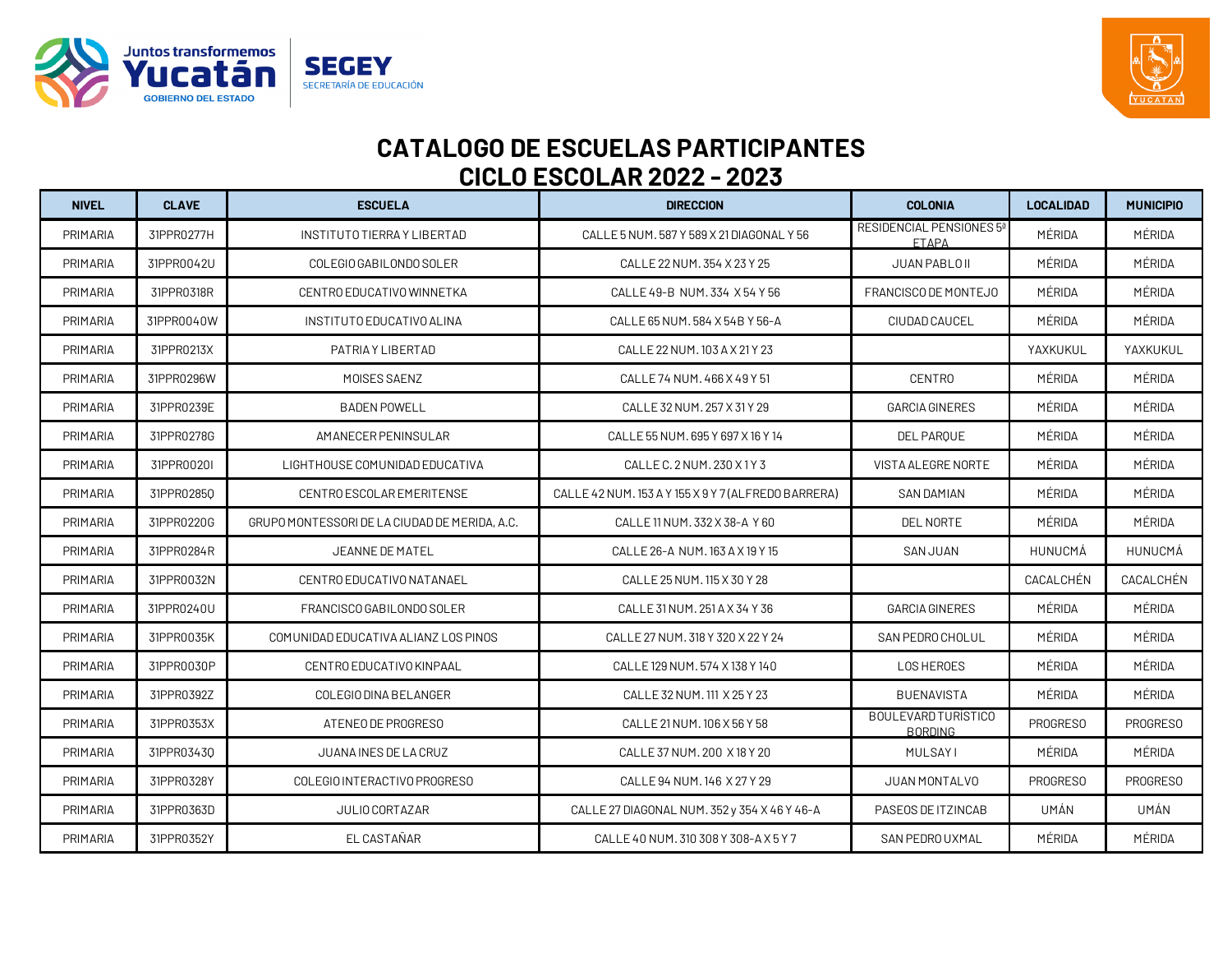



| <b>NIVEL</b>    | <b>CLAVE</b> | <b>ESCUELA</b>                              | <b>DIRECCION</b>                                                    | <b>COLONIA</b>              | <b>LOCALIDAD</b> | <b>MUNICIPIO</b> |
|-----------------|--------------|---------------------------------------------|---------------------------------------------------------------------|-----------------------------|------------------|------------------|
| PRIMARIA        | 31PPR0026C   | CENTRO EDUCATIVO SEÑEROS                    | CALLE 27 NUM, 256 X 10 Y 12                                         | SANTA MARIA CHUBURNA        | MÉRIDA           | MÉRIDA           |
| PRIMARIA        | 31PPR0098W   | COLEGIO MONTEJO                             | CALLE 19 NUM, 99 X 20 Y 18                                          | <b>ITZIMNA</b>              | MÉRIDA           | MÉRIDA           |
| PRIMARIA        | 31PPR0102S   | MARIA DE MONSERRAT                          | CALLE 53 NUM, 416 X 24 Y 34                                         | <b>CHUMINOPOLIS</b>         | MÉRIDA           | MÉRIDA           |
| PRIMARIA        | 31PPR0217T   | COLEGIO NIÑOS DE AMERICA, A.C.              | CALLE 124-D NUM. 281 Y 283 X 61-A Y 61                              | YUCALPETEN                  | MÉRIDA           | MÉRIDA           |
| <b>PRIMARIA</b> | 31PPR0322D   | INSTITUTO SAN PATRICIO                      | CALLE 5-C NUM. 320 Y 322 X 20-B Y 20-C                              | <b>XCUMPICH</b>             | MÉRIDA           | MÉRIDA           |
| PRIMARIA        | 31PPR0349K   | CENTRO ESCOLAR NUEVO MEXICO                 | CALLE 13 NUM, 106 C Y D X 26 Y 26-A                                 | CHUBURNA DE HIDALGO         | MÉRIDA           | MÉRIDA           |
| PRIMARIA        | 31PPR0025D   | TERESIANO ENRIQUE DE OSSO CAMPUS CABO NORTE | CALLE TABLAJE CATASTRAL 38895 NUM. DOMICILIO<br><b>CONOCIDO</b>     | TEMOZON NORTE               | MÉRIDA           | MÉRIDA           |
| PRIMARIA        | 31PPR0237G   | CENTRO EDUCATIVO ITZAMNA                    | CALLE 24 NUM. 67 X 11-A Y 7-A                                       | CHUBURNA DE HIDALGO         | MÉRIDA           | MÉRIDA           |
| PRIMARIA        | 31PPR0310Z   | MARIA DE MAEZTU                             | CALLE 10 NUM. 522 X 63-B Y 63-C                                     | CORTES SARMIENTO            | MÉRIDA           | MÉRIDA           |
| <b>PRIMARIA</b> | 31PPR0377G   | INSTITUTO MILITARIZADO DEL SURESTE          | CALLE TABLAJE CATASTRAL 14067 (A UN COSTADO DEL<br>SEMINARIO MENORI |                             | MÉRIDA           | MÉRIDA           |
| PRIMARIA        | 31PPR0022G   | CRESCENDO PRIMARIA                          | CALLE 25 NUM. 103 X 28 Y 26D                                        | CHUBURNA DE HIDALGO         | MÉRIDA           | MÉRIDA           |
| <b>PRIMARIA</b> | 31PPR0336G   | <b>CHAN KIIN</b>                            | CALLE 54 NUM. 100 X 47 Y 49                                         |                             | <b>OXKUTZCAB</b> | <b>OXKUTZCAB</b> |
| PRIMARIA        | 31PPR0294Y   | CENTRO EDUCATIVO YALDUD                     | CALLE 102 NUM, 429 X 59-I Y 59-H                                    | <b>BOJOROUEZ</b>            | MÉRIDA           | MÉRIDA           |
| <b>PRIMARIA</b> | 31PPR0324B   | AIDA MEJIA SALAZAR GOMEZ                    | CALLE 38 NUM, 446 X 23 Y AVENIDA YUCATAN (17)                       | RESIDENCIAL LOS PINOS       | MÉRIDA           | MÉRIDA           |
| PRIMARIA        | 31PPR0263E   | ELOISA PATRON DE ROSADO                     | CALLE 17 NUM, 101 E X 22 Y 20                                       | <b>ITZIMNA</b>              | MÉRIDA           | MÉRIDA           |
| <b>PRIMARIA</b> | 31PPR0259S   | <b>HEROES DE MEXICO</b>                     | CALLE 104 NUM. 433 A X 59-F Y 59-E                                  | <b>BOJORQUEZ</b>            | MÉRIDA           | MÉRIDA           |
| <b>PRIMARIA</b> | 31PPR0342R   | MIGUEL HIDALGO                              | CALLE 25-A NUM, 455 X 12 Y 10                                       | LAZARO CARDENAS             | MÉRIDA           | MÉRIDA           |
| PRIMARIA        | 31PPR0021H   | INSTITUTO EDUCATIVO PENINSULAR YUCATAN      | CALLE 32 NUM, 201 D X 35 Y 33                                       | FRANCISCO I. MADERO         | MÉRIDA           | MÉRIDA           |
| PRIMARIA        | 31PPR0127A   | <b>GUADALUPE VICTORIA</b>                   | CALLE 74 NUM. 141 X 27 Y 29                                         |                             | <b>PROGRESO</b>  | PROGRESO         |
| PRIMARIA        | 31PPR0033M   | CENTRO EDUCATIVO MI MEJOR AMIGO             | CALLE 117 NUM, 377 X 48 Y 46-B                                      | CINCO COLONIAS              | MÉRIDA           | MÉRIDA           |
| PRIMARIA        | 31PPR0339D   | CENTRO EDUCATIVO CALVARY                    | CALLE 27 NUM. 359 X 34 Y 32                                         | <b>SAN VICENTE CHUBURNA</b> | MÉRIDA           | MÉRIDA           |
| PRIMARIA        | 31PPR0357T   | VALLADOLID                                  | CALLE 40 NUM. 157 X 25A Y 25                                        | <b>SANTA LUCIA</b>          | VALLADOLID       | VALLADOLID       |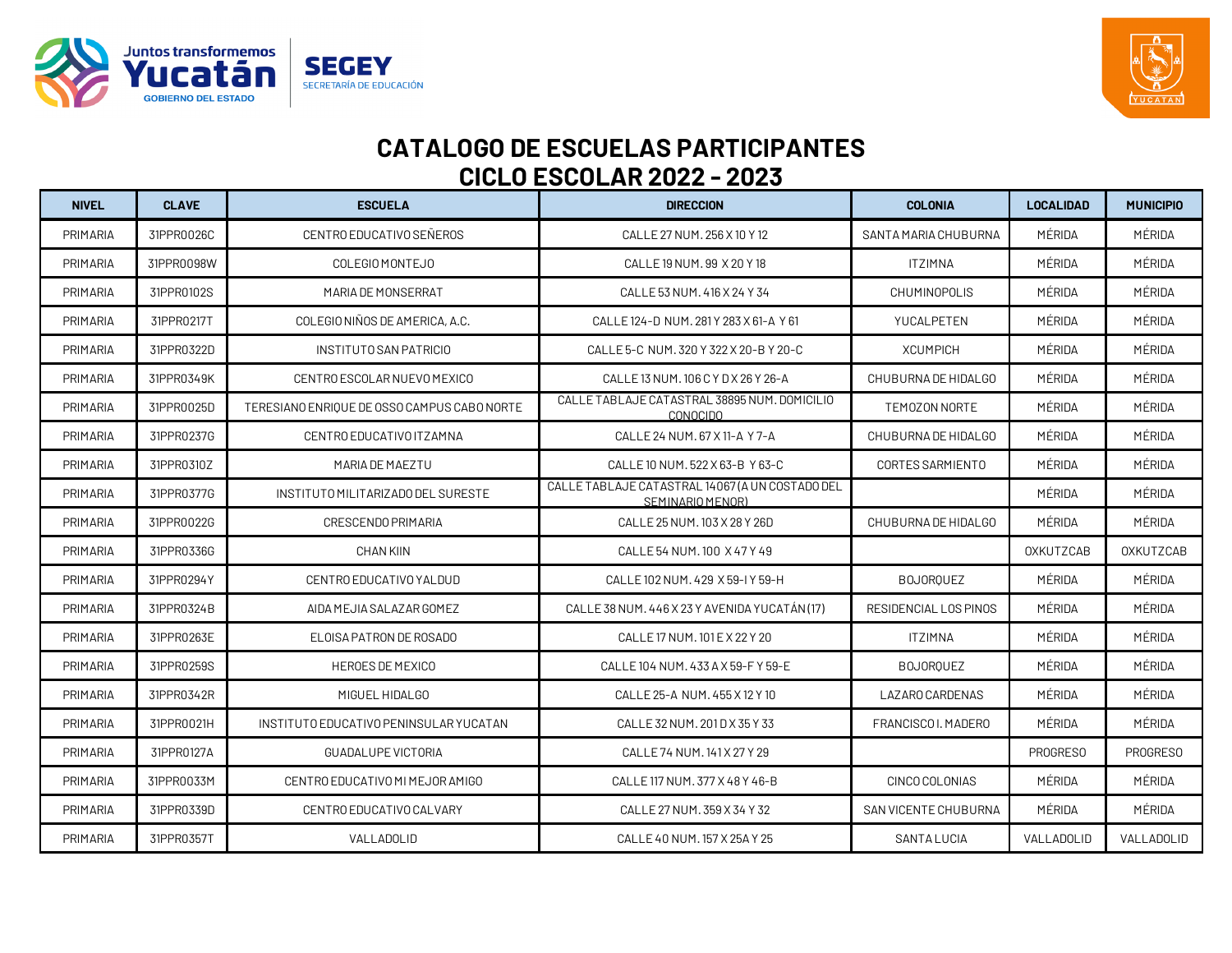



| <b>NIVEL</b>      | <b>CLAVE</b> | <b>ESCUELA</b>                                                        | <b>DIRECCION</b>                                  | <b>COLONIA</b>                           | <b>LOCALIDAD</b> | <b>MUNICIPIO</b> |
|-------------------|--------------|-----------------------------------------------------------------------|---------------------------------------------------|------------------------------------------|------------------|------------------|
| PRIMARIA          | 31PPR0253Y   | JOSEFA CENTENO ROSADO                                                 | CALLE 26 NUM, 91 A X 15 Y 13                      | CHUBURNA DE HIDALGO                      | MÉRIDA           | MÉRIDA           |
| PRIMARIA          | 31PPR0391Z   | CENTRO EDUCATIVO PATRIA UNIDA                                         | CALLE 48 NUM, 563 X 79 Y 77                       | <b>CENTRO</b>                            | MÉRIDA           | MÉRIDA           |
| PRIMARIA          | 31PPR0368Z   | C.E.I.D.I. CENTRO EDUCATIVO INTEGRAL DE DESARROLLO<br><b>INFANTIL</b> | CALLE 14 NUM. 668 A X 25-B Y 25-C                 | BENITO JUAREZ ORIENTE<br>(NUEVA CHICHEN) | MÉRIDA           | MÉRIDA           |
| PRIMARIA          | 31PPR0388M   | <b>INSTITUTO KOMENSKI</b>                                             | CALLE 5 NUM. 135 X 16 Y 14-A                      | <b>MULSAYI</b>                           | MÉRIDA           | MÉRIDA           |
| PRIMARIA          | 31PPR03040   | NARCEDALIA GARCIA AGUILAR                                             | CALLE 67 NUM, 437 B X 40 Y 38                     | <b>CENTRO</b>                            | MÉRIDA           | MÉRIDA           |
| PRIMARIA          | 31PPR0095Z   | NICOLAS CAMARA LUJAN                                                  | CALLE 57 NUM. 458 y 460 X 46 Y 48                 | <b>CENTRO</b>                            | MÉRIDA           | MÉRIDA           |
| PRIMARIA          | 31PPR0316T   | CENTRO DE EDUCACION INTEGRAL MONARCA                                  | CALLE 43 NUM, MANZANA 55 X 24A Y 24-B             |                                          | CHOLUL           | MÉRIDA           |
| <b>SECUNDARIA</b> | 31PES0111T   | COMUNIDAD EDUCATIVA LOYOLA                                            | CALLE 35 NUM. 299 A X 38 Y 36                     | SODZIL NORTE                             | MÉRIDA           | MÉRIDA           |
| <b>SECUNDARIA</b> | 31PES0100N   | JUAN ESCUTIA                                                          | CALLE 24 NUM. 203 B X 35 Y 33                     | <b>CENTRO</b>                            | HUNUCMÁ          | HUNUCMÁ          |
| <b>SECUNDARIA</b> | 31PES0024Y   | COLEGIO ESPAÑOL MEXICANO A.C.                                         | CALLE 61 NUM. 205 X 120 Y 118                     | YUCALPETEN                               | MÉRIDA           | MÉRIDA           |
| SECUNDARIA        | 31PES0102L   | <b>BLAS PASCAL</b>                                                    | CARRETERA MERIDA-DZITYA KILOMETRO 15              |                                          | MÉRIDA           | MÉRIDA           |
| <b>SECUNDARIA</b> | 31PST0012L   | COLEGIO DEL MAYAB                                                     | CALLE 74 NUM, 553 B X 73 Y 71                     | <b>CENTRO</b>                            | MÉRIDA           | MÉRIDA           |
| <b>SECUNDARIA</b> | 31PES0067W   | <b>INSTITUTO PATRIA</b>                                               | CALLE PERIFERICO NORTE KILOMETRO 2.5              | SAN RAMON NORTE I                        | MÉRIDA           | MÉRIDA           |
| <b>SECUNDARIA</b> | 31PES0123Y   | COLEGIO EDUCATIVO BRISAS                                              | CALLE 16 NUM, 101 B X 17 Y 15                     | <b>LAS BRISAS</b>                        | MÉRIDA           | MÉRIDA           |
| <b>SECUNDARIA</b> | 31PES0049G   | COLEGIO MEXICANO                                                      | CALLE 69 NUM, 452 X 50 Y 52                       | <b>CENTRO</b>                            | MÉRIDA           | MÉRIDA           |
| <b>SECUNDARIA</b> | 31PES0101M   | EDUCACION ACTIVA E INTEGRAL FREINET                                   | CALLE 19 NUM, 524 X 22 Y 24 B                     | MAYA                                     | MÉRIDA           | MÉRIDA           |
| <b>SECUNDARIA</b> | 31PES0122Z   | COLEGIO LIBANES PENINSULAR                                            | CALLE 1-E NUM, 99 X 18 Y 16                       | MEXICO NORTE                             | MÉRIDA           | MÉRIDA           |
| SECUNDARIA        | 31PES0004K   | VASCO DE QUIROGA                                                      | CALLE 60 NUM. 774 X CIRCUITO COLONIAS (111) Y 113 | MERCEDES BARRERA                         | MÉRIDA           | MÉRIDA           |
| SECUNDARIA        | 31PES0079A   | FRAY DIEGO DE LANDA                                                   | CALLE 23 NUM. 206 X 30 Y 32                       | <b>CENTRO</b>                            | HUNUCMÁ          | HUNUCMÁ          |
| <b>SECUNDARIA</b> | 31PES0050W   | CRISTOBAL COLON DE YUCATAN, A.C.                                      | CALLE 37 NUM, 516 E X 62 Y 62-A                   | <b>CENTRO</b>                            | MÉRIDA           | MÉRIDA           |
| SECUNDARIA        | 31PES0080Q   | CRESCENCIO CARRILLO Y ANCONA                                          | CALLE 33 NUM. 437 X 70 Y 68                       | BENITO JUAREZ                            | TIZIMÍN          | <b>TIZIMÍN</b>   |
| SECUNDARIA        | 31PES0030I   | COMPLEJO EDUCATIVO EUROAMERICANO                                      | CALLE 32 NUM. 198 X 23 Y 25                       |                                          | <b>TICUL</b>     | <b>TICUL</b>     |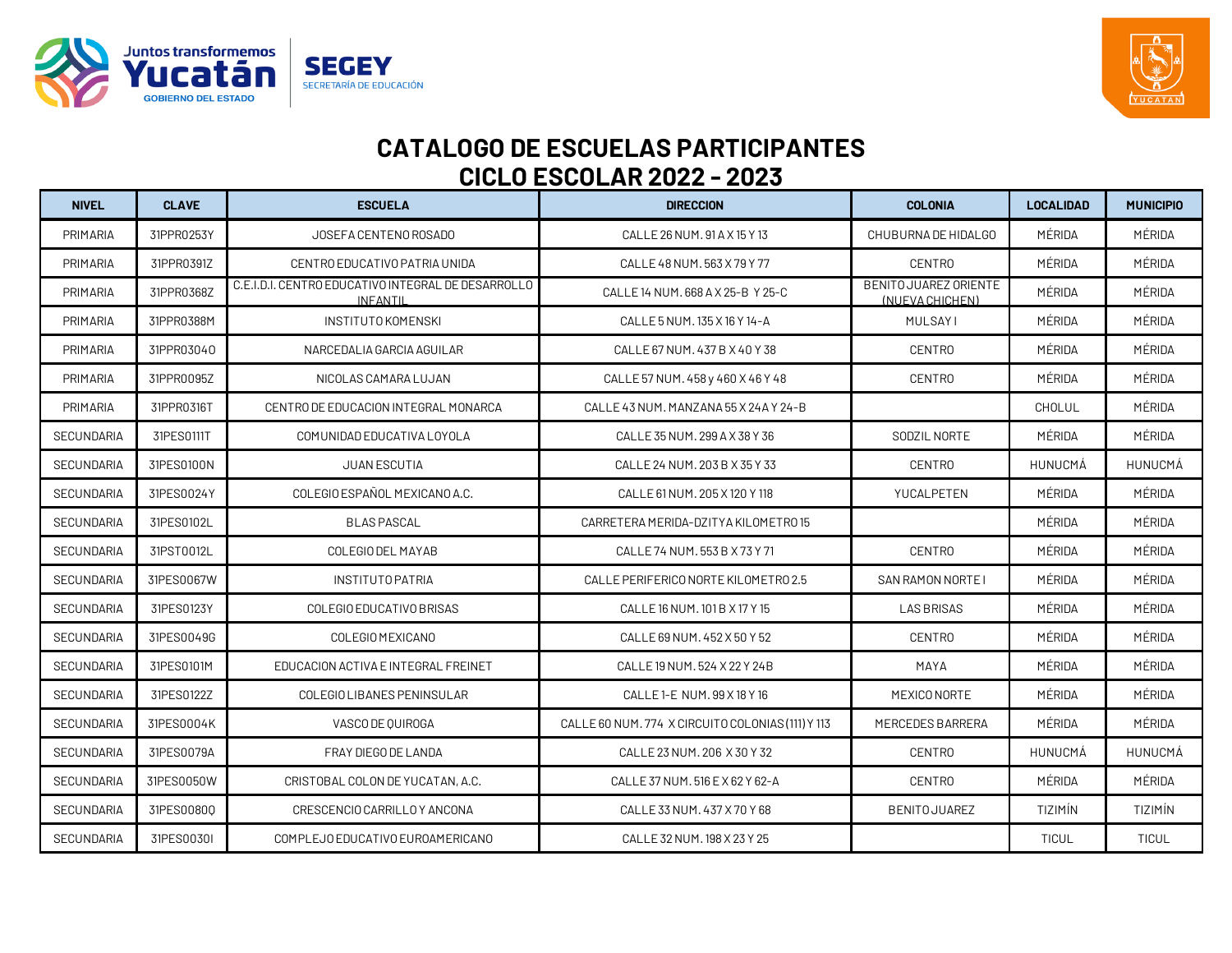



| <b>NIVEL</b>      | <b>CLAVE</b> | <b>ESCUELA</b>                             | <b>DIRECCION</b>                                                            | <b>COLONIA</b>                           | <b>LOCALIDAD</b> | <b>MUNICIPIO</b> |
|-------------------|--------------|--------------------------------------------|-----------------------------------------------------------------------------|------------------------------------------|------------------|------------------|
| SECUNDARIA        | 31PES0105I   | JOSE DOLORES RODRIGUEZ TAMAYO              | CALLE 18 NUM. 175 A X 15 Y 13                                               |                                          | <b>TICUL</b>     | <b>TICUL</b>     |
| <b>SECUNDARIA</b> | 31PES0129S   | <b>INSTITUTOFELTON</b>                     | CALLE 47 NUM. 274 X 46 Y 48                                                 | FRANCISCO DE MONTEJO                     | MÉRIDA           | MÉRIDA           |
| <b>SECUNDARIA</b> | 31PES0131G   | ROCHAVI ALTABRISA                          | CALLE 1-A NUM. 343 X 18 Y 14                                                | VISTA ALEGRE NORTE                       | MÉRIDA           | MÉRIDA           |
| <b>SECUNDARIA</b> | 31PST0005B   | ESCUELA SECUNDARIA COLEGIO SAN AGUSTIN     | CALLE 58 NUM, 484 X 57 Y 59                                                 | <b>CENTRO</b>                            | MÉRIDA           | MÉRIDA           |
| <b>SECUNDARIA</b> | 31PST0006A   | MIGUEL ALEMAN VALDEZ                       | CALLE 27 NUM. 150 X 12 Y 14                                                 | <b>SAN MIGUEL</b>                        | MÉRIDA           | MÉRIDA           |
| <b>SECUNDARIA</b> | 31PES0009F   | EDUCACION Y PATRIA                         | CALLE 64 NUM, 485 X 59 Y 57                                                 | <b>CENTRO</b>                            | MÉRIDA           | MÉRIDA           |
| <b>SECUNDARIA</b> | 31PES0026W   | COLEGIO MONTREAL                           | CALLE 69 NUM. TABLAJES CATASTRALES 34183 Y 34184 X<br>104 Y 102             |                                          | DZITYÁ           | MÉRIDA           |
| <b>SECUNDARIA</b> | 31PES00150   | COLEGIO AMERICANO                          | CALLE 72 NUM. 499 X 61 Y 59                                                 | <b>CENTRO</b>                            | MÉRIDA           | MÉRIDA           |
| <b>SECUNDARIA</b> | 31PES0005J   | MIGUEL DE CERVANTES SAAVEDRA               | CALLE 16 NUM, 473 Y 477 X 47 DIAGONAL Y 47                                  | PETCANCHE                                | MÉRIDA           | MÉRIDA           |
| <b>SECUNDARIA</b> | 31PES0018N   | JENARO RODRIGUEZ CORREA                    | CALLE 22 NUM. 200 A X 23 Y 25                                               | <b>GARCIA GINERES</b>                    | MÉRIDA           | MÉRIDA           |
| SECUNDARIA        | 31PES0077C   | MOTOLINIA DE MERIDA                        | CALLE 14 NUM, 100 X 17 Y 21                                                 | <b>CHUMINOPOLIS</b>                      | MÉRIDA           | MÉRIDA           |
| SECUNDARIA        | 31PES0117N   | COMUNIDAD EDUCATIVA ALIANZ                 | CARRETERA A PROGRESO                                                        |                                          | MÉRIDA           | MÉRIDA           |
| <b>SECUNDARIA</b> | 31PES0042N   | COLEGIO AMERICA DE MERIDA                  | CALLE 58-A NUM, 493 X 33 Y AVENIDA DEL DEPORTISTA                           | <b>CENTRO</b>                            | MÉRIDA           | MÉRIDA           |
| <b>SECUNDARIA</b> | 31PES0089H   | INSTITUTO MEXICO DE MERIDA                 | CALLE 50 NUM, 290 X 17 Y 19                                                 | ROMA                                     | MÉRIDA           | MÉRIDA           |
| <b>SECUNDARIA</b> | 31PES0070J   | INSTITUTO WHITE STAR                       | CALLE 23 NUM, 710 X 54 Y 60                                                 | JARDINES DE MERIDA                       | MÉRIDA           | MÉRIDA           |
| <b>SECUNDARIA</b> | 31PST0014J   | CESAREO REMIRO MUNARRIZ, A.C.              | CALLE 17 NUM, 62 X 10 Y 12                                                  | <b>MEXICO</b>                            | MÉRIDA           | MÉRIDA           |
| SECUNDARIA        | 31PES0133E   | COLEGIO REGIONAL DE MEXICO, UNIDAD LA JOYA | CALLE 81 X 48-B Y 42-A                                                      | TIXCACAL OPICHEN                         | MÉRIDA           | MÉRIDA           |
| <b>SECUNDARIA</b> | 31PES0029T   | SECUNDARIA GABRIELA MISTRAL                | CALLE 29 NUM. 103 B X 20-A Y 20                                             |                                          | UMÁN             | UMÁN             |
| <b>SECUNDARIA</b> | 31PES0043M   | MARIA GONZALEZ PALMA DE AVILA              | CALLE 50 NUM, 454 X 47 Y 49                                                 | <b>CENTRO</b>                            | MÉRIDA           | MÉRIDA           |
| <b>SECUNDARIA</b> | 31PES0011U   | COLEGIO MERIDA                             | CALLE 60 KILOMETRO 4.5 ANTIGUA CARRETERA A<br>PROGRESO NUM. 105 X 23-A Y 21 | CHUBURNA DE HIDALGO                      | MÉRIDA           | MÉRIDA           |
| <b>SECUNDARIA</b> | 31PES0073G   | ROCHAVI PENSIONES                          | CALLE 7 (ALFREDO BARRERA) NUM. 406 X 56 Y 58                                | RESIDENCIAL PENSIONES<br>1A. Y 2A. ETAPA | MÉRIDA           | MÉRIDA           |
| <b>SECUNDARIA</b> | 31PES0160B   | INSTITUTO SAN PATRICIO SECUNDARIA          | CALLE 5-C NUM. 320 Y 322 X 20-B Y 20-C                                      | <b>XCUMPICH</b>                          | MÉRIDA           | MÉRIDA           |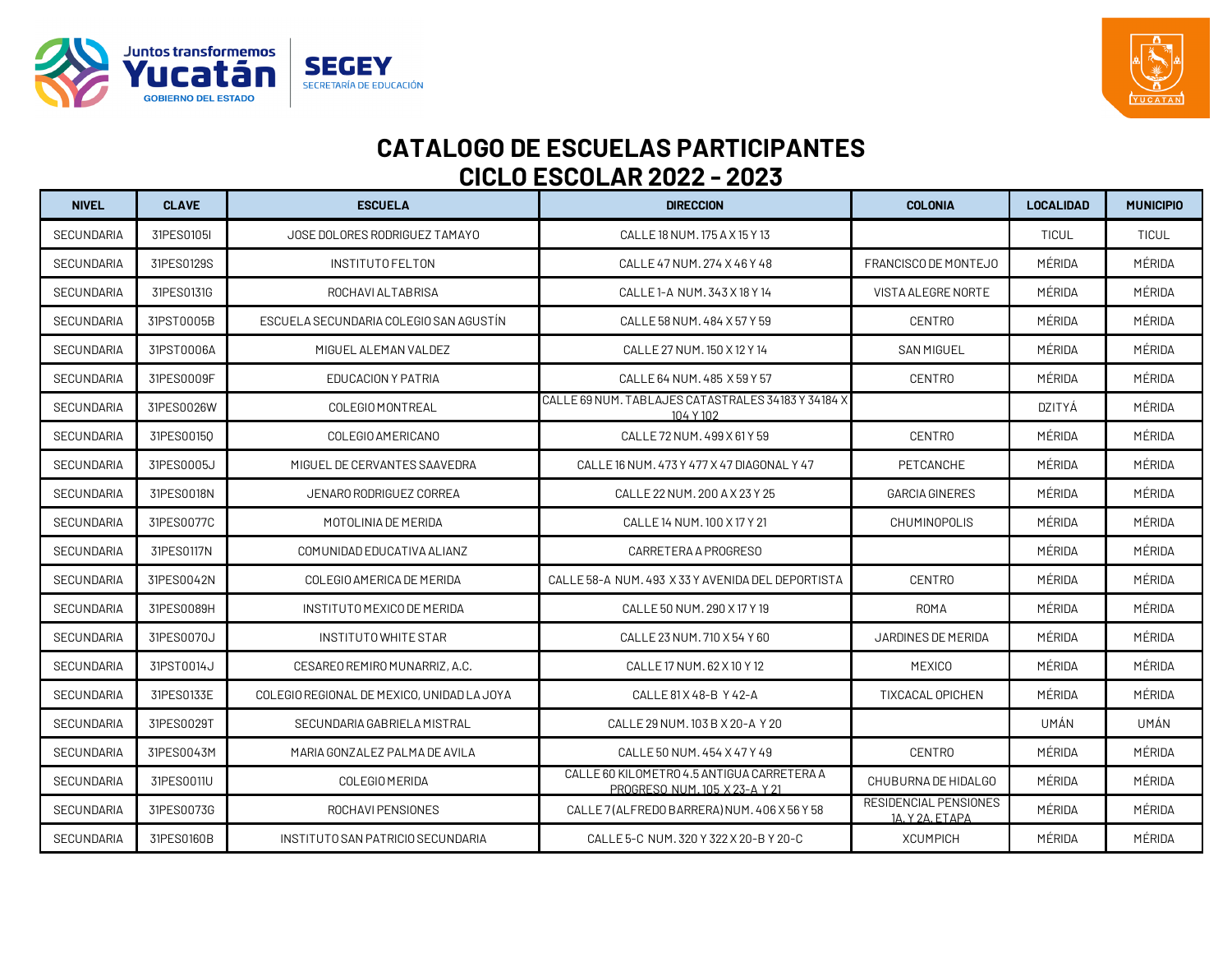



| <b>NIVEL</b>      | <b>CLAVE</b> | <b>ESCUELA</b>                      | <b>DIRECCION</b>                                | <b>COLONIA</b>                                  | <b>LOCALIDAD</b>           | <b>MUNICIPIO</b> |
|-------------------|--------------|-------------------------------------|-------------------------------------------------|-------------------------------------------------|----------------------------|------------------|
| <b>SECUNDARIA</b> | 31PES0010V   | COLEGIO PENINSULAR                  | CALLE 21 NUM. 131 X 36 Y 32                     | CAMPESTRE                                       | MÉRIDA                     | MÉRIDA           |
| <b>SECUNDARIA</b> | 31PES0152T   | COLEGIO DE MEXICO                   | CALLE 25-B NUM. 291 X 34 Y 32                   | <b>LAFLORIDA</b>                                | MÉRIDA                     | MÉRIDA           |
| SECUNDARIA        | 31PES0121Z   | MEXICANA DEL MAYAB                  | CALLE 61 NUM. 320 322 X 16 Y 18                 | ESPERANZA                                       | MÉRIDA                     | MÉRIDA           |
| <b>SECUNDARIA</b> | 31PES0103K   | SECUNDARIA SIGLO XXI                | CALLE 44 NUM. 245 X 57 Y 53                     | <b>SAN JUAN</b>                                 | VALLADOLID                 | VALLADOLID       |
| <b>SECUNDARIA</b> | 31PES0158N   | NOJOCH TUUKUL                       | CALLE 49 X 68 Y 66                              | <b>SAN ESTEBAN</b>                              | <b>OXKUTZCAB</b>           | <b>OXKUTZCAB</b> |
| <b>SECUNDARIA</b> | 31PES0156P   | MADISON INTERNATIONAL SCHOOL        | CALLE NINGUNO NUM. DOMICILIO CONOCIDO           | CHABLEKAL                                       | CHABLEKAL                  | MÉRIDA           |
| <b>SECUNDARIA</b> | 31PES0022Z   | INSTITUTO ARRAYANES                 | CALLE 40 X 71 Y 69                              | TEMOZON NORTE                                   | MÉRIDA                     | MÉRIDA           |
| <b>SECUNDARIA</b> | 31PES0125W   | FRANCISCO DE MONTEJO                | CALLE 49 NUM. 142 A X 14 Y 20A                  | SAN FRANCISCO                                   | VALLADOLID                 | VALLADOLID       |
| SECUNDARIA        | 31PES0088I   | DAVID ALFARO SIQUEIROS              | CALLE 15 NUM. 230 X 24 Y 26                     | MIRAFLORES                                      | MÉRIDA                     | MÉRIDA           |
| SECUNDARIA        | 31PES0149F   | COLEGIO EDUCATIVA MEXICO            | CALLE 31 NUM. 697 B X 86 Y 80                   | CIUDAD CAUCEL "VIVA II"                         | MÉRIDA                     | MÉRIDA           |
| <b>SECUNDARIA</b> | 31PES0035D   | COLEGIO ÁRCOLE                      | CALLE 19 NUM. 130 X 22 Y 24                     |                                                 | SAN ANTONIO<br><b>HOOL</b> | MÉRIDA           |
| <b>SECUNDARIA</b> | 31PES0037B   | CENTRO EDUCATIVO YALDUD             | CALLE 102 NUM, 450 C X 59-H Y 59-I              | <b>BOJORQUEZ</b>                                | MÉRIDA                     | MÉRIDA           |
| <b>SECUNDARIA</b> | 31PES0086K   | INSTITUTO MODERNO AMERICANO         | CALLE 28 NUM. 202 A X 23-B Y 25                 | SAN PEDRO CHOLUL                                | MÉRIDA                     | MÉRIDA           |
| <b>SECUNDARIA</b> | 31PES0087J   | NIÑOS HEROES                        | CALLE 7-A NUM. 344 X 50 Y 52                    | <b>RESIDENCIAL PENSIONES</b><br>1A. Y 2A. ETAPA | MÉRIDA                     | MÉRIDA           |
| <b>SECUNDARIA</b> | 31PES0075E   | MARIA NELLY ROSADO ESCOBEDO         | CALLE 59-J NUM. 622 X 110 Y 112                 | <b>BOJOROUEZ</b>                                | MÉRIDA                     | MÉRIDA           |
| SECUNDARIA        | 31PES0134D   | PROFA. AIDA MEJIA SALAZAR DE GOMEZ  | CALLE 38 NUM. 446 X 23 Y AVENIDA YUCATÁN (17)   | RESIDENCIAL LOS PINOS                           | MÉRIDA                     | MÉRIDA           |
| <b>SECUNDARIA</b> | 31PES0094T   | MANUEL AVILA CAMACHO                | CALLE 72 NUM, 453 X 53 Y 51                     | <b>CENTRO</b>                                   | MÉRIDA                     | MÉRIDA           |
| <b>SECUNDARIA</b> | 31PES0028U   | SECUNDARIA FEDERICK HERBART MÉRIDA  | CALLE 44 NUM. 584 X 35 Y 29                     | RESIDENCIAL LOS PINOS                           | MÉRIDA                     | MÉRIDA           |
| <b>SECUNDARIA</b> | 31PES0137A   | INSTITUTO EDUCATIVO IDEAC           | CALLE 37-A NUM. 303 X 36 Y 30                   | SAN RAMON NORTE                                 | MÉRIDA                     | MÉRIDA           |
| <b>SECUNDARIA</b> | 31PES0108F   | SEBASTIAN LERDO DE TEJADA           | CALLE 46 NUM, 377 X 45 Y 41                     | EMILIANO ZAPATA ORIENTE                         | MÉRIDA                     | MÉRIDA           |
| <b>SECUNDARIA</b> | 31PES0032G   | CENTRO EDUCATIVO AMÉRICA            | CALLE 122 (AVENIDA ZAMNÁ) NUM. 429 X 71-C Y 71B | YUCALPETEN                                      | MÉRIDA                     | MÉRIDA           |
| <b>SECUNDARIA</b> | 31PES0061B   | CUMBRES INTERNATIONAL SCHOOL MÉRIDA | CALLE 5 NUM. 169 X 22 Y 18                      | <b>RESIDENCIAL</b><br>MONTECRISTO               | MÉRIDA                     | MÉRIDA           |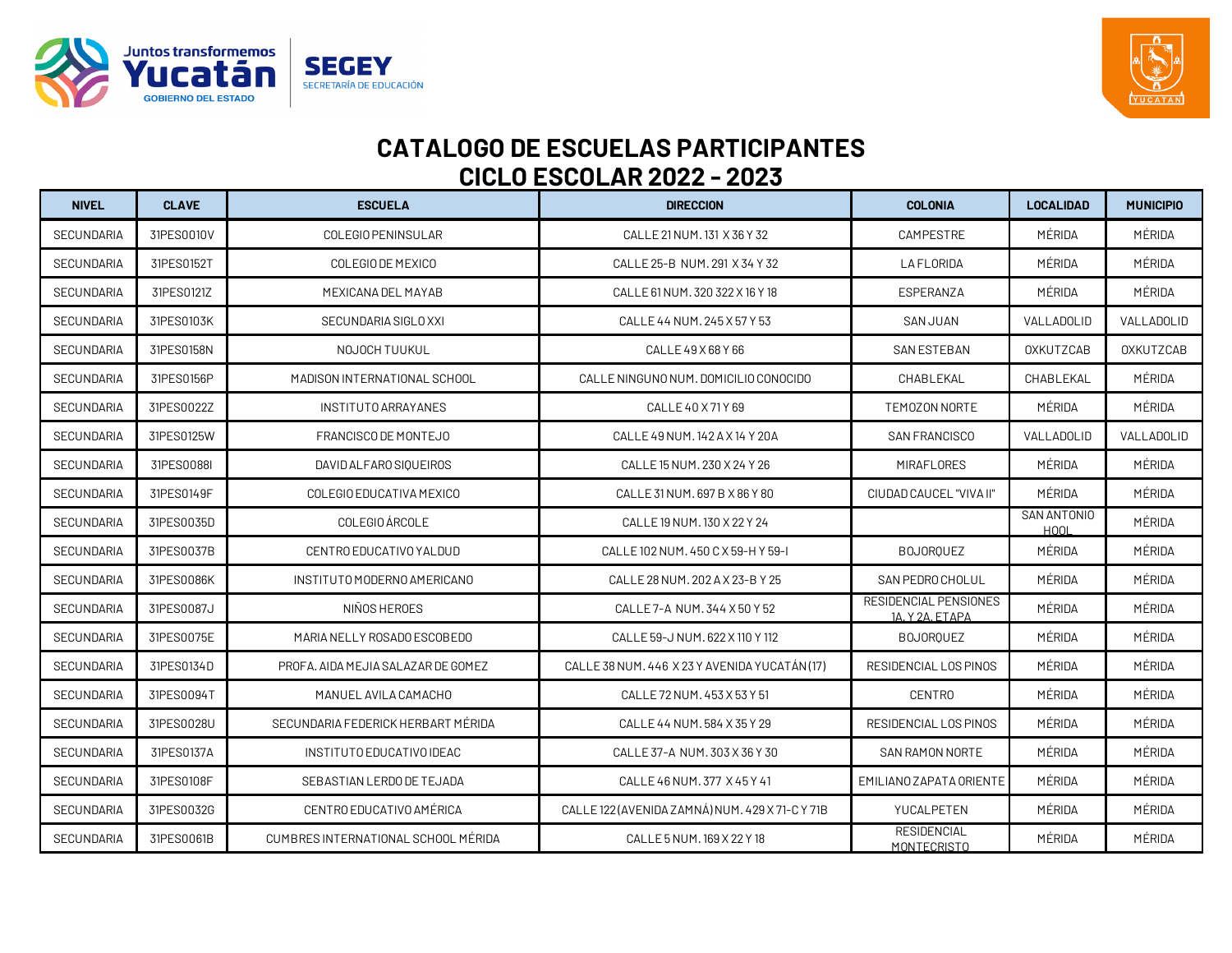



| <b>NIVEL</b>      | <b>CLAVE</b> | <b>ESCUELA</b>                                         | <b>DIRECCION</b>                                                    | <b>COLONIA</b>                           | <b>LOCALIDAD</b> | <b>MUNICIPIO</b> |
|-------------------|--------------|--------------------------------------------------------|---------------------------------------------------------------------|------------------------------------------|------------------|------------------|
| <b>SECUNDARIA</b> | 31PES0120A   | PATRIA Y LIBERTAD                                      | CALLE 22 NUM. 101 A X 21 Y 23                                       |                                          | YAXKUKUL         | YAXKUKUL         |
| <b>SECUNDARIA</b> | 31PES0139Z   | <b>CHRISDEN</b>                                        | CALLE 31 NUM. 251 A X 34 Y 36                                       | <b>GARCIA GINERES</b>                    | MÉRIDA           | MÉRIDA           |
| <b>SECUNDARIA</b> | 31PES0033F   | LIGHTHOUSE COMUNIDAD EDUCATIVA                         | CALLE 14 NUM, 252 X 27 Y 31                                         | <b>SAN MIGUEL</b>                        | MÉRIDA           | MÉRIDA           |
| <b>SECUNDARIA</b> | 31PES0060C   | HISPANO MEXICANO DEL SURESTE                           | CALLE TABLAJE CATASTRAL 9234 NUM. DOMICILIO<br><b>CONOCIDO</b>      |                                          | VALLADOLID       | VALLADOLID       |
| <b>SECUNDARIA</b> | 31PST0009Y   | MIGUEL HIDALGO                                         | CALLE 27 NUM. 139 X 74 Y 72                                         |                                          | <b>PROGRESO</b>  | <b>PROGRESO</b>  |
| <b>SECUNDARIA</b> | 31PES0012T   | MODEL <sub>0</sub>                                     | CALLE 56-A NUM, 444 X 29-A Y 33                                     |                                          | MÉRIDA           | MÉRIDA           |
| <b>SECUNDARIA</b> | 31PES01550   | <b>INSTITUTO CASTAÑAR</b>                              | CALLE 40 NUM, 310 308 Y 308-A X 5 Y 7                               | SAN PEDRO UXMAL                          | MÉRIDA           | MÉRIDA           |
| <b>SECUNDARIA</b> | 31PES00170   | ELOISA PATRON DE ROSADO, A.C.                          | CALLE 17 NUM. 101 E X 22 Y 20                                       | <b>ITZIMNA</b>                           | MÉRIDA           | MÉRIDA           |
| <b>SECUNDARIA</b> | 31PES0076D   | CENTRO EDUCATIVO PIAGET                                | CALLE 39 X 38 Y 30                                                  | SODZIL NORTE                             | MÉRIDA           | MÉRIDA           |
| <b>SECUNDARIA</b> | 31PES0135C   | KAROL JOZEF WOJTILA                                    | CALLE 65 NUM, 315 B-E-G X 34 Y 32                                   | <b>CENTRO</b>                            | MÉRIDA           | MÉRIDA           |
| <b>SECUNDARIA</b> | 31PES0128T   | <b>BADEN POWELL</b>                                    | CALLE 32 NUM. 257 X 31 Y 29                                         | <b>GARCIA GINERES</b>                    | MÉRIDA           | MÉRIDA           |
| <b>SECUNDARIA</b> | 31PES01570   | CENTRO EDUCATIVO INTEGRAL DE DESARROLLO<br>INTELECTUAL | CALLE 14 NUM. 670 X 25-B Y 25-C                                     | BENITO JUAREZ ORIENTE<br>(NUEVA CHICHEN) | MÉRIDA           | MÉRIDA           |
| <b>SECUNDARIA</b> | 31PES0065Y   | JOSE MONTES DE OCA                                     | CALLE 23 NUM. 209 X AVENIDA ITZAES Y 30                             | <b>GARCIA GINERES</b>                    | MÉRIDA           | MÉRIDA           |
| <b>SECUNDARIA</b> | 31PES01140   | INSTITUTO MILITARIZADO DEL SURESTE                     | CALLE TABLAJE CATASTRAL 14067 (A UN COSTADO DEL<br>SEMINARIO MENOR) |                                          | MÉRIDA           | MÉRIDA           |
| <b>SECUNDARIA</b> | 31PES0044L   | CENTRO UNIVERSITARIO MONTEJO                           | CALLE 17 X 60 Y 22                                                  | LOMA BONITA                              | MÉRIDA           | MÉRIDA           |
| <b>SECUNDARIA</b> | 31PES0153S   | AGORA COMUNIDAD EDUCATIVA                              | CALLE <sub>25</sub>                                                 | TEMOZON NORTE                            | MÉRIDA           | MÉRIDA           |
| <b>SECUNDARIA</b> | 31PES0130H   | <b>JOSE MARTI</b>                                      | CALLE 26 NUM, 91 A X 15 Y 13                                        | CHUBURNA DE HIDALGO                      | MÉRIDA           | MÉRIDA           |
| <b>SECUNDARIA</b> | 31PES0006I   | EMERITENSE A.C.                                        | AVENIDA CUPULES NUM. 192 X 16 Y 18                                  | <b>GARCIA GINERES</b>                    | MÉRIDA           | MÉRIDA           |
| SECUNDARIA        | 31PES0147H   | COLEGIO KIN PAAL                                       | CALLE 22 NUM. 97 B X 19 Y 17                                        |                                          | UMÁN             | UMÁN             |
| <b>SECUNDARIA</b> | 31PES0142M   | CENTRO DE EDUCACION INTEGRAL MONARCA                   | CALLE 43 NUM. MANZANA 55 X 24A Y 24-B                               |                                          | CHOLUL           | MÉRIDA           |
| SECUNDARIA        | 31PES0068V   | ALVARO VAZQUEZ ECHAZARRETA                             | CALLE 57 NUM, 458 Y 460 X 46 Y 48                                   | <b>CENTRO</b>                            | MÉRIDA           | MÉRIDA           |
| SECUNDARIA        | 31PES0113R   | ESCUELA SECUNDARIA ZA-CI                               | CALLE 40 NUM. 157 X 25A Y 25                                        | <b>SANTA LUCIA</b>                       | VALLADOLID       | VALLADOLID       |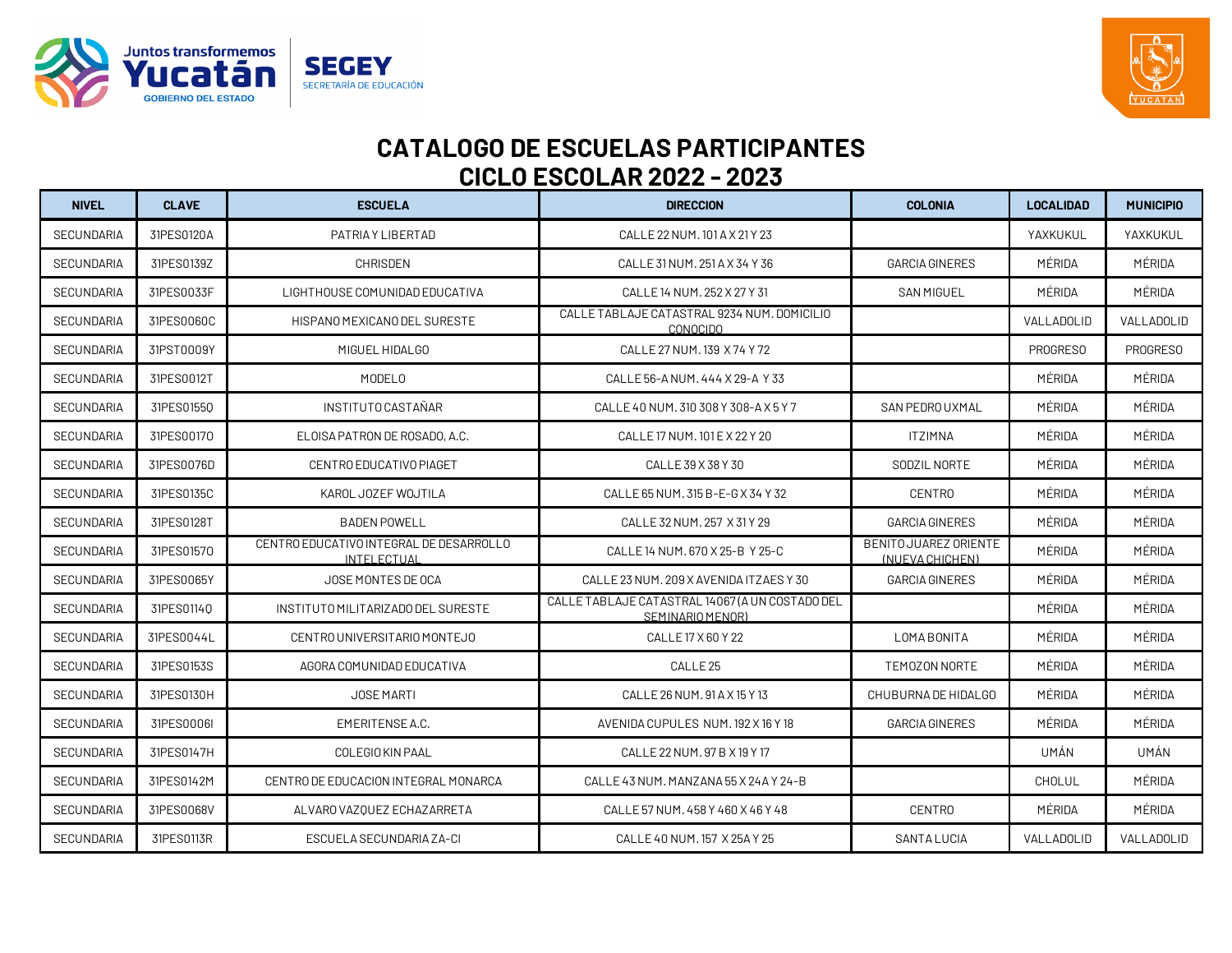



| <b>NIVEL</b>      | <b>CLAVE</b> | <b>ESCUELA</b>                                 | <b>DIRECCION</b>                                                         | <b>COLONIA</b>               | <b>LOCALIDAD</b> | <b>MUNICIPIO</b> |
|-------------------|--------------|------------------------------------------------|--------------------------------------------------------------------------|------------------------------|------------------|------------------|
| <b>SECUNDARIA</b> | 31PES0141N   | ALFONSO CASO                                   | CALLE 64 NUM, 709 A X 115 Y 113                                          | CASTILLA CAMARA              | MÉRIDA           | MÉRIDA           |
| <b>SECUNDARIA</b> | 31PES0096R   | CENTRO DE ESTUDIOS MERIDA                      | CALLE TABLAJE CATASTRAL 32554 (ANILLO PERIFÉRICO<br>KM 4.5)              | <b>EL PORVENIR</b>           | MÉRIDA           | MÉRIDA           |
| <b>SECUNDARIA</b> | 31PES0008G   | <b>GUADALUPE VICTORIA</b>                      | CALLE 74 NUM. 141 X 27 Y 29                                              |                              | PROGRESO         | PROGRESO         |
| <b>SECUNDARIA</b> | 31PES0023Z   | <b>SECUNDARIA BICA</b>                         | CALLE 20 NUM, 325 X 39 Y 37                                              | <b>SAN MARCOS</b>            | <b>IZAMAL</b>    | <b>IZAMAL</b>    |
| <b>SECUNDARIA</b> | 31PES0031H   | COLEGIO ASBAJE                                 | CALLE 17-A NUM. 101 Y 101-C X 18 Y 12                                    | DEL ARCO                     | MÉRIDA           | MÉRIDA           |
| <b>SECUNDARIA</b> | 31PES0071I   | PABLOMORENO TRIAY                              | CALLE 62 NUM. 175 X LIBRAMIENTO DE CHICXULUB Y 41                        | <b>BRISAS DEL SOL</b>        | <b>PROGRESO</b>  | <b>PROGRESO</b>  |
| <b>SECUNDARIA</b> | 31PES0150V   | INSTITUTO STOPPANI DE MEXICO                   | CALLE 13 NUM. 129 X 30 Y 28                                              | <b>MEXICO</b>                | MÉRIDA           | MÉRIDA           |
| SECUNDARIA        | 31PES0083N   | COLEGIO NIÑOS DE AMERICA                       | CALLE 124-D NUM. 281 Y 283 X 61-A Y 61                                   | YUCALPETEN                   | MÉRIDA           | MÉRIDA           |
| <b>SECUNDARIA</b> | 31PES0095S   | ROSARIO CASTELLANOS FIGUEROA                   | CALLE 35 NUM. 203 X 22-A Y 20-A                                          | CHUBURNA DE HIDALGO          | MÉRIDA           | MÉRIDA           |
| SECUNDARIA        | 31PES0124X   | JOSEFINA PATRON MENDEZ DE GAMBOA               | CALLE 67 NUM, 437 B X 40 Y 38                                            | <b>CENTRO</b>                | MÉRIDA           | MÉRIDA           |
| SECUNDARIA        | 31PES0062A   | <b>INSTITUTO MEXICO</b>                        | CALLE 51 NUM. 457 X 60 Y 58                                              |                              | TIZIMÍN          | TIZIMÍN          |
| <b>SECUNDARIA</b> | 31PES0146I   | COLEGIO ANGELUS                                | CALLE TABLAJE 24193 EJIDO DE SAN PEDRO NUCLEO<br>CHOLUL (CARR.MER-MOTUL) | <b>GRAN SAN PEDRO CHOLUL</b> | MÉRIDA           | MÉRIDA           |
| <b>SECUNDARIA</b> | 31PES0025X   | LANDY YOLANDA PASOS BLANCO                     | CALLE 109B NUM. 784 X 66D Y C. CTO. COLONIAS                             |                              | MÉRIDA           | MÉRIDA           |
| <b>SECUNDARIA</b> | 31PES0020B   | CENTRO EDUCATIVO TIZIMÍN                       | CALLE 22 NUM. 490 X 49-D Y 49-B                                          | SAN JOSE NAHBALAM            | TIZIMÍN          | TIZIMÍN          |
| <b>SECUNDARIA</b> | 31PES0136B   | WILLIAM BENIGNO BRITO SANSORES                 | CALLE 53-D NUM. 242 X 44 Y 46                                            | FRANCISCO DE MONTEJO         | MÉRIDA           | MÉRIDA           |
| <b>SECUNDARIA</b> | 31PES0132F   | CENTRO EDUCATIVO CALVARY                       | CALLE 27 NUM. 359 X 34 Y 32                                              | <b>SAN VICENTE CHUBURNA</b>  | MÉRIDA           | MÉRIDA           |
| SECUNDARIA        | 31PES0144K   | INSTITUTO DE EDUCACION PROGRESIVA THE WORKSHOP | CALLE 48 NUM. 312 X 17 Y 19                                              | NUEVA REVOLUCION             | MÉRIDA           | MÉRIDA           |
| <b>SECUNDARIA</b> | 31PES0151U   | COLEGIO KUKULCAN                               | CALLE 28 NUM, 410 X 87 Y 89                                              | MORELOS ORIENTE              | MÉRIDA           | MÉRIDA           |
| <b>SECUNDARIA</b> | 31PES0126V   | <b>BINET</b>                                   | CALLE 61 NUM. 371 A X 34 Y 30                                            | <b>CENTRO</b>                | MÉRIDA           | MÉRIDA           |
| <b>SECUNDARIA</b> | 31PST0011M   | INSTITUTO COMERCIAL BANCARIO A C               | CALLE 62 NUM. 373 X 45 Y 43                                              | <b>CENTRO</b>                | MÉRIDA           | MÉRIDA           |
| SECUNDARIA        | 31PES0093U   | JOSE DE LA LUZ MENA Y ALCOCER                  | CALLE 26 NUM. 254 X 37 Y 39                                              | <b>LIMONES</b>               | MÉRIDA           | MÉRIDA           |
| SECUNDARIA        | 31PES0021A   | MULTIVERSIDAD LATINOAMERICANA, UNIDAD BRISAS   | CALLE 25 NUM. 141 X 22 Y 16                                              | <b>LAS BRISAS</b>            | MÉRIDA           | MÉRIDA           |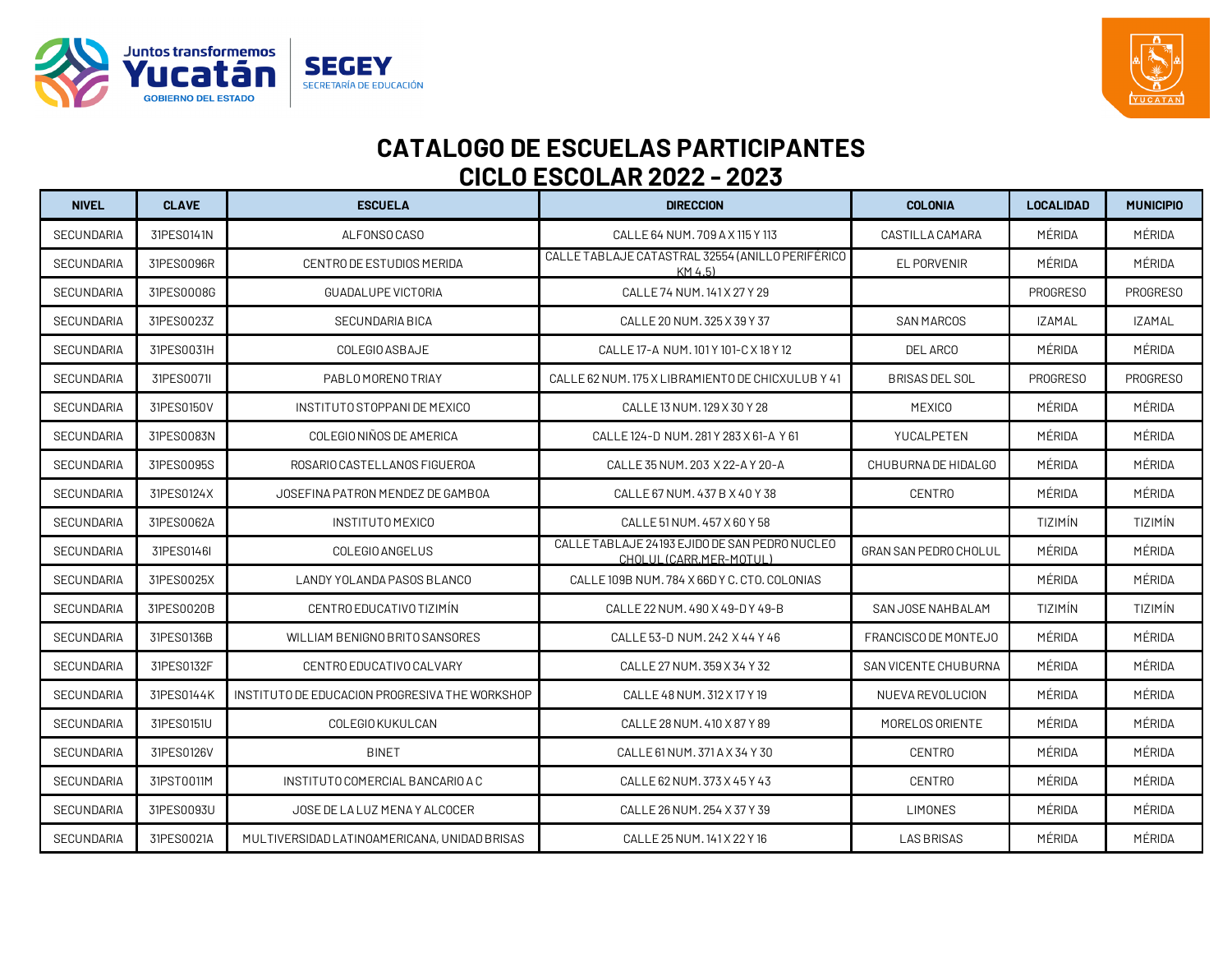



| <b>NIVEL</b>          | <b>CLAVE</b> | <b>ESCUELA</b>                            | <b>DIRECCION</b>                    | <b>COLONIA</b>                        | <b>LOCALIDAD</b>     | <b>MUNICIPIO</b> |
|-----------------------|--------------|-------------------------------------------|-------------------------------------|---------------------------------------|----------------------|------------------|
| <b>SECUNDARIA</b>     | 31PES0085L   | COLEGIO IBEROAMERICANO                    | CALLE TABLAJE CATASTRAL 16691       |                                       | MÉRIDA               | MÉRIDA           |
| <b>SECUNDARIA</b>     | 31PES0115P   | CENTRO EDUCATIVO MOTULEÑO                 | CALLE 27 NUM. 337 X 32 Y 30         |                                       | MOTUL DE<br>CARRILLO | <b>MOTUL</b>     |
| <b>SECUNDARIA</b>     | 31PES0143L   | MODELO VALLADOLID                         | CARRETERA A CANCUN KILOMETRO 2.5    | <b>MILITAR</b>                        | VALLADOLID           | VALLADOLID       |
| <b>SECUNDARIA</b>     | 31PES0027V   | <b>SECUNDARIA EDUCREA</b>                 | CALLE CARRETERA MERIDA-CAUCEL KM. 7 | CIUDAD CAUCEL                         | MÉRIDA               | MÉRIDA           |
| <b>SECUNDARIA</b>     | 31PES0145J   | SECUNDARIA CAMPESTRE                      | CALLE 15 NUM. 157 X 36 Y 30         | CAMPESTRE                             | MÉRIDA               | MÉRIDA           |
| <b>SECUNDARIA</b>     | 31PES0119L   | CENTRO EDUCATIVO MANO AMIGA               | CALLE <sub>34</sub>                 |                                       | CONKAL               | CONKAL           |
| <b>SECUNDARIA</b>     | 31PES0072H   | ATENEO DE MERIDA                          | CALLE 32 NUM. 151 X 33 Y 29         | SAN RAMON NORTE                       | MÉRIDA               | MÉRIDA           |
| <b>SECUNDARIA</b>     | 31PES0148G   | CENTRO EDUCATIVO SIGLO XXI                | CALLE 21 NUM. 216 X 60 Y 62         | MIGUEL HIDALGO                        | MÉRIDA               | MÉRIDA           |
| <b>SECUNDARIA</b>     | 31PES00990   | CENTRO EDUCATIVO RENACIMIENTO             | CALLE 33 NUM, 468 X 10 Y 14         | MONTEBELLO                            | MÉRIDA               | MÉRIDA           |
| <b>SECUNDARIA</b>     | 31PES0138Z   | JACINTO UC DE LOS SANTOS                  | CALLE 59 NUM. 676 X 84 Y 86         | <b>LOS ALMENDROS CIUDAD</b><br>CAUCEL | MÉRIDA               | MÉRIDA           |
| <b>SECUNDARIA</b>     | 31PES0118M   | CENTRO ESCOLAR UNESCO                     | CALLE 58 NUM, 507 X 55 Y 51         | GRANJAS (AMPLIACION)                  | MÉRIDA               | MÉRIDA           |
| <b>SECUNDARIA</b>     | 31PES0159M   | CENTRO EDUCATIVO ANGLO MEXICANO DE MERIDA | CALLE <sub>24</sub>                 | TEMOZON NORTE                         | MÉRIDA               | MÉRIDA           |
| <b>SECUNDARIA</b>     | 31PES0003L   | AVELINO MONTES LINAJE, A.C.               | CALLE 75 NUM, 561 A X 74 Y 72       | <b>CENTRO</b>                         | MÉRIDA               | MÉRIDA           |
| <b>SECUNDARIA</b>     | 31PES0107G   | ESCUELA SECUNDARIA PROGRESO               | CALLE 44 X 27 Y 29                  | <b>ISMAEL GARCIA</b>                  | <b>PROGRESO</b>      | <b>PROGRESO</b>  |
| <b>SECUNDARIA</b>     | 31PES0016P   | CONSUELO ZAVALA                           | CALLE 60 NUM. 604 X 73 Y 77         | <b>CENTRO</b>                         | MÉRIDA               | MÉRIDA           |
| MEDIA SUPERIOR        | 31PBH0059K   | MAHATMA GANDHI                            | CALLE 25-B NUM, 421 X 12 Y 10       | LAZARO CARDENAS                       | MÉRIDA               | MÉRIDA           |
| MEDIA SUPERIOR        | 31PBH0047F   | COLEGIO DEL MAYAB                         | CALLE 74 NUM, 553 B X 73 Y 71       | <b>CENTRO</b>                         | MÉRIDA               | MÉRIDA           |
| <b>MEDIA SUPERIOR</b> | 31PBH0064W   | RAMON LOPEZ VELARDE                       | CALLE 60 NUM, 543 X 69 Y 67         | <b>CENTRO</b>                         | MÉRIDA               | MÉRIDA           |
| <b>MEDIA SUPERIOR</b> | 31PBH0080N   | INSTITUTO LAS AMERICAS                    | CALLE 59 NUM. 574 X 72 Y 74         | <b>CENTRO</b>                         | MÉRIDA               | MÉRIDA           |
| <b>MEDIA SUPERIOR</b> | 31PBH0095P   | CEEAC                                     | CALLE 60 NUM, 313 X 31 Y 29         | ALCALA MARTIN                         | MÉRIDA               | MÉRIDA           |
| MEDIA SUPERIOR        | 31PBH0106E   | PREPARATORIA SIGLO XXI                    | CALLE 21 NUM. 216 X 60 Y 62         | MIGUEL HIDALGO                        | MÉRIDA               | MÉRIDA           |
| MEDIA SUPERIOR        | 31PBH0143I   | PREPARATORIA BICA                         | CALLE 20 NUM. 325 X 39 Y 37         | <b>SAN MARCOS</b>                     | <b>IZAMAL</b>        | <b>IZAMAL</b>    |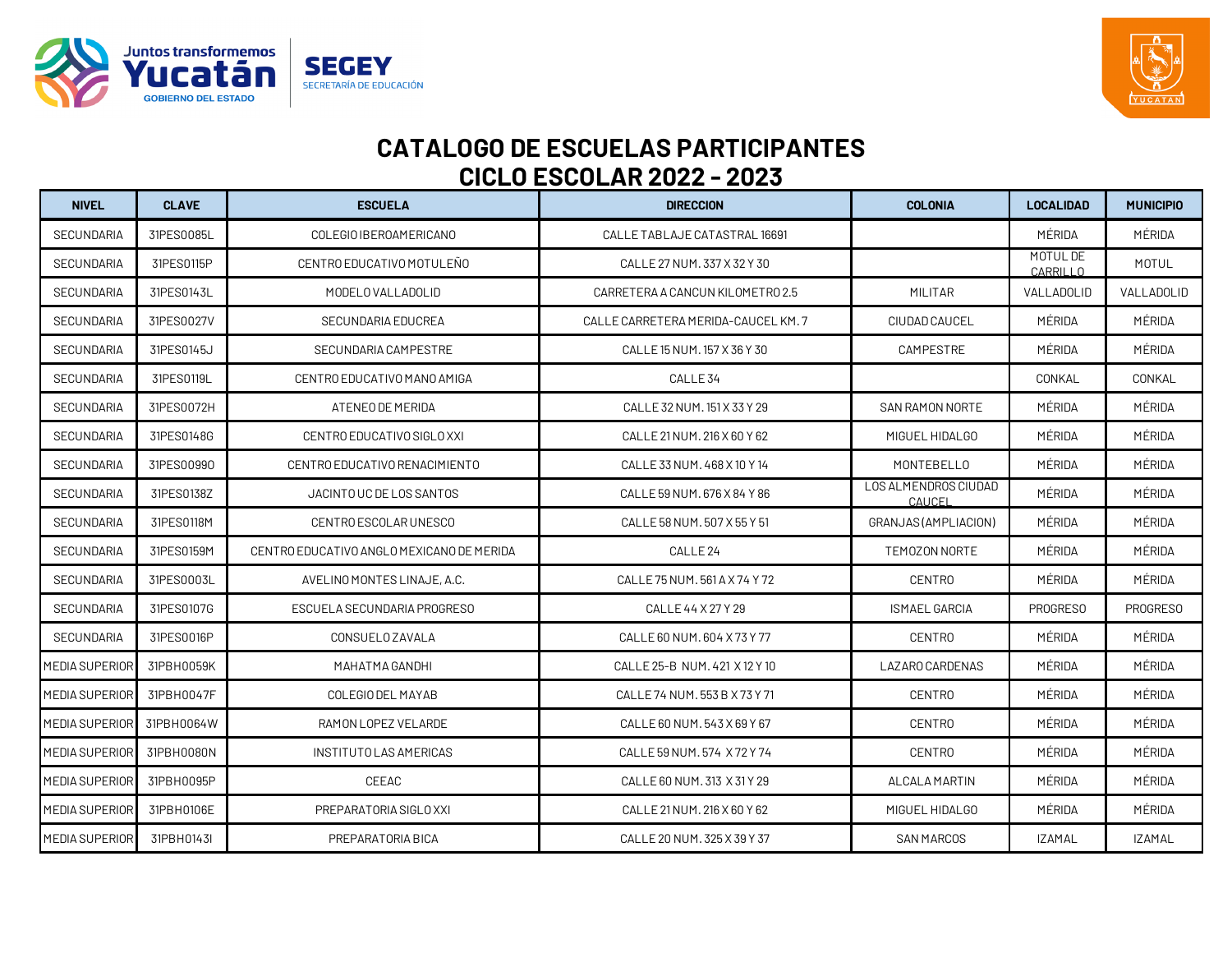



| <b>NIVEL</b>          | <b>CLAVE</b> | <b>ESCUELA</b>                                                   | <b>DIRECCION</b>                                           | <b>COLONIA</b>                           | <b>LOCALIDAD</b>            | <b>MUNICIPIO</b> |
|-----------------------|--------------|------------------------------------------------------------------|------------------------------------------------------------|------------------------------------------|-----------------------------|------------------|
| MEDIA SUPERIOR        | 31PBH0072E   | CENTRO DE ESTUDIOS DEL MAYAB                                     | CALLE 59 NUM. 627 X 84-A Y 84                              | <b>CENTRO</b>                            | MÉRIDA                      | MÉRIDA           |
| MEDIA SUPERIOR        | 31PBH01280   | PREPARATORIA LUZ MENA                                            | CALLE 58 NUM, 581 X 77 Y 73                                | <b>CENTRO</b>                            | MÉRIDA                      | MÉRIDA           |
| <b>MEDIA SUPERIOR</b> | 31PBH0130E   | INSTITUTO PRIVADO DE LA PENINSULA                                | CALLE 59-A (AVENIDA JACINTO CANEK) NUM. 739 X 110 Y<br>106 | <b>BOJORQUEZ</b>                         | MÉRIDA                      | MÉRIDA           |
| MEDIA SUPERIOR        | 31PBH0104G   | PREPARATORIA MOTUL SIGLO XXI                                     | CALLE 26 NUM. 287 X 25 Y 23                                |                                          | MOTUL DE<br><b>CARRILLO</b> | <b>MOTUL</b>     |
| MEDIA SUPERIOR        | 31PBH0061Z   | MANUEL CRESCENCIO REJON                                          | CALLE 69 NUM, 452 X 50 Y 52                                | <b>CENTRO</b>                            | MÉRIDA                      | MÉRIDA           |
| MEDIA SUPERIOR        | 31PBH0136Z   | COLEGIO DE MEXICO                                                | CALLE 23-A X 32 Y 34                                       | <b>LAFLORIDA</b>                         | MÉRIDA                      | MÉRIDA           |
| <b>MEDIA SUPERIOR</b> | 31PBH0129P   | CENTRO EDUCATIVO CALVARY                                         | CALLE 27 NUM. 359 X 34 Y 32                                | SAN VICENTE CHUBURNA                     | MÉRIDA                      | MÉRIDA           |
| <b>MEDIA SUPERIOR</b> | 31PBH0109B   | LIBERTADORES DE AMERICA                                          | CALLE PERIFERICO PTE. KM. 38 EX PLANTEL AMAPOLA            |                                          | MÉRIDA                      | MÉRIDA           |
| MEDIA SUPERIOR        | 31PBH0089E   | DAVID ALFARO SIOUEIROS                                           | CALLE 15 NUM, 230 X 24 Y 26                                | MIRAFLORES                               | MÉRIDA                      | MÉRIDA           |
| <b>MEDIA SUPERIOR</b> | 31PBH0135Z   | COLEGIO PRIVADO DE LA PENINSULA                                  | CALLE 51 NUM. 205 X 52 Y 50                                | <b>CENTRO</b>                            | <b>TEKAX DE</b><br>ÁLVARO   | <b>TEKAX</b>     |
| <b>MEDIA SUPERIOR</b> | 31PET0015F   | SERVICIOS EDUCATIVOS EN SALUD                                    | CALLE 43 NUM, 424 B X 38 Y 40                              | <b>LOURDES INDUSTRIAL</b>                | MÉRIDA                      | MÉRIDA           |
| <b>MEDIA SUPERIOR</b> | 31PBH00960   | INSTITUTO ASTURIAS                                               | CALLE 42 NUM, 249 X 15 Y 13                                | <b>SAN DAMIAN</b>                        | MÉRIDA                      | MÉRIDA           |
| <b>MEDIA SUPERIOR</b> | 31PBH0078Z   | ESCUELA PREPARATORIA MESOAMERICANA                               | CALLE 70 NUM. 542 A X 75 Y 77                              | <b>CENTRO</b>                            | MÉRIDA                      | MÉRIDA           |
| MEDIA SUPERIOR        | 31PBH3134V   | FELIPE CARRILLO PUERTO                                           | CALLE 69 NUM, 528 X 64 Y 66                                | <b>CENTRO</b>                            | MÉRIDA                      | MÉRIDA           |
| MEDIA SUPERIOR        | 31PBH0138X   | PREPARATORIA LUX                                                 | CALLE 145 NUM, 385 X 48 Y 44-A                             | SAN JOSE TECOH                           | MÉRIDA                      | MÉRIDA           |
| MEDIA SUPERIOR        | 31PBH3684Y   | UNIVERSIDAD TEC MILENIO MERIDA                                   | CALLE 53 DIAGONAL X72-AY74                                 | REAL MONTEJO                             | MÉRIDA                      | MÉRIDA           |
| MEDIA SUPERIOR        | 31PBH0051S   | ESTADO DE YUCATAN, A.C.                                          | CALLE 71 NUM, 472 A X 52 Y 54                              | <b>CENTRO</b>                            | MÉRIDA                      | MÉRIDA           |
| MEDIA SUPERIOR        | 31PBH0122W   | JOSEFINA PATRON MENDEZ DE GAMBOA                                 | CALLE 67 NUM, 437 B X 40 Y 38                              | <b>CENTRO</b>                            | MÉRIDA                      | MÉRIDA           |
| <b>MEDIA SUPERIOR</b> | 31PBH0093R   | PREPARATORIA CELA                                                | CALLE 21-A NUM. 357 A X 28 Y 26                            | SAN PEDRO CHOLUL                         | MÉRIDA                      | MÉRIDA           |
| <b>MEDIA SUPERIOR</b> | 31PBH3135U   | MULTIVERSIDAD LATINOAMERICANA CAMPUS MERIDA<br>JOYA BACHILLERATO | CALLE 81 X 48-B Y 42-A                                     | TIXCACAL OPICHEN                         | MÉRIDA                      | MÉRIDA           |
| <b>MEDIA SUPERIOR</b> | 31PBH3235T   | PREPA ANÁHUAC MÉRIDA                                             | CALLE 5 NUM. 169 X 22 Y 18                                 | <b>RESIDENCIAL</b><br><b>MONTECRISTO</b> | MÉRIDA                      | MÉRIDA           |
| <b>MEDIA SUPERIOR</b> | 31PBH0077Z   | JUANA DE ASBAJE                                                  | CALLE 17-A NUM. 101 Y 101-C X 18 Y 12                      | DEL ARCO                                 | MÉRIDA                      | MÉRIDA           |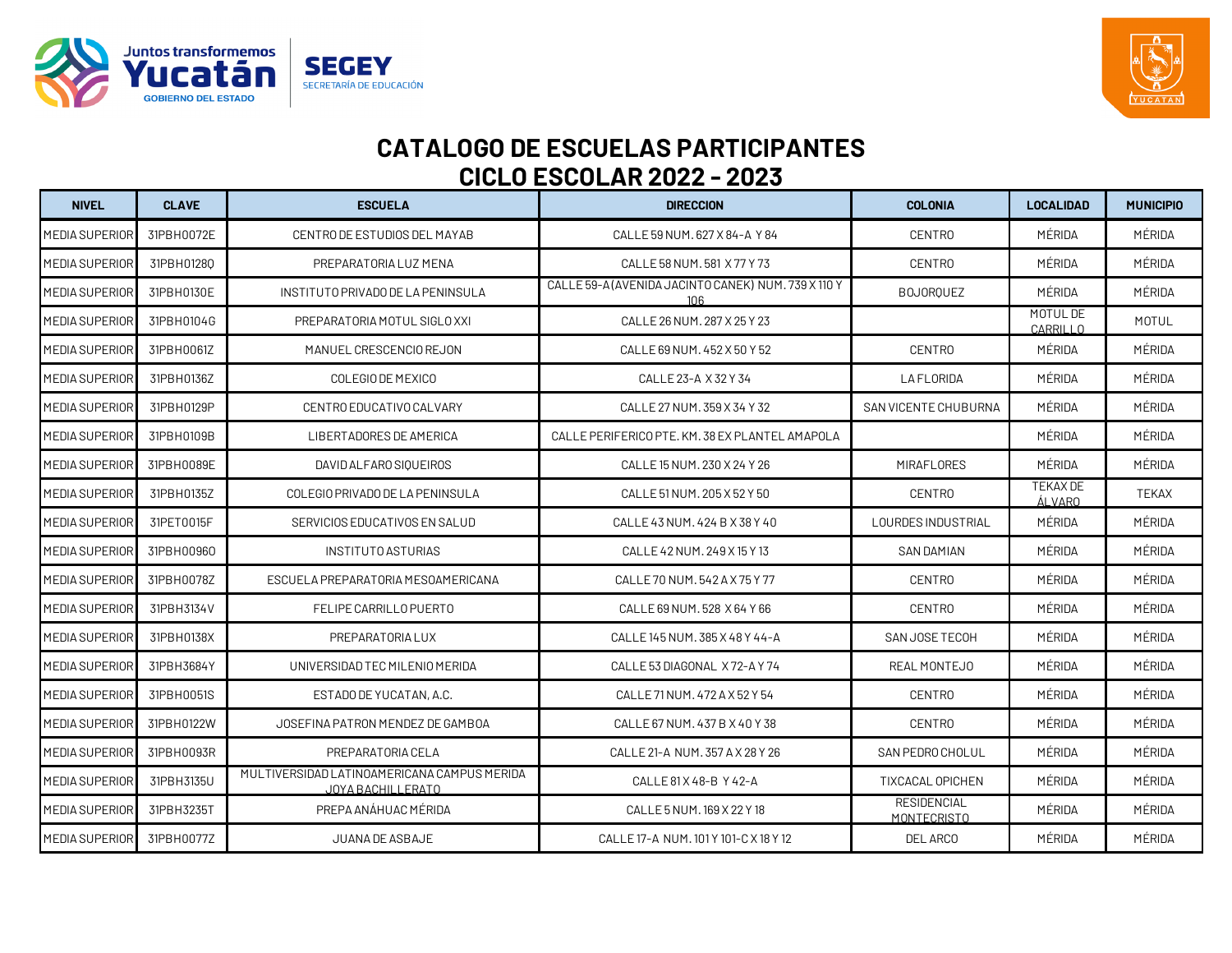



| <b>NIVEL</b>          | <b>CLAVE</b> | <b>ESCUELA</b>                                            | <b>DIRECCION</b>                                                    | <b>COLONIA</b>        | <b>LOCALIDAD</b>     | <b>MUNICIPIO</b> |
|-----------------------|--------------|-----------------------------------------------------------|---------------------------------------------------------------------|-----------------------|----------------------|------------------|
| <b>MEDIA SUPERIOR</b> | 31PBH0062Y   | <b>OXKUTZCAB</b>                                          | CALLE 37 X 38 Y 33-A                                                | <b>SUCTUK</b>         | <b>OXKUTZCAB</b>     | <b>OXKUTZCAB</b> |
| <b>MEDIA SUPERIOR</b> | 31PBH0086H   | JOSE VASCONCELOS                                          | CALLE 59 NUM, 615 E X 82 Y 80                                       | <b>CENTRO</b>         | MÉRIDA               | MÉRIDA           |
| <b>MEDIA SUPERIOR</b> | 31PBH0115M   | INSTITUTO MILITARIZADO DEL SURESTE                        | CALLE TABLAJE CATASTRAL 14067 (A UN COSTADO DEL<br>SEMINARIO MENOR) |                       | MÉRIDA               | MÉRIDA           |
| <b>MEDIA SUPERIOR</b> | 31PBH0126S   | PREPARATORIA CRISMAR                                      | CALLE 24 NUM. 203 B X 35 Y 33                                       | <b>CENTRO</b>         | HUNUCMÁ              | HUNUCMÁ          |
| <b>MEDIA SUPERIOR</b> | 31PBH3713C   | UNIVERSIDAD DEL VALLE DE MEXICO, CAMPUS MERIDA            | CALLE 79 NUM.500                                                    |                       | DZITYÁ               | MÉRIDA           |
| <b>MEDIA SUPERIOR</b> | 31PBH0091T   | <b>WILLIAM JAMES</b>                                      | CALLE 26 NUM, 254 X 37 Y 39                                         | <b>LIMONES</b>        | MÉRIDA               | MÉRIDA           |
| <b>MEDIA SUPERIOR</b> | 31PBH0092S   | <b>BLAS PASCAL</b>                                        | CARRETERA MERIDA-DZITYA KILOMETRO 15                                |                       | MÉRIDA               | MÉRIDA           |
| <b>MEDIA SUPERIOR</b> | 31PBH0098M   | PABLOMORENO TRIAY                                         | CALLE 62 NUM. 175 X LIBRAMIENTO DE CHICXULUB Y 41                   | <b>BRISAS DEL SOL</b> | PROGRESO             | PROGRESO         |
| <b>MEDIA SUPERIOR</b> | 31PBH0101J   | CENTRO EDUCATIVO MOTULEÑO                                 | CALLE 27 NUM. 322 X 30 Y 32                                         | <b>CENTRO</b>         | MOTUL DE<br>CARRILLO | <b>MOTUL</b>     |
| <b>MEDIA SUPERIOR</b> | 31PBH0107D   | FRANCISCO DE MONTEJO Y LEON                               | CALLE 47 NUM. 514 A X 62 Y 64                                       | <b>CENTRO</b>         | MÉRIDA               | MÉRIDA           |
| <b>MEDIA SUPERIOR</b> | 31PBH0140L   | INSTITUTO ARRAYANES                                       | CALLE 40 X 71 Y 69                                                  | TEMOZON NORTE         | MÉRIDA               | MÉRIDA           |
| <b>MEDIA SUPERIOR</b> | 31PBH0131D   | PREPARATORIA DIEGO RIVERA                                 | CALLE 47 NUM, 274 X 46 Y 48                                         | FRANCISCO DE MONTEJO  | MÉRIDA               | MÉRIDA           |
| MEDIA SUPERIOR        | 31PBH0120Y   | MEXICANA DEL MAYAB                                        | CALLE 61 NUM. 320 322 X 16 Y 18                                     | ESPERANZA             | MÉRIDA               | MÉRIDA           |
| <b>MEDIA SUPERIOR</b> | 31PET0012I   | INSTITUTO DE CIENCIAS HUMANAS, A.C.                       | CALLE 33 NUM, 470 X 40 Y 42                                         | <b>JESUS CARRANZA</b> | MÉRIDA               | MÉRIDA           |
| <b>MEDIA SUPERIOR</b> | 31PBH0139W   | PREPARATORIA IBERO MÉRIDA                                 | CALLE 17 X PERIFÉRICO NORTE Y 42                                    | SANTA RITA CHOLUL     | MÉRIDA               | MÉRIDA           |
| <b>MEDIA SUPERIOR</b> | 31PBH0056N   | CONRADO MENENDEZ DIAZ                                     | CALLE 59 NUM. 849 X CIRCUITO COLONIAS (4) Y 16                      | DEL PARQUE            | MÉRIDA               | MÉRIDA           |
| <b>MEDIA SUPERIOR</b> | 31PBH0090U   | <b>INSTITUTO MEXICO</b>                                   | CALLE 50 NUM, 290 X 17 Y 19                                         | <b>ROMA</b>           | MÉRIDA               | MÉRIDA           |
| EXTRA ESCOLAR         | 31PBT0275V   | INSTITUTO DE CIENCIAS DE LA SALUD FLORENCE<br>NIGHTINGALE | C. 40 #470 A X 35 Y 39 COL, JESÚS CARRANZA                          | <b>JESUS CARRANZA</b> | MÉRIDA               | MÉRIDA           |
| EXTRA ESCOLAR         | 31PBT0020U   | ESCUELA DE IDIOMAS "ENGLISH ACADEMY"                      | C.52 # 359 A X 29 Y 31 ITZIMNA                                      | <b>ITZIMNA</b>        | MÉRIDA               | MÉRIDA           |
| EXTRA ESCOLAR         | 31AAA0048A   | ACADEMIA DE DANZA STYLUS                                  | C-21 NO. 349 X 22 Y 24 FRACC. JUAN PABLO II                         | JUAN PABLO II         | MÉRIDA               | MÉRIDA           |
| EXTRA ESCOLAR         | 31AAA0008A   | ACADEMIA DE DANZA LUCY                                    | 9 NO. 280 X 38 Y 40 FRACC, DEL NORTE                                | DEL NORTE             | MÉRIDA               | MÉRIDA           |
| <b>EXTRA ESCOLAR</b>  | 31AAA0018A   | ACADEMIA DE DANZA CONTEMPO                                | C. 32 NO.347 X 29 Y 31 COL. EMILIANO ZAPATA NTE.                    | EMILIANO ZAPATA NTE   | MÉRIDA               | MÉRIDA           |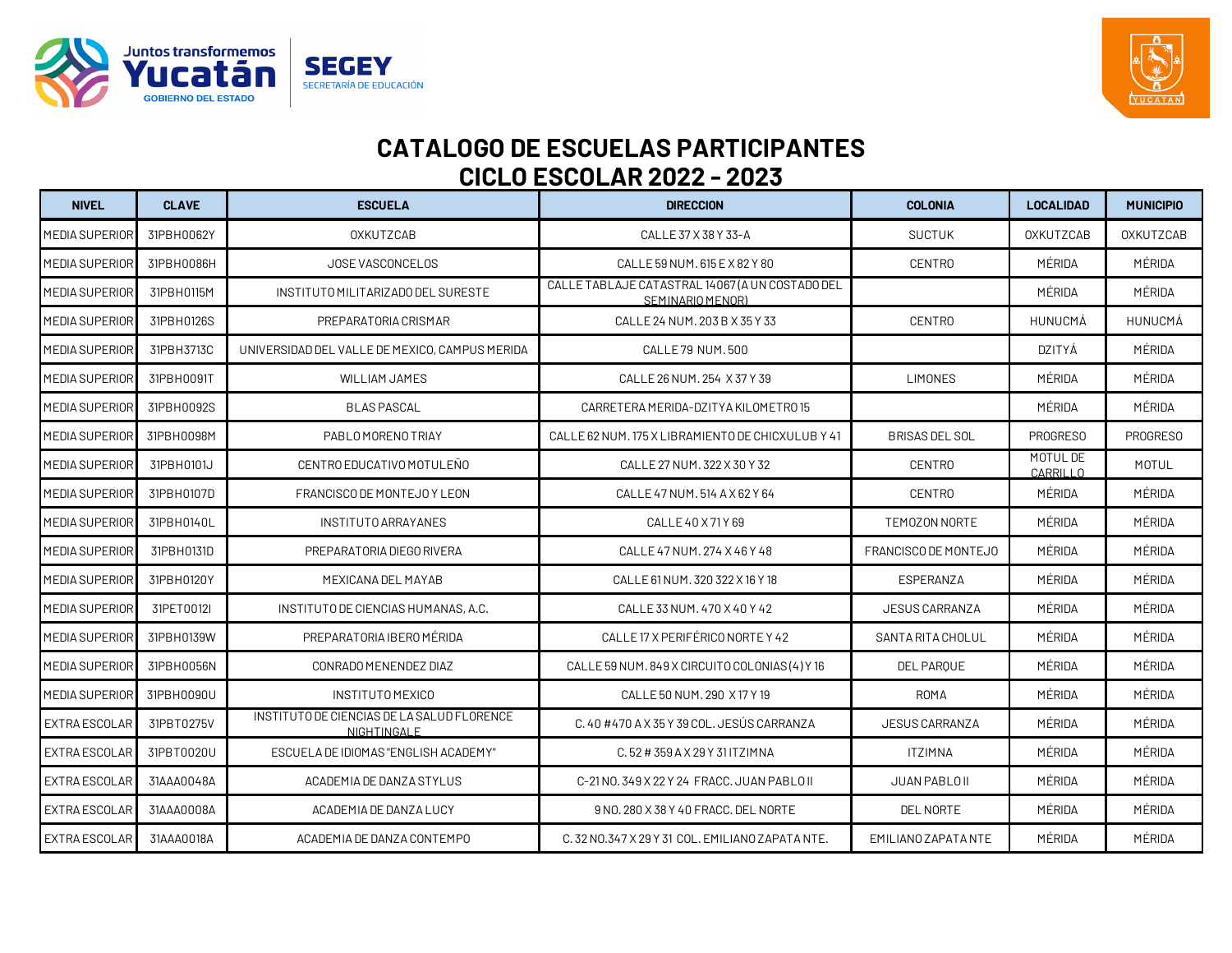



| <b>NIVEL</b>         | <b>CLAVE</b> | <b>ESCUELA</b>                                   | <b>DIRECCION</b>                                                                   | <b>COLONIA</b>          | <b>LOCALIDAD</b> | <b>MUNICIPIO</b> |
|----------------------|--------------|--------------------------------------------------|------------------------------------------------------------------------------------|-------------------------|------------------|------------------|
| <b>EXTRA ESCOLAR</b> | 31AAA0015A   | ACADEMIA DE DANZA B. DANCE                       | C.26 DIAGONAL #618 X 39 Y 41<br>FRACC.<br><b>BRISAS</b>                            | <b>BRISAS</b>           | MÉRIDA           | MÉRIDA           |
| EXTRA ESCOLAR        | 31AAA0080A   | ACADEMIA DE DANZA, ESTUDIOS DANSEURS             | C-34 NO. 369 X 11 Y 13 COL. SAN PEDRO UXMAL.                                       | SAN PEDROUXMAL          | MÉRIDA           | MÉRIDA           |
| EXTRA ESCOLAR        | 31AAA0043A   | ESCUELA DE BALLET ERENDIRA                       | C-15 NO. 181-B X 14 Y 16 COL, GARCIA GINERES                                       | <b>GARCIA GINERES</b>   | MÉRIDA           | MÉRIDA           |
| <b>EXTRA ESCOLAR</b> | 31AAA0103A   | ACADEMIA DE DANZAS ANUENUE                       | C33 B NO. 277 X 64 B Y 66 FRACC, UNIDAD HABITACIONAL<br>ZACI, VALLADOLID, YUCATAN. |                         | VALLADOLID       | VALLADOLID       |
| EXTRA ESCOLAR        | 31EBT0053F   | ACADEMIA MUNICIPAL DE LENGUA MAYA ITZAMNÁ        | C.64A #536 X 77 Y 81 COL. CENTRO, ERMITA STA. ISABEL                               | <b>CENTRO</b>           | MÉRIDA           | MÉRIDA           |
| <b>EXTRA ESCOLAR</b> | 31AAA0016A   | CENTRO DE ARTE BERTHA DE LA PENA, S.C.P.         | 30 NO. 241 X 47 SAN ANTONIO CUCUL                                                  | SAN ANTONIO CUCUL       | MÉRIDA           | MÉRIDA           |
| <b>EXTRA ESCOLAR</b> | 31AAA0010A   | ESCUELA DE DANZA TATIANA                         | 47-A NO. 496 X 47 Y 49 BRISAS DEL NORTE                                            | <b>BRISAS DEL NORTE</b> | MÉRIDA           | MÉRIDA           |
| EXTRA ESCOLAR        | 31AAA0099A   | ARG DANZA                                        | C3NTE NO. 106 A X 6 OTE Y 7 OTE, FRACC, UNIDAD<br>MORELOS.                         | UNIDAD MORELOS          | MÉRIDA           | MÉRIDA           |
| <b>EXTRA ESCOLAR</b> | 31AAA0094A   | ESCUELA DE DANZA YERBABUENA                      | C. 21 #125A X 24 UMAN YUCATAN                                                      |                         | UMÁN             | UMÁN             |
| EXTRA ESCOLAR        | 31AAA0075A   | ACADEMIA DE DANZA, ESTUDIO DE ARTE EN MOVIMIENTO | C-23 NO. 102-C X 20 Y 22 COL, CHUBURNA HIDALGO.                                    | CHUBURNA HIDALGO        | MÉRIDA           | MÉRIDA           |
| <b>EXTRA ESCOLAR</b> | 31AAA0029A   | ACADEMIA DE DANZA ISADORA DUNCAN                 | C 53 # 413 C 38 Y 40 CENTRO                                                        | <b>CENTRO</b>           | MÉRIDA           | Mèrida           |
| <b>EXTRA ESCOLAR</b> | 31PBT0289Y   | "ESCUELA DE ENFERMERIA MÉRIDA"                   | C.68 # 504 X 61 Y 63, CENTRO                                                       | <b>CENTRO</b>           | MÉRIDA           | MÉRIDA           |
| <b>EXTRA ESCOLAR</b> | 31PBT0245A   | IINSTITUTO DE IDIOMAS DE LA ESCUELA MODELO       | CALLE 56 A # 444 GARCIA GINERES                                                    | <b>GARCIA GINERES</b>   | MÉRIDA           | MÉRIDA           |
| EXTRA ESCOLAR        | 31PBT02240   | CENTRO DE ESTUDIOS INFORMATICOS DEL MAYAB        | C.59 # 627 X 84 Y 84 A CENTRO                                                      | <b>CENTRO</b>           | MÉRIDA           | MÉRIDA           |
| <b>EXTRA ESCOLAR</b> | 31AAA0050A   | ACADEMIA DE DANZA EN AVANT                       | C-63 NO. 430-B X 44 Y 46 CENTRO                                                    | <b>CENTRO</b>           | MÉRIDA           | MÉRIDA           |
| <b>EXTRA ESCOLAR</b> | 31PBT0261S   | ACADEMIA DE BELLEZA ISABELLA                     | 21 NO.117 X 22 Y 24, UMAN CENTRO                                                   | <b>CENTRO</b>           | <b>UMAN</b>      | <b>UMAN</b>      |
| <b>EXTRA ESCOLAR</b> | 31PBT01900   | <b>LA ESMERALDA</b>                              | 19 NO. 204 ENTRE 28 Y 30 MUNA YUC.                                                 |                         | <b>MUNA</b>      | <b>MUNA</b>      |
| <b>EXTRA ESCOLAR</b> | 31AAA0066A   | ESCUELA DE DANZA ESTELARES                       | C-52 NO. 480 X 49 Y 51 FRACC, GRANJAS.                                             | GRANJAS                 | MÉRIDA           | MÉRIDA           |
| EXTRA ESCOLAR        | 31PBT0016H   | CENTRO DE CAPACITACION ROGERS HALL               | C. 21 # 131 COL. BUENAVISTA                                                        | <b>BUENAVISTA</b>       | MÉRIDA           | MÉRIDA           |
| <b>EXTRA ESCOLAR</b> | 31PBT0181G   | INSTITUTO ALEMAN DE TURISMO Y HOTELERIA A.C.     | AV. GARCIA LAVIN X 43 ALTOS SAN RAMÓN NORTE                                        | SAN RAMON NORTE         | MÉRIDA           | MÉRIDA           |
| <b>EXTRA ESCOLAR</b> | 31PBT0210L   | THE WORKSHOP                                     | C. 46 # 317 X 17 Y 19 FRACC. AMPLIACION REVOLUCION                                 | AMPLIACION REVOLUCION   | MÉRIDA           | MÉRIDA           |
| <b>EXTRA ESCOLAR</b> | 31AAA0092A   | ACADEMIA DE DANZA STEPS                          | C-11 #500 X 62 Y 64 RES, PENSIONES 4TA, ETAPA                                      | <b>PENSIONES</b>        | MÉRIDA           | MÉRIDA           |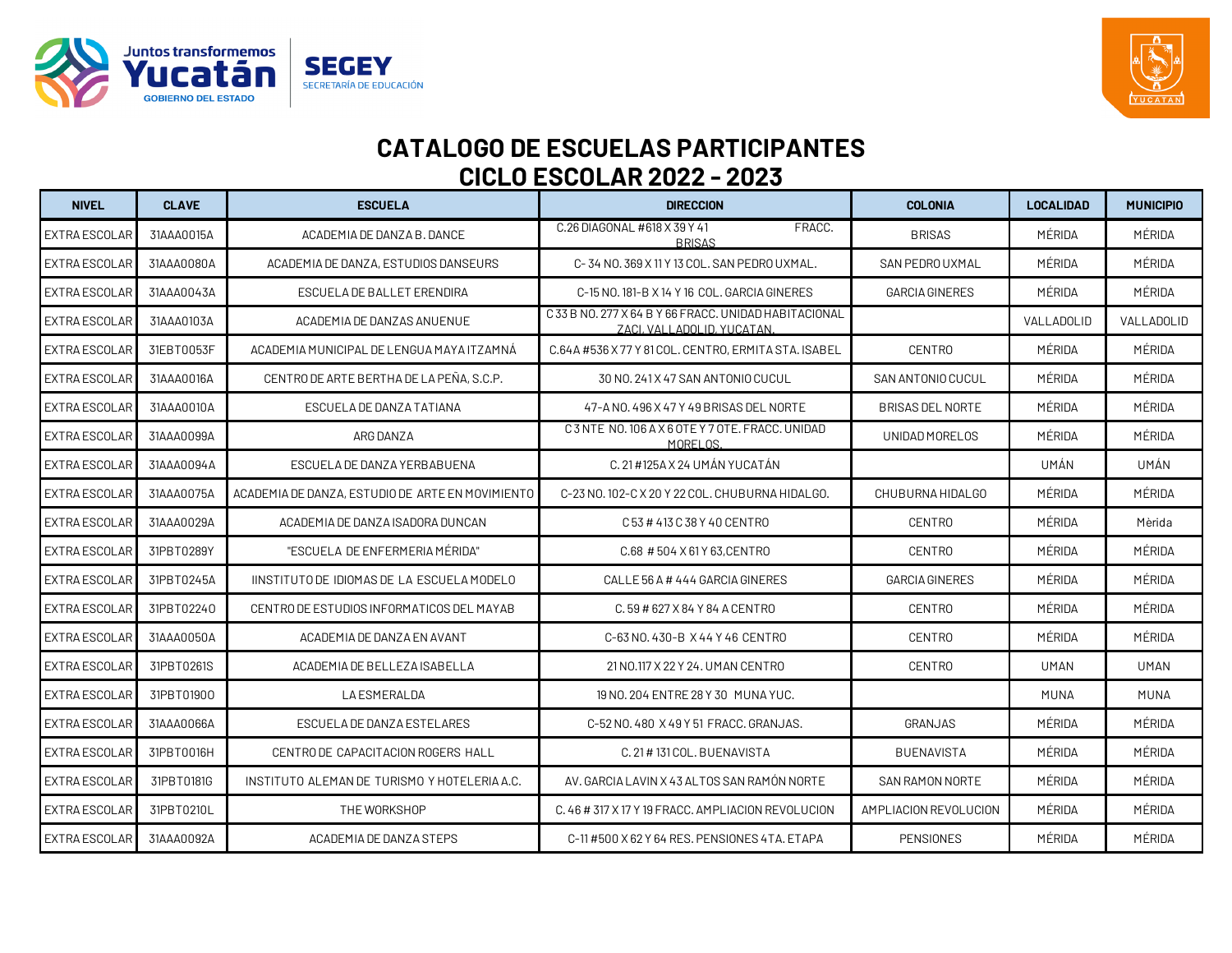



| <b>NIVEL</b>         | <b>CLAVE</b> | <b>ESCUELA</b>                                      | <b>DIRECCION</b>                                           | <b>COLONIA</b>           | <b>LOCALIDAD</b> | <b>MUNICIPIO</b> |
|----------------------|--------------|-----------------------------------------------------|------------------------------------------------------------|--------------------------|------------------|------------------|
| <b>EXTRA ESCOLAR</b> | 31AAA0101A   | INSTITUTO DE DANZA EN L'AIR                         | C 141 N 0.827 X 172 Y 176 FRACC. LOS HÉROES                | <b>LOS HEROES</b>        | MÉRIDA           | MÉRIDA           |
| <b>EXTRA ESCOLAR</b> | 31AAA0021A   | ESCUELA DE DANZA MARGOT FONTEYN                     | 57 NO. 648 X 10 Y 14 FRACC. DEL PARQUE                     | DEL PARQUE               | MÉRIDA           | MÉRIDA           |
| EXTRA ESCOLAR        | 31PBT0115H   | <b>ACADEMIA DEL SURESTE</b>                         | 61 #522 X 66 Y 64 COL.CENTRO                               | <b>CENTRO</b>            | MÉRIDA           | MÉRIDA           |
| <b>EXTRA ESCOLAR</b> | 31AAA0001A   | ACADEMIA DE DANZA SUI GENERIS                       | 5-D NO.485 X 50, FRACC.RESIDENCIAL PENSIONES III           | <b>PENSIONES</b>         | MÉRIDA           | MÉRIDA           |
| <b>EXTRA ESCOLAR</b> | 31AAA0065A   | ACADEMIA DE DANZA MILNE                             | C-44 NO. 414 X 21 DIAG. LOS PINOS.                         | LOS PINOS                | MÉRIDA           | MÉRIDA           |
| EXTRA ESCOLAR        | 31AAA0097A   | <b>OHANA</b>                                        | C.83 #389 B X 50 Y 52 COL. CENTRO                          | <b>CENTRO</b>            | MÉRIDA           | MÉRIDA           |
| <b>EXTRA ESCOLAR</b> | 31PBT0177U   | ESCUELA DE AVIACIÓN AVE FENIX, A.C.                 | C. 47 #520A CENTRO                                         | <b>CENTRO</b>            | MÉRIDA           | MÉRIDA           |
| EXTRA ESCOLAR        | 31AAA0017A   | CENTRO DE ESTUDIOS DE DANZA LOURDES                 | C. 65 NO. 353 X 38 Y 40 CENTRO.                            | <b>CENTRO</b>            | MÉRIDA           | MÉRIDA           |
| EXTRA ESCOLAR        | 31AAA0057A   | ACADEMIA DE DANZA LUMAHAI                           | C3NO.81-AX 18Y18A AV.CUPULES                               |                          | MÉRIDA           | MÉRIDA           |
| EXTRA ESCOLAR        | 31AAA0095A   | ATTITUDE                                            | C 28 NO. 247 X 31 Y 31 DIAGONAL, BRISAS DEL BOSQUE         | <b>BRISAS DEL BOSOUE</b> | MÉRIDA           | MÉRIDA           |
| EXTRA ESCOLAR        | 31AAA0033A   | CENTRO DE ESTUDIOS DE BALLET CLÁSICO (CEBAC)        | AV.-19 NO. 131 FRACC. MONTECRISTO                          | <b>MONTECRISTO</b>       | MÉRIDA           | Mèrida           |
| EXTRA ESCOLAR        | 31AAA0030A   | ACADEMIA DE DANZA UKELELE                           | C-69 NO. 292-B X 28 Y 28-A COL, AZCORRA                    | <b>AZCORRA</b>           | MÉRIDA           | MÉRIDA           |
| <b>EXTRA ESCOLAR</b> | 31PBT0278S   | ACADEMIA DE BELLEZA EBENEZER                        | C.19 #134 X 30 Y 32 COL.SANTIAGO. ACANCEH                  | <b>SANTIAGO</b>          | <b>ACANCEH</b>   | <b>ACANCEH</b>   |
| EXTRA ESCOLAR        | 31AAA0013A   | ACADEMIA DE DANZA DANSONIA BALLET                   | 30 NO.123 X 35 Y 37 TEMAX, YUC.                            |                          | <b>TEMAX</b>     | <b>TEMAX</b>     |
| <b>EXTRA ESCOLAR</b> | 31AAA0062A   | CENTRO MUNICIPAL DE DANZA AYUNTAMIENTO DE<br>MÉRIDA | CALLE 128 (AVE 2000) # 271 X63 A Y 67 FRACC.<br>YUCALPETEN | YUCALPETEN               | MÉRIDA           | MÉRIDA           |
| <b>EXTRA ESCOLAR</b> | 31AAA0025A   | ESTUDIO DE DANZA TERPSÍCORE                         | 28 NO. 489 X 57-A Y 59 COL, ESPERANZA                      | ESPERANZA                | MÉRIDA           | MÉRIDA           |
| EXTRA ESCOLAR        | 31PBT0077V   | ESCUELA DE BELLEZA TANIA                            | 64 NO. 551 X 67 Y 69 CENTRO                                | <b>CENTRO</b>            | MÉRIDA           | MÉRIDA           |
| <b>EXTRA ESCOLAR</b> | 31AAA0055A   | ACADEMIA DE BALLET Y POLINESIA LEI-LAN              | C-79 NO. 492 X 56 Y 58 CENTRO                              | <b>CENTRO</b>            | MÉRIDA           | MÉRIDA           |
| EXTRA ESCOLAR        | 31AAA0022A   | ACADEMIA DE DANZA PRO-ARTE                          | CALLE 21 #30B X 48 BRISAS DEL BOSQUE                       | <b>BRSAS DEL BOSQUE</b>  | MÉRIDA           | MÉRIDA           |
| <b>EXTRA ESCOLAR</b> | 31AAA0085A   | ACADEMIA DE DANZA FOLKLORICA SAC-NICTE              | C-29 NO. 9 X 50 Y 52 ISMAEL GARCIA, PROGRESO, YUC          | <b>ISMAEL GARCIA</b>     | PROGRESO         | PROGRESO         |
| EXTRA ESCOLAR        | 31AAA0034A   | ESCUELA DE ESPECTACULOS MUSICALES LEO DANCE         | C-53-F NO. 202 X 42 Y 44 FRANCISCO DE MONTEJO              | FRANCISCO DE MONTEJO     | MÉRIDA           | Mèrida           |
| EXTRA ESCOLAR        | 31AAA0087A   | ACADEMIA DE DANZA NUREYEV                           | C 16 NO. 98-C X 21 Y 23 TIXKOKOB, YUC                      |                          | <b>TIXKOKOB</b>  | <b>TIXKOKOB</b>  |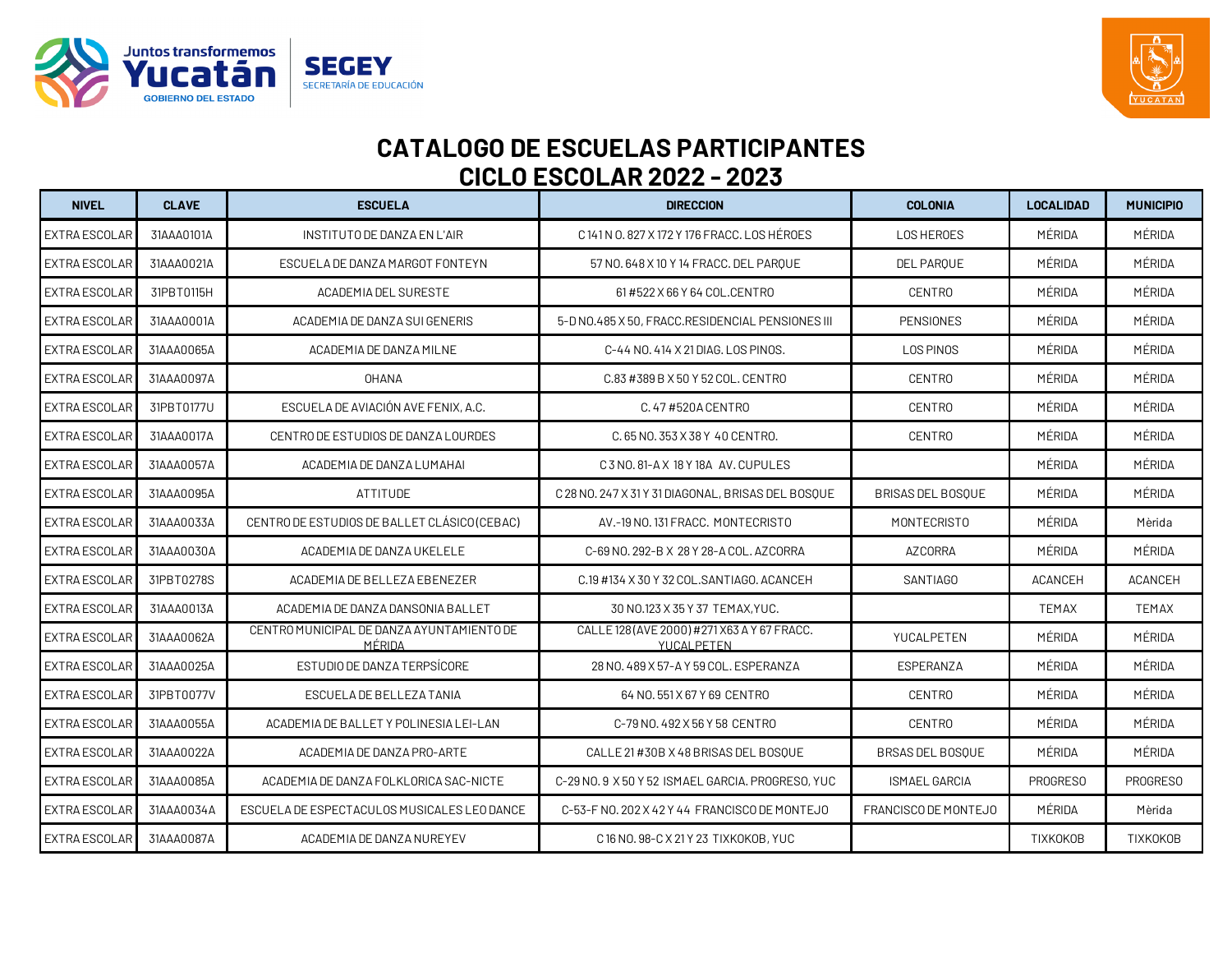



| <b>NIVEL</b>         | <b>CLAVE</b> | <b>ESCUELA</b>                                   | <b>DIRECCION</b>                                        | <b>COLONIA</b>         | <b>LOCALIDAD</b> | <b>MUNICIPIO</b> |
|----------------------|--------------|--------------------------------------------------|---------------------------------------------------------|------------------------|------------------|------------------|
| <b>EXTRA ESCOLAR</b> | 31AAA0104A   | CLADAYBÉ ACADEMIA                                | C 28 NO. 103 X 35 Y 37 TEMAX, YUCATAN                   |                        | <b>TEMAX</b>     | TEMAX            |
| <b>EXTRA ESCOLAR</b> | 31AAA0032A   | ACADEMIA DE DANZA A-Z DANZA CLASICA, A.C.        | 13-A NO. 480 X 40 Y 60 FRACC. DEL NORTE.                | <b>DEL NORTE</b>       | MÉRIDA           | Mèrida           |
| <b>EXTRA ESCOLAR</b> | 31AAA0105A   | ACADEMIA DE DANZA NATALIA MAKAROVA               | C. 25A #377 POR 48 Y 50 PASEOS DE ITZINCAB              | PASEOS DE ITZINCAB     | UMÁN             | UMÁN             |
| <b>EXTRA ESCOLAR</b> | 31PBT0276U   | ACADEMIA DE BELLEZA CIELO                        | C.25 #303 X 26 Y 28 COL.FELIPE CARRILLO PUERTO          | FELIPE CARRILLO PUERTO | <b>MOTUL</b>     | <b>MOTUL</b>     |
| <b>EXTRA ESCOLAR</b> | 31AAA0091A   | ACADEMIA DE DANZA CLÁSICA DANZART                | C.5A #328 FRACC, FOVISSSTE                              | <b>FOVISSSTE</b>       | MÉRIDA           | MÉRIDA           |
| <b>EXTRA ESCOLAR</b> | 31PBT0237S   | <b>EDUCARE</b>                                   | C.62 # 309 H X 33 C ESO. COL. CENTRO                    | <b>CENTRO</b>          | MÉRIDA           | MÉRIDA           |
| <b>EXTRA ESCOLAR</b> | 31AAA0100A   | ACADEMIA DE DANZA OHANA                          | C 43 NO. 527 X 2 Y 4 COL. NUEVA MAYAPAN                 | NUEVA MAYAPAN          | MÉRIDA           | MÉRIDA           |
| EXTRA ESCOLAR        | 31AAA0026A   | VALENTINA'S INTERNACIONAL DANCE                  | CALLE 23 NO.230 X 24 Y 30 FRACC, MONTECARLO,<br>MÈRIDA. | MONTECARLO             | MÉRIDA           | MÉRIDA           |
| EXTRA ESCOLAR        | 31AAA0002A   | DANS DANS ACADEMY                                | CALLE 49 #230 X 26 Y 28 FRACC, SAN ANTONIO CUPUL        | SAN ANTONIO CUPUL      | MÉRIDA           | MÉRIDA           |
| <b>EXTRA ESCOLAR</b> | 31AAA0098A   | ANUENUE                                          | C. 131 NO. 283 X 46 D Y 48 FRACC. SERAPIO RENDON.       | SERAPIO RENDON         | MÉRIDA           | MÉRIDA           |
| EXTRA ESCOLAR        | 31AAA0036A   | ACADEMIA DE DANZA GABY PINZON DANCE STUDIO       | C-17 DIAGONAL NO. 664 X 68 JARDINES DE MERIDA           | JARDINES DE MERIDA     | MÉRIDA           | Mèrida           |
| <b>EXTRA ESCOLAR</b> | 31AAA0086A   | ACADEMIA DE DANZA MARIANA                        | C 24 DEPARTAMENTO 101 TIXKOKOB YUC.                     |                        | <b>TIXKOKOB</b>  | <b>TIXKOKOB</b>  |
| EXTRA ESCOLAR        | 31PBT02630   | EDUCARE ORIENTE                                  | C.57 # 742 FRACCIONAMIENTO DEL PAROUE                   | <b>DEL PAROUE</b>      | MÉRIDA           | MÉRIDA           |
| EXTRA ESCOLAR        | 31AAA0068A   | ACADEMIA DE DANZA, CENTRO DE ESTUDIOS ARTISTICOS | C-81-A NO. 426-C 26 Y 28 COL. AZCORRA                   | <b>AZCORRA</b>         | MÉRIDA           | MÉRIDA           |
| <b>EXTRA ESCOLAR</b> | 31AAA0053A   | ACADEMIA DE DANZA DANSER                         | C-19 NO. 283 X 20-1 Y 20-J JARDINES DEL NORTE           | JARDINES DEL NORTE     | MÉRIDA           | MÉRIDA           |
| EXTRA ESCOLAR        | 31AAA0069A   | ACADEMIA DE DANZA PIES DANZANTES                 | C-21-A NO. 202 X 10 Y 10-B VERGEL II                    | <b>VERGEL II</b>       | MÉRIDA           | MÉRIDA           |
| EXTRA ESCOLAR        | 31AAA0083A   | ACADEMIA DE DANZA LUPITA GONZALEZ PACHECO        | C-27 NO. 137 X 74 Y 72 CENTRO. PROGRESO. YUC.           | <b>CENTRO</b>          | <b>PROGRESO</b>  | <b>PROGRESO</b>  |
| <b>EXTRA ESCOLAR</b> | 31AAA0060A   | ACADEMIA DE DANZA FIESTA HAWAIANA                | C-75 NO. 470-LB X 42 Y 44 CENTRO                        | <b>CENTRO</b>          | MÉRIDA           | MÉRIDA           |
| EXTRA ESCOLAR        | 31AAA0078A   | ACADEMIA DE DANZA RAQUE                          | C-59 NO. 236-G X 8 Y 10 COL. ESPERANZA.                 | ESPERANZA              | MÉRIDA           | MÉRIDA           |
| <b>EXTRA ESCOLAR</b> | 31AAA0027A   | ESCUELA DE DANZA SOCORRO CERON H.                | 25 #155 X28 Y 30 COL. YUCATÁN                           | YUCATAN                | MÉRIDA           | Mèrida           |
| <b>EXTRA ESCOLAR</b> | 31PBT0080I   | INSTITUTO DE COMERCIO Y BELLEZA GAEMI            | 21 NO. 203 X 26-A Y 26 TICUL                            |                        | <b>TICUL</b>     | <b>TICUL</b>     |
| <b>EXTRA ESCOLAR</b> | 31AAA0090A   | ESCUELA DE DANZA DAR                             | C-80 NO. 562 J X 81 Y 81-A CENTRO.                      | <b>CENTRO</b>          | MÉRIDA           | MÉRIDA           |